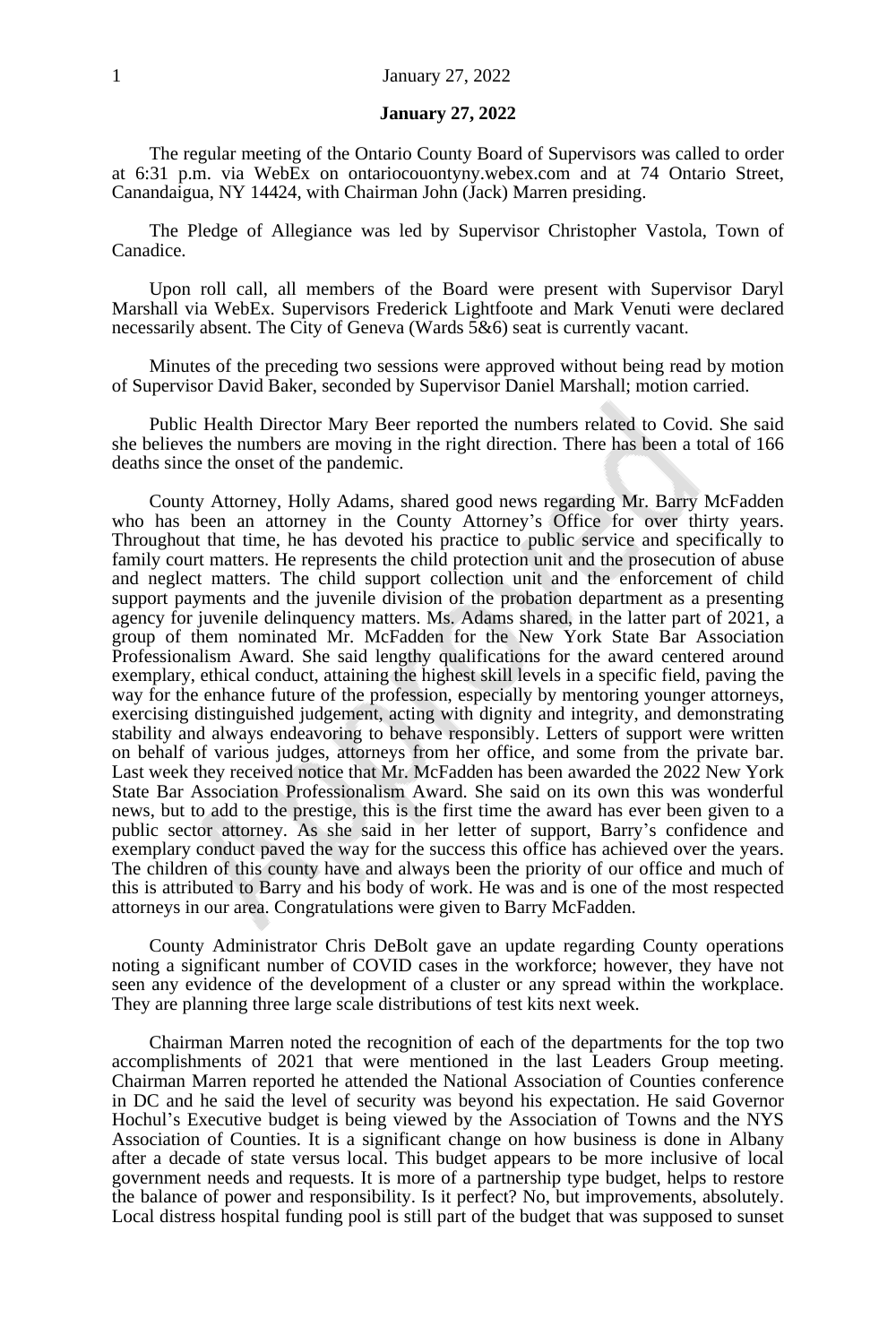this year. NYSAC will continue to advocate for that. She will continue with Economic Development Councils, support for county governments, there will be additional CHIPS money for all the town supervisors here as well as for our cities, for roadwork, local sales tax, AIM, Community College funding increase, provide additional cyber security funding et cetera.

Chairman Marren granted privilege of the floor to Supervisor Jared Simpson, Town of Canandaigua for Ms. Dianne Murphey regarding COVID and the Government.

Supervisor Simpson said that Ms. Dianne Murphey was not able to be present but would share her thoughts to the Board when he gets them.

Chairman Marren granted privilege of the floor to Supervisor Fred Wille for Mr. Tom Gillette, resident of the Town of East Bloomfield.

Mr. Gillette state the following:

"Dear Supervisors, Administrators, and visitors, thanks again for con versing with me tonight. I'm Tom Gillette. Title of my talk is "Call to Action".

I am blessed to have attended your last two meetings. I appreciate the cooperative spirit. It was a privilege to hear Kristine Singer get the last word for 2021.

I bought *Enlightenment Now*; I also bought *The Real Anthony Fauci* book*.* The Kindle edition is only \$3.00 on Amazon. In it, it condemns the universities and governments and doctors and hospitals of the world. Actually, the independent doctors who worked together to find medicines that would help condemned them. Who are the heroes in this pandemic? Who are the criminals in this pandemic? Heroes rush in and rescue the innocent and find out what works and take the lead helping others who wish to be heroes too by telling them what works based on their experience. If this building is burning with us in it and there are people outside with the equipment to put out the fire and rescue us, but their hands are tied by someone w ho is standing outside yelling "danger, don't go in" so later they can offer at a profit something they claim will keep you from burning up are they the criminals? I say they are. Independent doctors did rush in and took readily available safe drugs and found protocols that worked. They submitted their data, but it was stopped and censored. Some papers were reprinted 100,000 times. But big influential organizations blocked t heir use so the heroes couldn't pass on the information to other would-be heroes. Instead, the protocol of sitting on our hands and wait for the profitable vaccine was the only way. Like George Bailey, I beg of you to not do this thing. Yes, people are getting sick and dying overfilling the hospitals. Yes, Potter-I mean the vaccine companies are offering their highly profitable solution so they can gain even more control over the medical industry than they have attained in the last 60 or more years and make our health a slave to their profits. Then we heard down the path of riots and concentration camps, because us Christian devils (an oxymoron) are rejecting "the greater good". Instead, would this county: Resolve that no entity be allowed to require a vaccination to be on site or be employed or any other reason. Resolve that doctors and patients in this county are free to use whatever reasonable treatment they agree on to treat COVID or any other disease (dozens of families in New York have gone to court to save a life already). Look at the data at open vaers.com. This vaccine is the most dangerous ever. Supply information on the Ontario County website indicating there are alternative treatments to prevent hospitalization and death. The guilt trip: If you as government officials allow only positive information on the vaccines on your website how will you feel when someone dies? Thank you. Good night."

Chairman Marren granted privilege of the floor to Supervisor Norm Teed for Ms. Bethany Shoemaker regarding COVID mandates. Ms. Shoemaker was not present to be granted privilege of the floor.

Chairman Marren granted privilege of the floor to Supervisor Peter Ingalsbe. Supervisor Ingalsbe, as a member of the Genesee Regional Transportation Council, received an email discussing the current fiscal year and the federal funds. Their budget is a continuing resolution at this time and therefore, the funds for the new fiscal year are capped at last years level. The Genesee Transportation Council is saying NYS is not able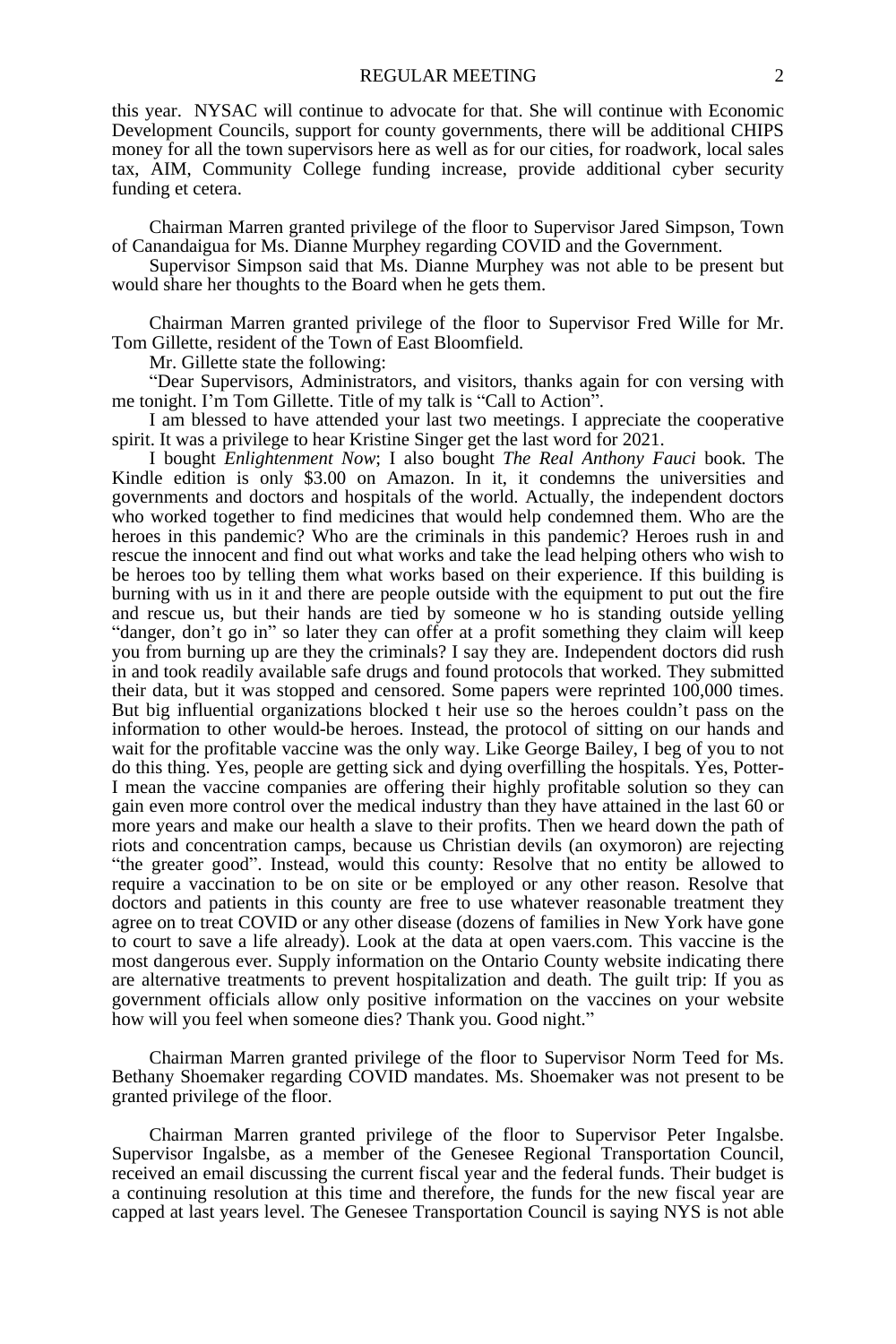to tap into \$386 million of new appropriations. He is asking this Board to consider writing a letter to our representatives to take action to free up new fiscal year money, so they have that opportunity to use that.

A copy of the following communications is on file with the Clerk of the Board:

Copies received of minutes of meetings held as follows:

- Health and Human Services Committee held on December 13, 2021
- Planning and Environmental Quality Committee held on December 13, 2021
- Special Planning and Environmental Quality Committee held on December 23, 2021
- Public Works Committee held on December 13, 2021
- Public Safety Committee held on December 15, 2021
- Special Public Safety and Way & Means Committee held on December 23, 2021
- Governmental Operations and Insurance Committee held on December 15, 2021
- Ways and Means Committee held on December 15, 2021
- 209 Investigation Committee held on December 16 and December 30, 2021
- Seneca Watershed Intermunicipal Organization, Town of Fayette held on October 27, 2021

A Notification of Grant Award (NGA) and budget pages for the Title III-E program for the period January 1,2020 through December 31, 2020 received from Karen Jackuback, Deputy Director, Division of Finance, NYS Office for the Aging.

The Winter 2021-2022 edition of the Seneca-Keuka Watershed Partnership received from Alaina Robarge, Ontario County Soil & Water Conservation District.

The 2021 Annual Report of Director of Weights and Measures received from NYS Agriculture and Markets, Bureau of Weights and Measures.

Notice of Obligational Authority (NOA) for the Trade and Economic Transition National Dislocated Worker Grant labeled as TET PY18-3 for Local Workforce Development Area-Ontario/Seneca/Wayne/Yates Counties received from Russell Oliver, Director, Division of Employment and Workforce Solutions, NYS Department of Labor.

A letter regarding the mandates under COVID, a survey sent out by the NYS Assembly, and the resident's responses to the questions on the survey received from "A Loyal Citizen".

A brochure entitled "Empowering professionals to facilitate peace" received from Bobbie Dillon.

Resolution No. 2022-001: 2022 Town Board Meeting Schedule and Resolution No. 2022-002: Designation of 2022 Holidays received from the Town of Canandaigua.

Resolution #295 entitled "Approval / Opposing Government mandated COVID-19 Vaccination" received from Putnam County Legislature.

Notice of Public Hearing for Local Law No. 1 of the year 2022 entitled "A local law to override the tax levy limit established in General Municipal Law §3-c" received from the Town of Geneva.

A revised Notification of Grant Award and budget pages for the Medicare Improvements for Patients and Providers Act – Aging and Disability Resource Center funding for the period of September 30, 2019 through September 29, 2021 received from Karen Jackuback, Deputy Director, Division of Finance, NYS Office for the Aging.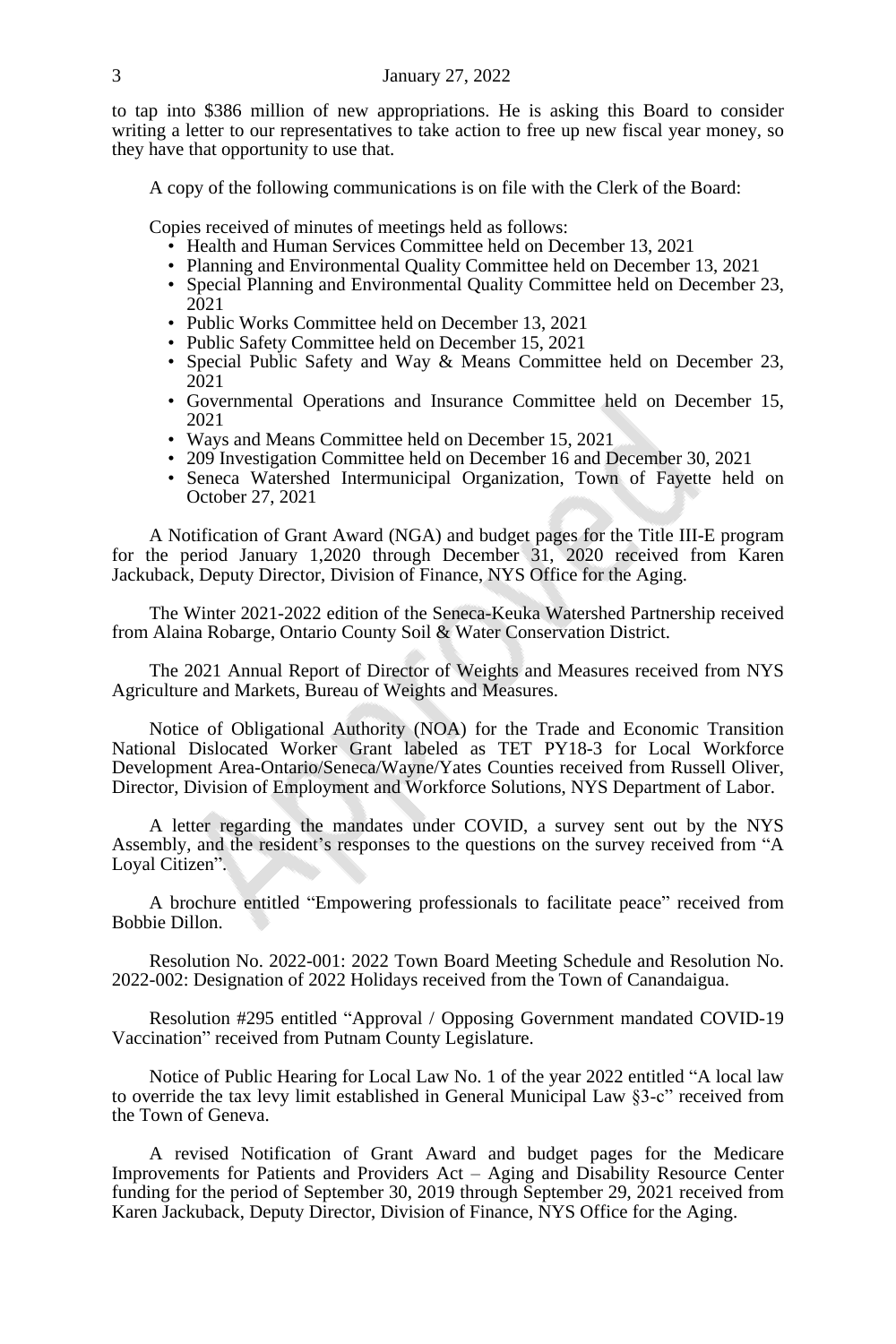The NYSEG Emergency Phone Numbers received from Tm Harvey, Chrissy Bell, Geneva Gas Supervisors.

A letter of resignation from the position of the Ontario County Supervisor, City of Geneva effective Saturday January 8, 2022 received from Supervisor Gregory Bendzlowicz.

Receipt of state filing County of Ontario, Local Law 4, 2021 received from State Records and Law Bureau.

A copy of Application of Real Property Tax Exemption and a signed PILOT Agreement between the City of Geneva Industrial Development Agency and Lake's Edge Development Group, LLC regarding Property 1115 Lochland Road, City of Geneva, NY received from Russell E. Gaenzle, Harris Beach Attorneys at Law.

A memo appointing Lorrie K. Scarrott to continue as Ontario County Deputy Director of Finance received from Mary Gates, Ontario County Finance Director.

A Notice of Obligational Authority (NOA) updating the funding that is used by our Local Workforce Development Area to support the provision of services under the Trade Adjustment Assistance Program received from Russell Oliver, Director, Division of Employment and Workforce Solutions, NYS Department of Labor.

December 2021 NYSDEC Region 8, Site No. C835027A the former Geneva Foundry Site Community Update received from NYSDEC.

Ontario County Four Seasons Local Development Corp. audits including Required Communications and Advisory Comment Letter – September 30, 2021, Audited Financial Statements, Report Required by Government Auditing Standards and Independent Auditor's Reports – September 30, 2021 and 2020 received from Finger Lakes Visitor's Connection.

Chairman Campbell of the 209 Investigation Committee gave an update; He feels it is important for the Board to understand why they do much of their business in executive session. They are talking about a lot of personnel issues working on legal strategy, et cetera. As a committee, they felt it is the most appropriate thing for them to be able to have those discussions. He wanted to be sure the Board understands they take their task very seriously, as he knows the whole Board did, when they went through discussions in deciding to actually form the 209 Investigation Committee. It is not a common occurrence; he thinks it's the first time that it's happened in Ontario County. Chairman Campbell said one of the primary points of focus for them was to change the culture of the Ontario County Office of Sheriff. They are working through and preparing to be able to issue a formal report and recommendations in the next month or so. He said it was important to refresh everybody's memory on a lot of the things that have happened over the last couple of months. It's very easy to lose sight of the fact of all the significant events that have happened over the last couple of months and say there hasn't been a report yet, nothings changed, everything is the same. He said that is not true, they have had a resignation of a Sheriff and a resignation of an Undersheriff, which he termed unprecedented. It's made a difference in the morale within the department, and it's allowed the county to take some meaningful step to improve the work environment for the employees of the department. Within the Office of Sheriff, the outdated and ineffective sexual harassment committee utilized by the former administration has been disbanded. The Internal policy has been updated to make it clear to all employees within the Office of Sheriff that they can and will use the county's sexual harassment policy and avail themselves of the resources at the HR department. This Board has worked through the creation of one compliance investigator position anticipated start date of February 14, 2022. Tonight, there is another resolution to create a second position for a compliance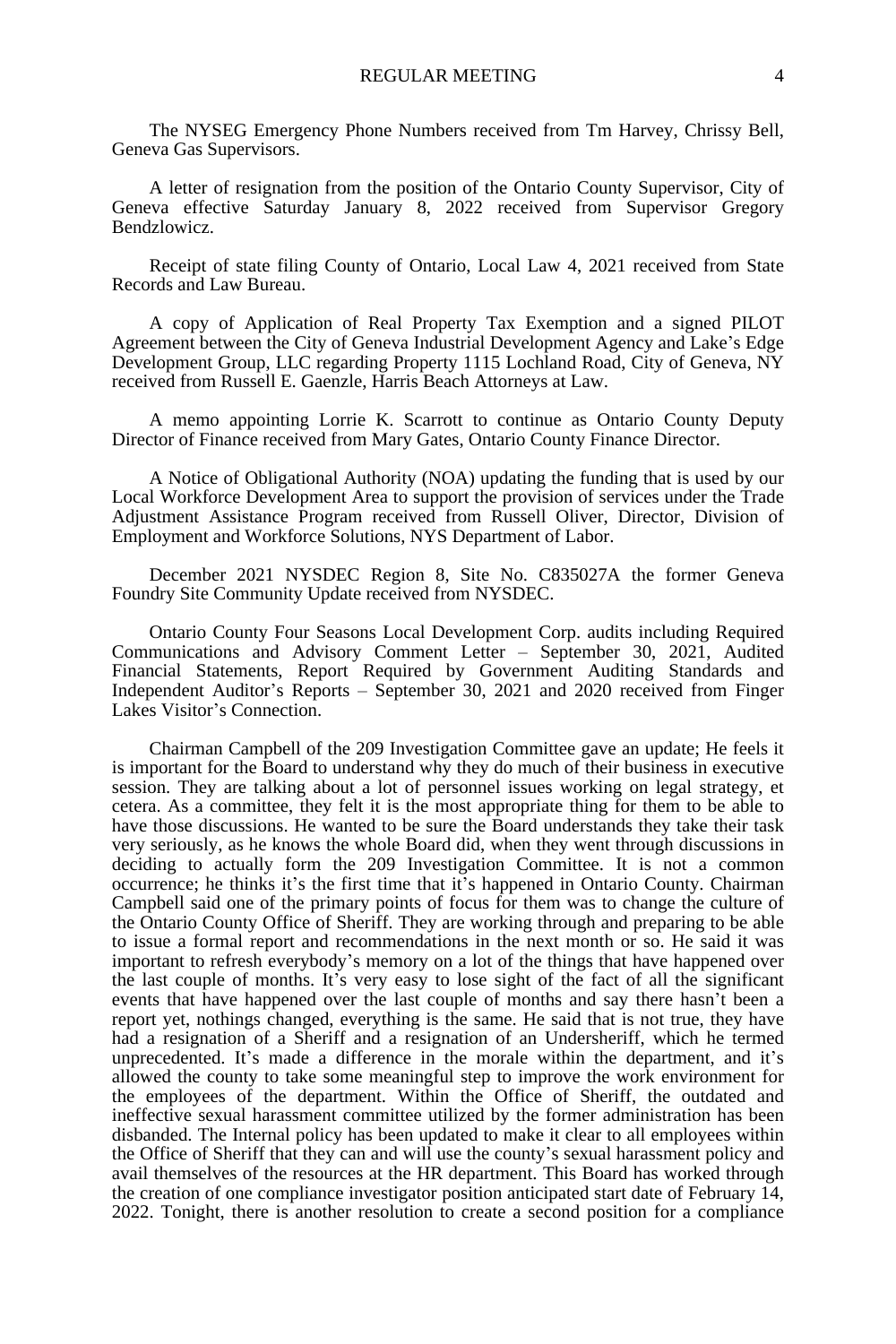investigator. The Sheriff's department, the current administration is supportive of this compliance investigator taking over the investigation of all internal complaints and making recommendations on proposed policy changes and discipline where required, discipline being an important aspect of that. The Sheriff's Office has agreed to create and dedicate office space for the investigator within their facilities, to make access by their employees as easy as possible. The Sheriff's Office has also agreed on the importance of integrating county policies and resources into the operations of the Sheriff's department to address issues identified by this Board and the 209 Investigation Committee. The compliance investigator will continually be involved with the Sheriff's Office to provide ongoing oversight, training of employees and their handling of various matters, personnel matters, and other matters to ensure that all employees are covered and protected by county policies. Chairman Campbell stated that the 209 Investigation Committee has uncovered behaviors and actions by former, current senior, and upper-level official that represent violations of certain county policies and do not adhere to the values and beliefs of the county. These matters continue to be reviewed by the committee and they ultimately be referred to the new compliance investigator for evaluation and recommendations on training, discipline, and/or other remedial actions that they feel are necessary. Chairman Campbell said they will continue to do their due diligence. There will be a report from them in about a month or two. He thanked all of his committee member and the attorneys for their due diligence.

Supervisor Richard Russell offered the following two resolutions as a block and moved for its adoption, seconded by Supervisor Frederick Wille:

#### **RESOLUTION NO. 9-2022 ONE-YEAR APPOINTMENTS**

BE IT RESOLVED, That upon recommendation of Chairman Marren, and after review by the Governmental Operations and Insurance Committee, the Ontario County Board of Supervisors hereby approves the appointments of the following individuals to the appropriate boards, committees, agencies, and associations for the term January 1, 2022, through December 31, 2022, as listed below:

*CORNELL COOPERATIVE EXTENSION ASSOCIATION OF ONTARIO COUNTY* Frederick S. Lightfoote, Supervisor Representative

*GENESEE/FINGER LAKES REGIONAL PLANNING COUNCIL*

John F. Marren, Chairman, Board of Supervisors Frederick A. Wille, Alternate to Chairman Norman L. Teed, Legislator Representative William B. Namestnik, Legislator Representative

*GENESEE TRANSPORTATION COUNCIL* John F. Marren, Chairman, Board of Supervisors Peter Ingalsbe, Alternate Representative for Ontario County

*INTER-COUNTY ASSOCIATION OF WESTERN NEW YORK*

Daryl Marshall, Delegate Tamara L. Hicks, Delegate Mary M. Gates, Delegate Kristin A. Mueller, Alternate Delegate

# *ONTARIO COUNTY ALTERNATIVES TO INCARCERATION*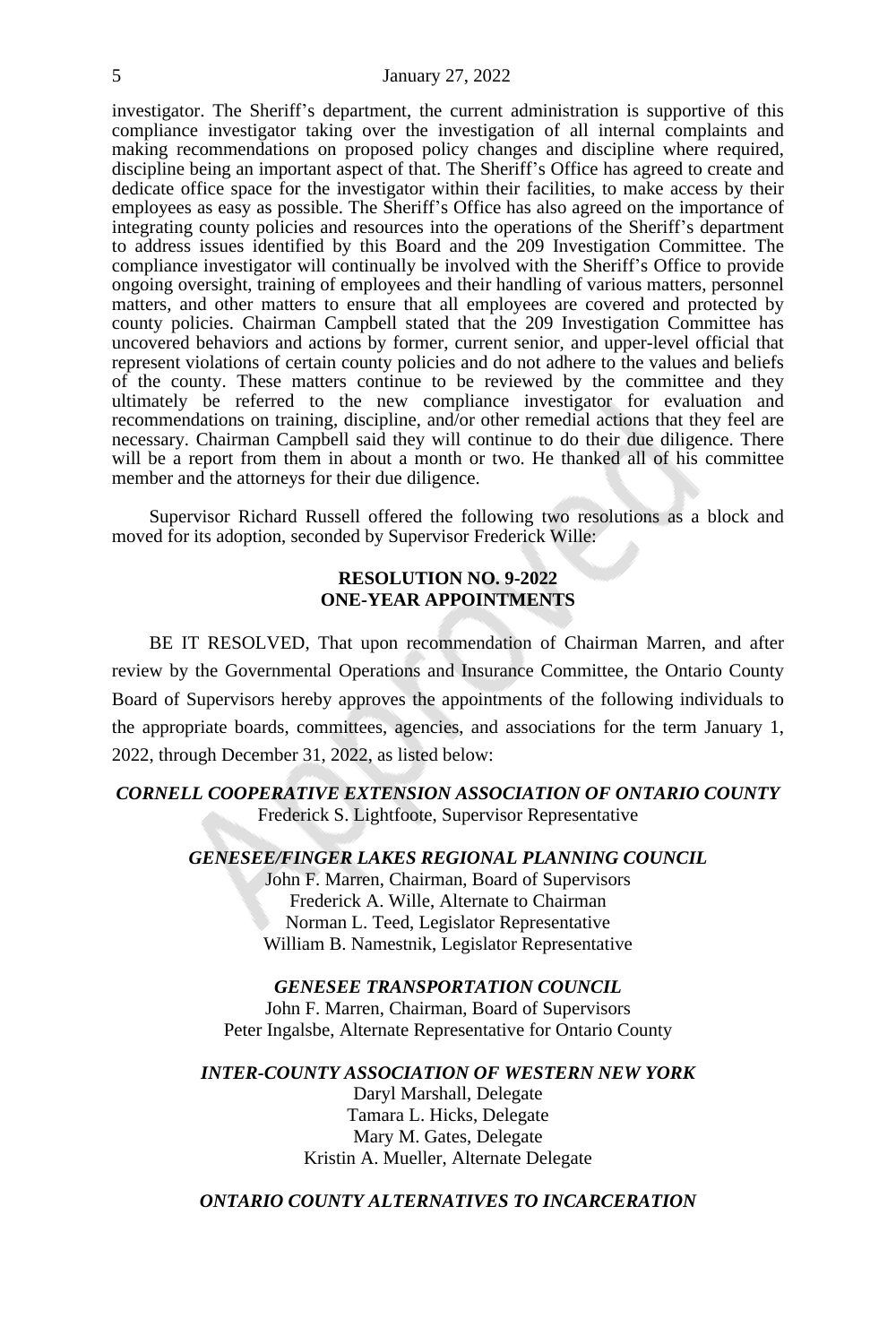#### REGULAR MEETING 6

#### Todd D. Campbell and Robert A. Green, Jr.

#### *ONTARIO COUNTY JURY BOARD* Norman Teed, Member

#### *ONTARIO COUNTY SOIL AND WATER CONSERVATION DISTRICT BOARD OF DIRECTORS* Richard S. Russell and Mark A. Venuti

# *ONTARIO COUNTY TOURISM BUREAU* Daniel Marshall, Member

#### *REGIONAL CRIME LABORATORY ADVISORY COMMITTEE* Philip Povero and John Falbo

and further

RESOLVED, That certified copies of this resolution be sent by the Clerk of this Board to the County Clerk, appropriate boards, committees, agencies, associations, and the appointees.

#### **RESOLUTION NO. 10-2022 TWO-YEAR APPOINTMENTS**

BE IT RESOLVED, That upon recommendation of Chairman Marren, and after review by the Governmental Operations and Insurance Committee, the Ontario County Board of Supervisors hereby approves the appointments of the following individuals to the appropriate boards for the term January 1, 2022, through December 31, 2023, as listed below:

> *Fish and Wildlife Management Act Board* Christopher R. Vastola, Supervisor Representative James DeMay, Sportsmen's Representative Frank Shutter, Sportsmen's Representative Alternate

RESOLVED, That certified copies of this resolution be sent by the Clerk of this Board to the County Clerk, Fish and Wildlife Management Act Board, and the appointees.

The foregoing block of two resolutions was adopted.

Supervisor Daniel Marshall offered the following fourteen resolutions as a block and moved for its adoption, seconded by Supervisor Norman Teed:

# **RESOLUTION NO. 11-2022 APPOINTMENT TO THE ONTARIO COUNTY TRAFFIC SAFETY BOARD ROSSMAN, GOODWIN, VENUTI**

WHEREAS, There are vacancies on the Board due to resignations and retirements;

and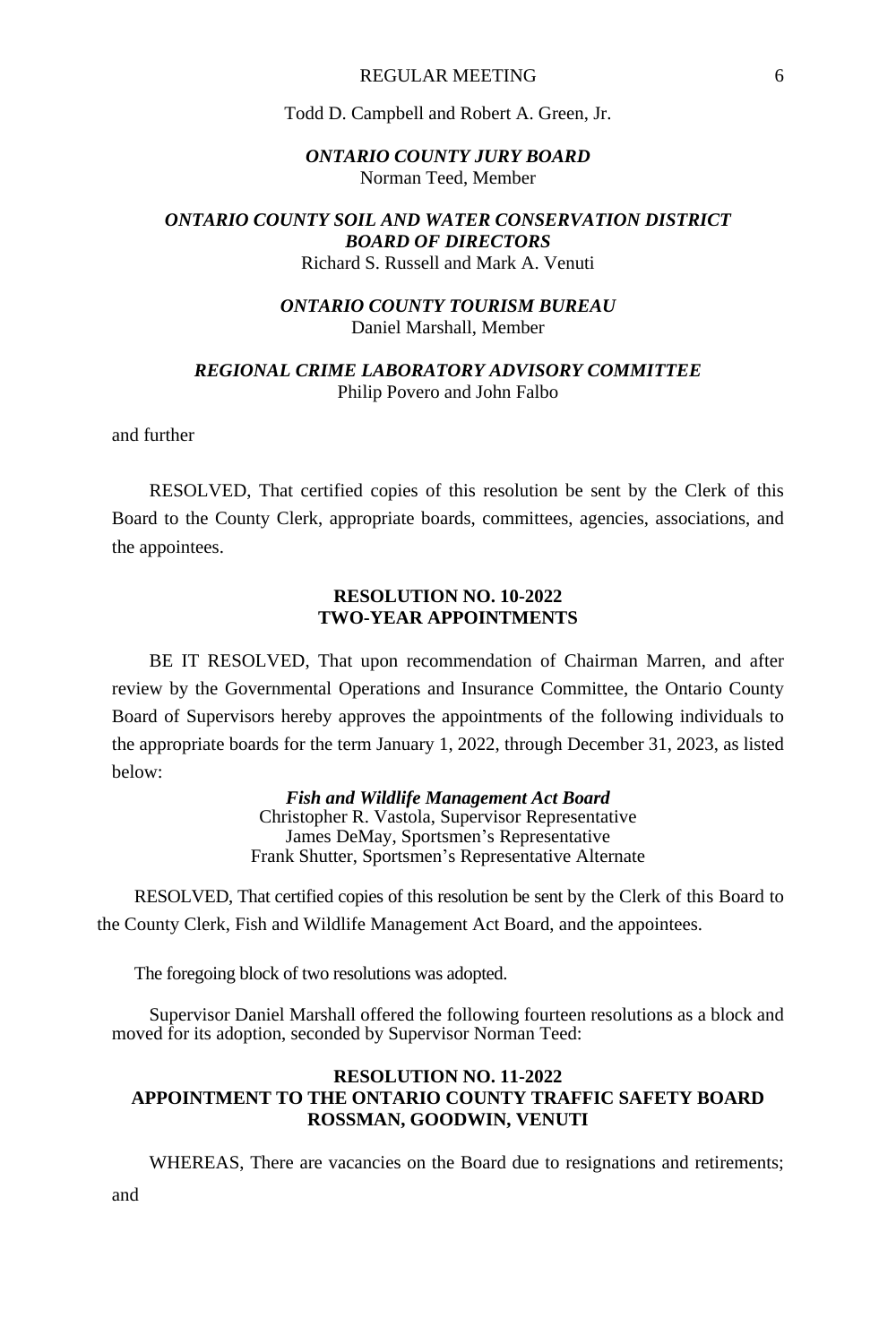WHEREAS, The following individuals have expressed a willingness and desire to serve commencing January 1, 2022 and expiring on December 31, 2024:

| Voting Member | Representing Department/Agency    |
|---------------|-----------------------------------|
| Tina Rossman  | Partnership, Youth Court Director |
| John Goodwin  | Canandaigua City Manager          |
| Mark Venuti   | Supervisor, Town of Geneva        |
|               |                                   |

WHEREAS, The Ontario County Traffic Safety Board and the Health and Human Services Committee recommend the appointments; now, therefore, be it

RESOLVED, That this Board of Supervisors does hereby appoint Tina Rossman, John Goodwin and Mark Venuti to the Ontario County Traffic Safety Board; and further

RESOLVED, That copies of this resolution be sent by the Clerk of this Board to the County Clerk, the Ontario County Traffic Safety Board; and the appointee.

#### **RESOLUTION NO. 12-2022 REAPPOINTMENTS TO THE ONTARIO COUNTY TRAFFIC SAFETY BOARD FALBO, RITTS, ONZE, NIELSEN, BEAVER, MAGUIRE**

WHEREAS, The terms of six members of the Ontario County Traffic Safety Board

expire on December 31, 2021, said members are willing to serve another term; and

WHEREAS, The following individuals have expressed a willingness and desire to serve commencing January 1, 2022 and expiring on December 31, 2024:

| Voting Member               | Representing Department/Agency   |
|-----------------------------|----------------------------------|
| Undersheriff John Falbo     | Ontario County Sheriff's Office  |
| <b>James Ritts</b>          | <b>District Attorney</b>         |
| <b>Richard Onze</b>         | <b>Community Member</b>          |
| <b>Chief Mathew Nielsen</b> | Canandaigua Police Department    |
| <b>Sgt. Gregory Beaver</b>  | New York State Police            |
| <b>Bonnie Maguire</b>       | <b>Public Transportation/RTS</b> |

WHEREAS, The Ontario County Traffic Safety Board and the Health and Human Services Committee recommend the appointments; now, therefore, be it

RESOLVED, That this Board of Supervisors does hereby appoint John Falbo, James Ritts, Richard Onze, Mathew Nielsen, Gregory Beaver, and Bonnie Maguire to the Ontario County Traffic Safety Board; and further

RESOLVED, That copies of this resolution be sent by the Clerk of this Board to the County Clerk, the Ontario County Traffic Safety Board; and the appointee.

#### **RESOLUTION NO. 13-2022 AGREEMENT FOR SERVICES WITH ADVENTFS - STOP-DWI**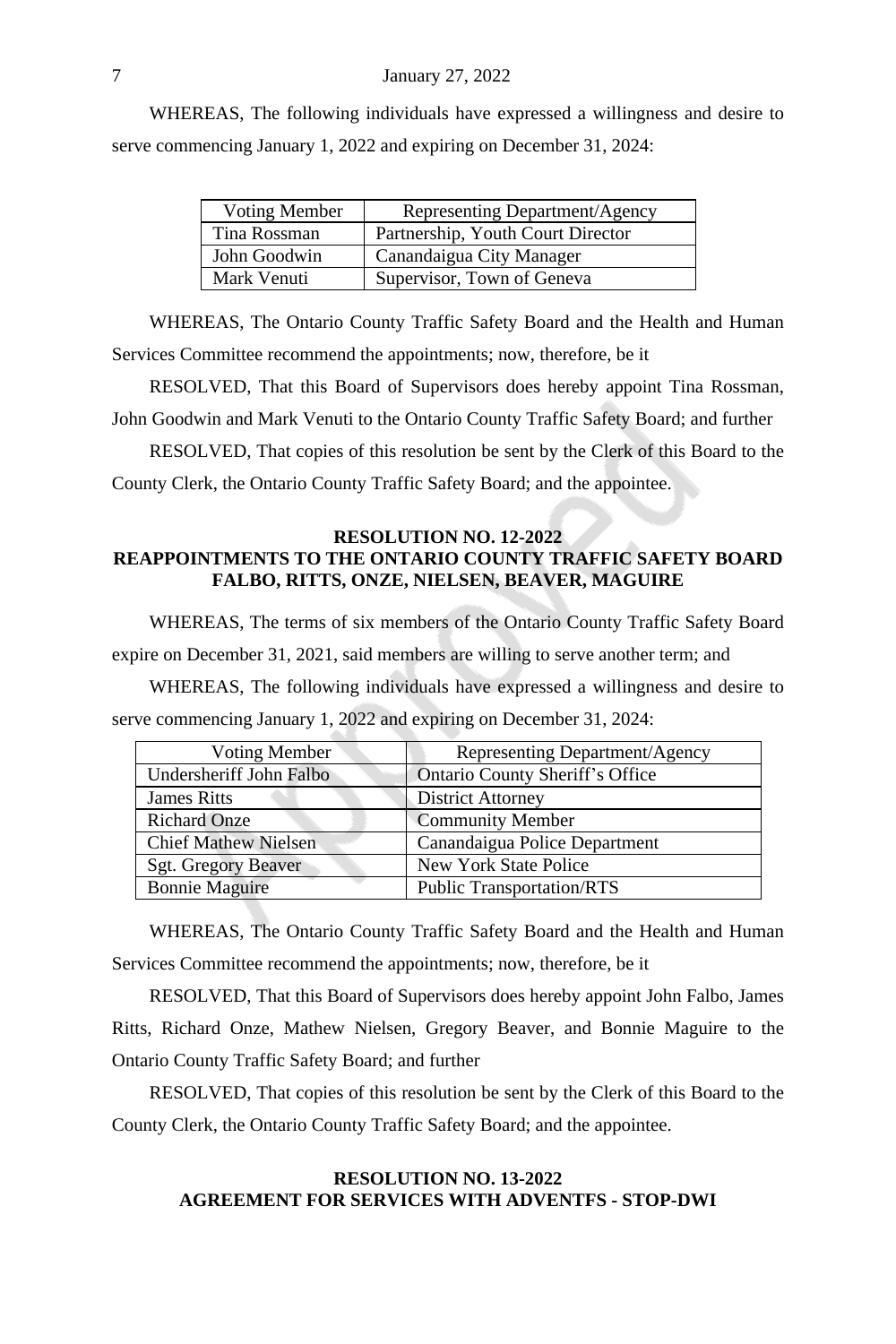WHEREAS, The STOP-DWI Administrator, in conjunction with the District Attorney, has determined there is a need to offer online traffic safety classes to at-risk drivers; and

WHEREAS, Adventfs is capable of providing the course to such drivers; and

WHEREAS, There is no charge to Ontario County to participate in this program; and

WHEREAS, For all defendants required to participate in this program, Ontario County will receive \$25.00 for their partnership with Adventfs; and

WHEREAS, The Public Safety Committee and Health and Human Services Committee have reviewed the contract and recommend authorization to enter into an agreement for the provision of online traffic safety courses; now, therefore, be it

RESOLVED, That the Ontario County STOP-DWI Office is authorized and empowered to enter into an agreement with Adventfs for the provision of online traffic safety courses for at-risk drivers sentenced to this activity, for the period of January 1, 2022 through December 31, 2022 with payments being made to Ontario County for the benefit of the STOP-DWI program; and further

RESOLVED, That upon review and approval by the County Attorney as to form; the Board of Supervisors hereby approves an agreement with the Adventfs for online traffic safety courses; and further

RESOLVED, That the County Administrator is authorized to sign the agreement; and further

RESOLVED, That a certified copy of this resolution be sent by the Clerk of this Board to the Adventfs, PO Box 6333 Elizabethtown, KY 42702.

# **RESOLUTION NO. 14-2022 AUTHORIZATION TO ACCEPT INCENTIVE AWARD NYS DEPARTMENT OF HEALTH**

WHEREAS, The Year 9 New York State Department of Health's ongoing Local Health Department (LHD) Performance Incentive Initiative focused on expedited partner therapy for Chlamydia trachomatis and Neisseria gonorrhoeae; and

WHEREAS, As a result of the COVID-19 pandemic, the program was interrupted as significant resources were dedicated to the pandemic response efforts. As a result, all counties that participated in the program are being awarded; and

WHEREAS, Ontario County Public Health participated and has been awarded a total of \$34,000.00 to support costs associated with Article 6 eligible services; and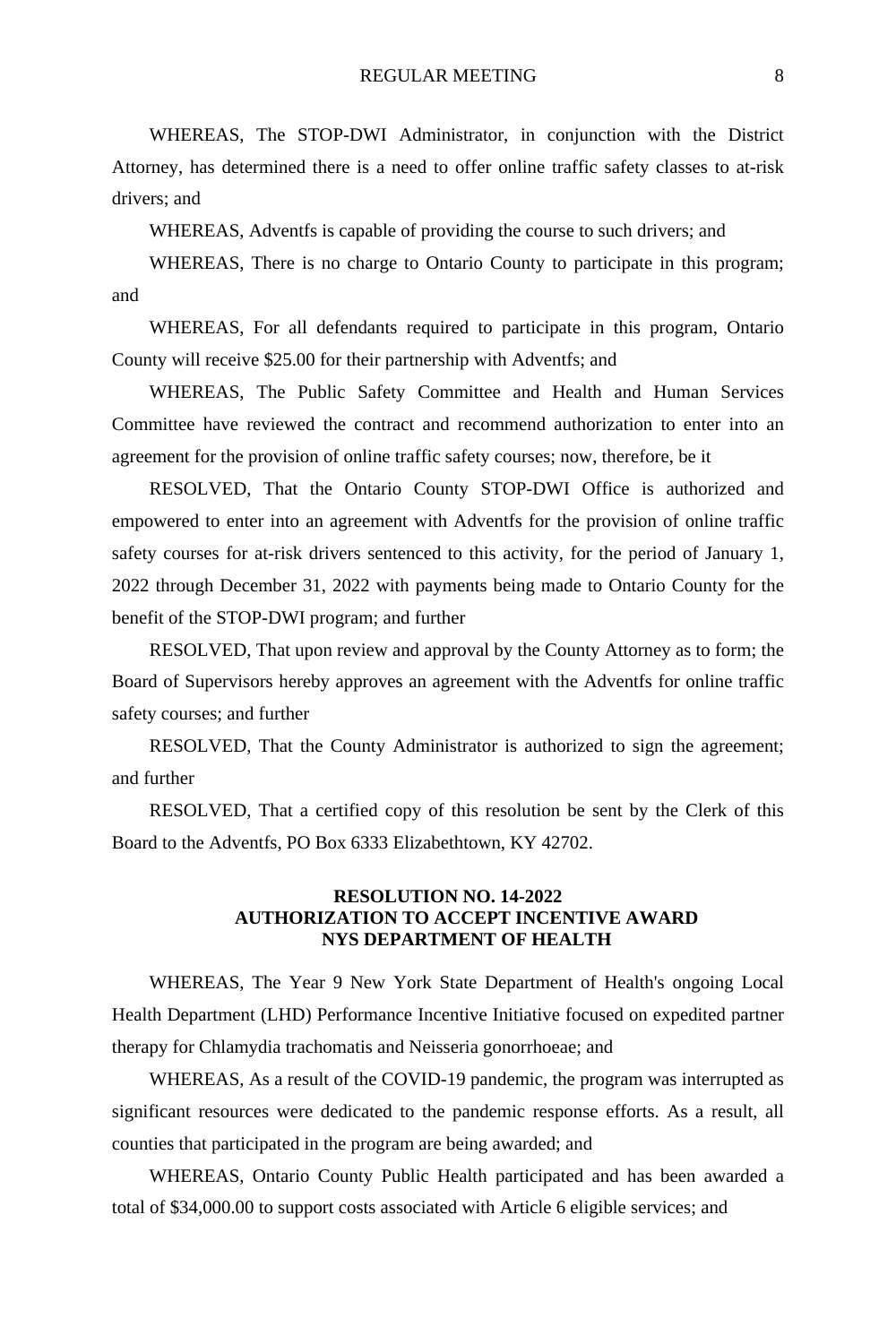WHEREAS, This resolution has been reviewed by the Health and Human Services Committee and recommends the acceptance of the incentive award; and

WHEREAS, The County Administrator recommends the acceptance of the incentive award; now, therefore, be it

RESOLVED, That upon the review and approval of the County Attorney as to form, the Board of Supervisors hereby accepts said incentive award from the New York State Department of Health in the amount of \$34,000.00; and further

RESOLVED, That the Department of Finance is authorized to make all necessary accounting and budgetary entries to effect the intent of this resolution.

#### **RESOLUTION NO. 15-2022 SERVICES AND RATES PROVIDED IN CONNECTION TO CORONER CASES - AMENDMENT FOR RESOLUTION NO. 558-2019**

WHEREAS, Resolution No. 558-2019 amended the established fees and services payable by the County of Ontario with regard to services authorized by County Coroners for the time period of January 1, 2020 through December 31, 2021; and

WHEREAS, It is now necessary to set the rates for 2022-2023; and

WHEREAS, The Health and Human Services Committee and the Public Health Department have reviewed and approved the following budgeted rate for the term of January 1, 2022 through December 31, 2023; now, therefore, be it

RESOLVED, That the following rates be established for services in connection with coroner/autopsy cases:

#### **Hospital Facility Services**

- a. The fee for performance of an autopsy by the hospital pathologist at Clifton Springs and Geneva General Hospitals is hereby established at \$700. This fee shall include all necessary and appropriate services in connection with the autopsy, including but not limited to transcription and stenographic services; excluding, however, such blood testing as may be directed and authorized for payment by the coroner, which shall be an additional charge at the then-current rate for such services.
- b. The fee for use of the hospital autopsy room is hereby established at \$375.00

#### **Funeral Director Services**

a. Intra-county transportation of remains by a funeral home is hereby established at \$450 for a cased authorized by an Ontario County Coroner requiring an autopsy. Transportation of a body which has been released by the coroner (does not require an autopsy with transport to a morgue or medical examiner) is not reimbursed by the county. The family or estate of the deceased shall be responsible for transportation costs.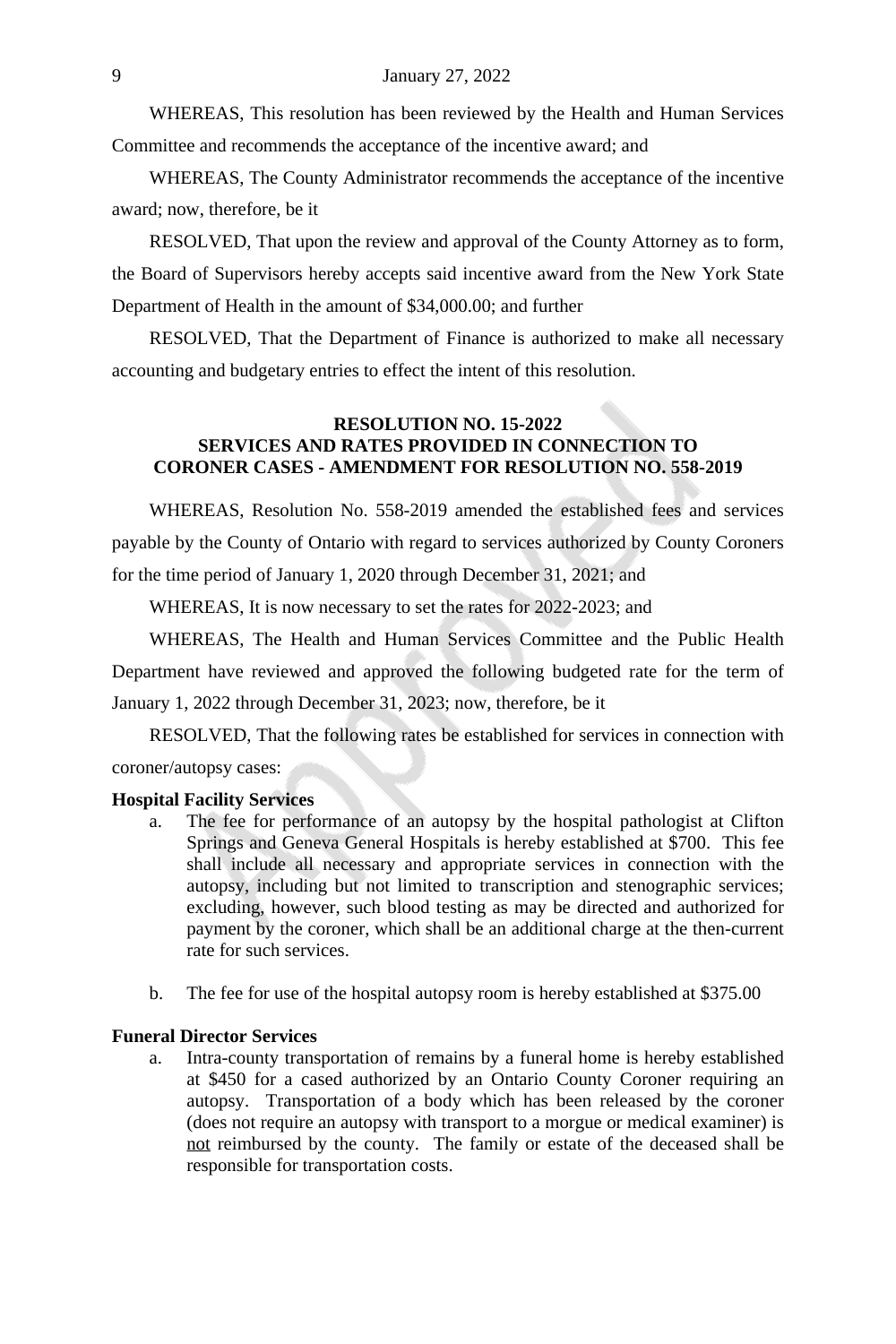- b. Transportation from Ontario County to the Monroe County Medical Examiner's Office by a funeral home is hereby established at \$500 per case for cases authorized by an Ontario County Coroner.
- c. Associated reasonable expenses for items such as disposable pouches, body bags, and other related equipment shall be reimbursed for coroner cases requiring autopsy. For cases where an autopsy has been ordered by the coroner, if additional costs are incurred for removal or transportation of a body due to highly unusual circumstances, including but not limited to size, condition or location of the body, the funeral director and the coroner may request payment for the additional costs, which the Ontario County Public Health Director may, and hereby is authorized to approve.
- d. The County is not responsible for storage of remains at a funeral home; and further

RESOLVED, That the rate structure and services provided herein be effective for

the term of January 1, 2022 through December 31, 2023; and further

RESOLVED, That upon review and approval by the County Attorney, as to form, the County Administrator is hereby authorized to sign the agreement for Ontario County.

# **RESOLUTION NO. 16-2022 AUTHORIZATION FOR PROFESSIONAL CONSULTANT CONTRACT PRIORITY MEDICAL BILLING**

WHEREAS, Ontario County Mental Health desires to renew the professional consultant service contract with Priority Medical Billing for services related to the provision of Medical Billing Services with the Department of Mental Health; and

WHEREAS, Sufficient funds exist within the 2022 budget for this contract, which will encompass the period of January 1, 2022 through December 31, 2022; and

WHEREAS, The Director of Community Services and The Health and Human Services Committee have reviewed this proposal and recommend its acceptance; now, therefore, be it

RESOLVED, That upon review and approval by the County Attorney as to form, the Board of Supervisors hereby approves the agreement with Priority Medical Billing with the total cost not to exceed \$36,000, as detailed in Schedule A of the contract; and further

RESOLVED, That the County Administrator is hereby authorized to initiate this agreement on behalf of the Board of Supervisors; and further

RESOLVED, That the Department of Finance is authorized to make the necessary accounting and budget entries to effect the intent of this resolution.

# **RESOLUTION NO. 17-2022 AUTHORIZATION FOR PROFESSIONAL CONSULTANT CONTRACT**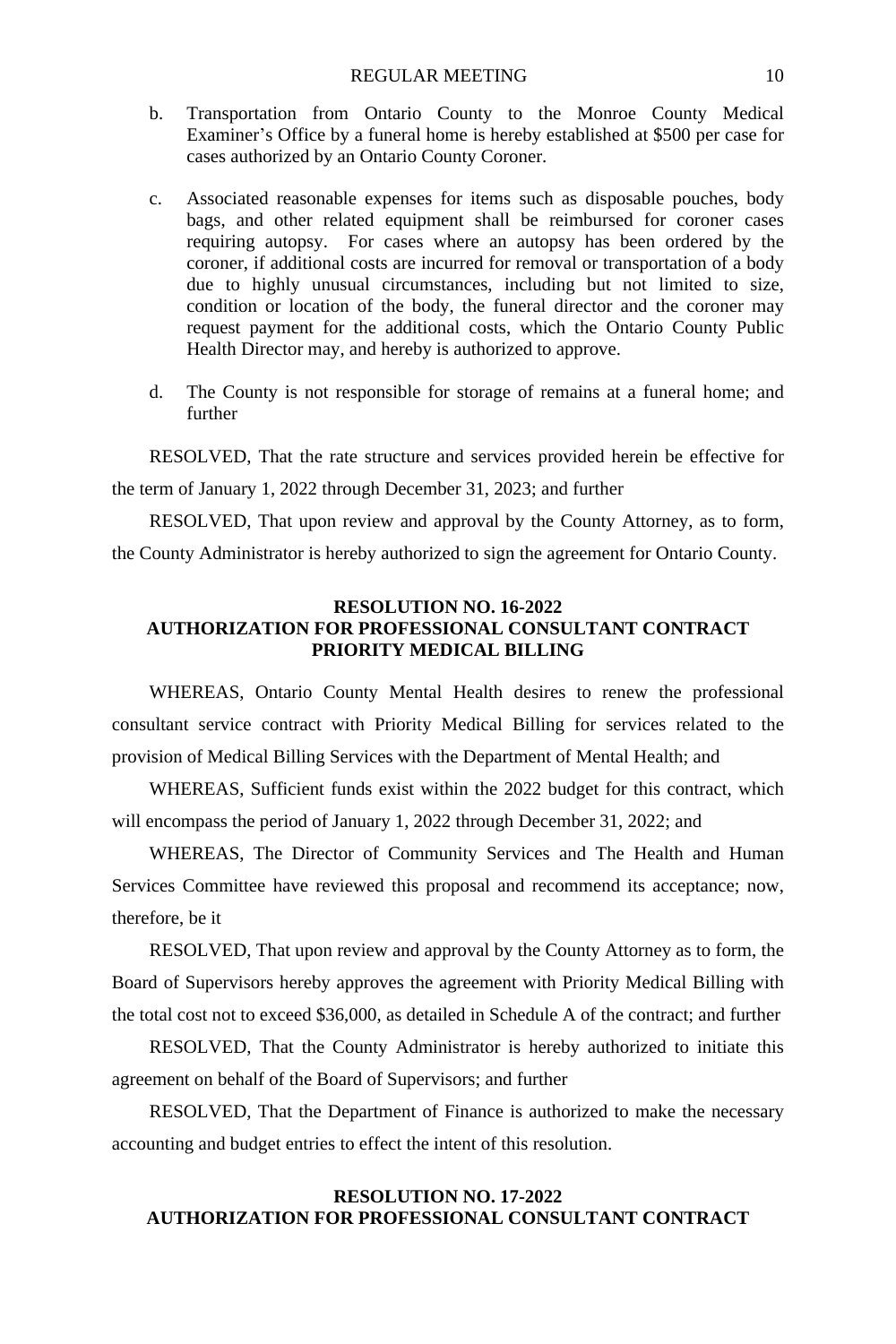# **COUNCIL ON ALCOHOLISM AND ADDICTIONS OF THE FINGER LAKES**

WHEREAS, Ontario County Mental Health has been notified by the NYS Office of Alcoholism and Substance Abuse Services of pass-through funding for Council on Alcoholism and Addictions of the Finger Lakes for professional services; and

WHEREAS, The State Aid Funding Authorization Letter for Ontario County currently reflects \$243,445 of State and Federal funds and the required \$97,296 of the County Local Share, towards services related to the provision of Community Alcoholism and Addiction Prevention and Education Services; and

WHEREAS, Sufficient funds exist within the 2022 budget for this contract, which will encompass the period of January 1, 2022 through December 31, 2022; and

WHEREAS, The funds being funneled through Ontario County and NYS Office of Alcoholism and Substance Abuse Services are indeed, in part, Federal Aid which constitutes a "sub-award" to a "sub-recipient", there are additional requirements for documentation that must be fulfilled in order to obtain the federal funds; and

WHEREAS, The Director of Community Mental Health Services, The Ontario County Community Services Board and The Health and Human Services Committee have reviewed this proposal and recommend its acceptance; now, therefore, be it

RESOLVED, That upon review and approval by the County Attorney as to form, the Board of Supervisors hereby approves this agreement with Council on Alcoholism and Addictions of the Finger Lakes for the amount designated by NYS OASAS State Aid Funding Authorization, which is currently \$243,445 and a County contribution of \$97,296 for a total of \$340,741; and further

RESOLVED, That the County Administrator is hereby authorized to execute the agreement and any other documents necessary to effectuate the purpose of this resolution on behalf of the Ontario County Board of Supervisors; and further

RESOLVED, That the Department of Finance is authorized to make the necessary accounting and budget entries to effect the intent of this resolution.

# **RESOLUTION NO. 18-2022 AGREEMENT TO PROVIDE MEALS TO THE ONTARIO ARC SOCIAL ADULT DAY PROGRAM**

WHEREAS, Ontario ARC located at 3071 County Complex Drive, Canandaigua, New York 14424 will be operating a Social Adult Day Service located at the Eberhardt Center 2975 County Road 48, Canandaigua, NY 14424; and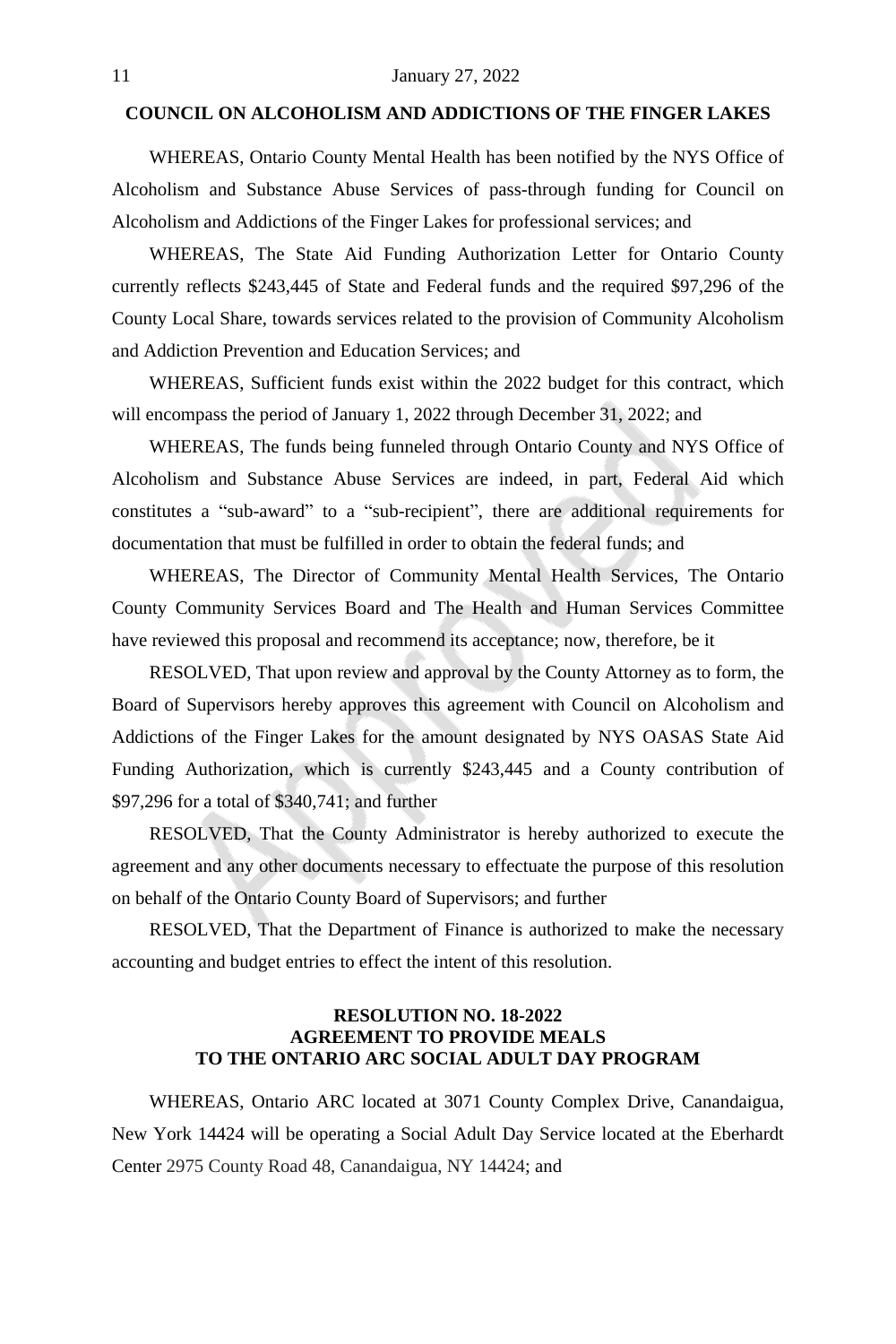WHEREAS, Ontario ARC desires to purchase meals from the Ontario County Office for the Aging to serve to their adult day clients; and

WHEREAS, The Office for the Aging desires to support the operation of a social adult service because it has determined there is a growing need for social adult day care in Ontario County; and

WHEREAS, Ontario ARC agrees to purchase the meals from Ontario County at the rate of \$8.53 per meal; and

WHEREAS, The Health and Human Services Committee has reviewed this request and recommends approval of this resolution; now, therefore, be it

RESOLVED, That upon review and approval of the County Attorney as to form, this Board of Supervisors does hereby authorize an agreement between the Office for the Aging and Ontario ARC for the period January 1, 2022, through December 31, 2022; and further

RESOLVED, That the County Administrator is hereby authorized and directed to sign said agreement.

# **RESOLUTION NO. 19-2022**

# **AUTHORIZATION TO CONTRACT WITH GENEVA HOUSING AUTHORITY FOR THE SENIOR NUTRITION PROGRAM MEAL SITE**

WHEREAS, The County desires to enter into an agreement with the Geneva Housing Authority, 41 Lewis Street, P.O. Box 153, Geneva, New York 14456, for the use of space to operate a congregate meal program for older adults at Lyceum Heights Apartments, Building #2, 150 Lyceum Street, Geneva, NY; and

WHEREAS, The time frame for this agreement is January 1, 2022 to December 31, 2022 and the funds for this contract have been allocated in the 2022 Office for the Aging budget; and

WHEREAS, The Health and Human Services Committee has reviewed this request and has approved this resolution; now, therefore, be it

RESOLVED, That upon review and approval by the County Attorney for form, this Board of Supervisors does hereby authorize a contract between the Geneva Housing Authority and the Office for the Aging at a cost not to exceed \$9,719.00; and further

RESOLVED, That the County Administrator is hereby authorized and directed to sign said agreement on behalf of the County.

#### **RESOLUTION NO. 20-2022 AUTHORIZATION TO CONTRACT FOR PERSONAL CARE SERVICES WITH TOUCHING HEARTS AT HOME**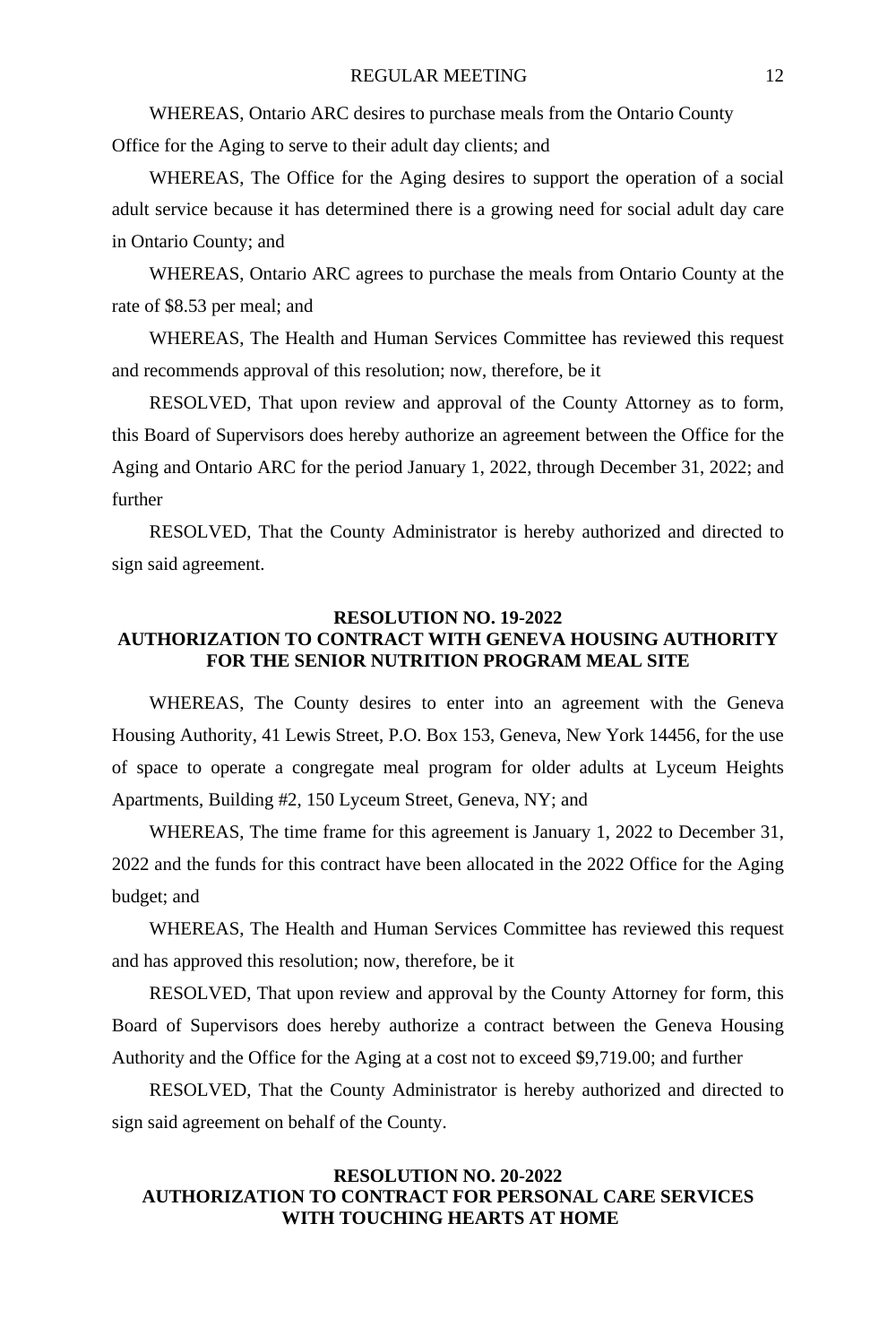WHEREAS, The County desires to enter into an agreement with Touching Hearts At Home, having offices at 3495 Winton Place, Bldg. E, Suite 120 Rochester NY 14623 for Personal Care Level I (Housekeeper/Chore Services) to provide services for EISEP (Expanded In Home Services for the Elderly Program), the Respite Care program and the Unmet Needs program; and

WHEREAS, The purpose of the services is to assist older adults to remain independent as long as possible by providing assistance with activities of daily living; and

WHEREAS, The County finds it necessary to contract with multiple providers to meet the needs of clients and Touching Hearts at Home is one of those providers; and

WHEREAS, The Health and Human Services Committee has reviewed this request and recommends approval of this resolution; now, therefore, be it

RESOLVED, That upon review and approval of the County Attorney as to form, this Board of Supervisors does hereby authorize a contract between the Office for the Aging and Touching Hearts at Home at a cost of \$31.00 per hour for Personal Care Level I services and \$0.56 cents per mile, or an amount not to exceed the IRS amount, for reimbursement to the aide when travel is required in the care plan and authorized by the Office for the Aging; and further

RESOLVED, That this Board of Supervisors does hereby authorize a contract for the period January 1, 2022, to December 31, 2022, with the aforementioned agency; and further

RESOLVED, That the County Administrator is hereby authorized and directed to sign said agreement on behalf of the County.

#### **RESOLUTION NO. 21-2022 AUTHORIZATION TO CONTRACT WITH LIFESPAN OF GREATER ROCHESTER FOR THE NY CONNECTS PROGRAM**

WHEREAS, The New York State Office for the Aging has provided the Ontario County Office for the Aging with funding to expand and enhance the NY Connects Program with the objective of increasing access to non-institutional long term care services and supports (LTSS); and

WHEREAS, The Office for the Aging has determined that it is in the best interest of the County to contract with Lifespan of Greater Rochester, with offices at 1900 S. Clinton Avenue, Rochester, NY 14618 to provide NY Connects services; and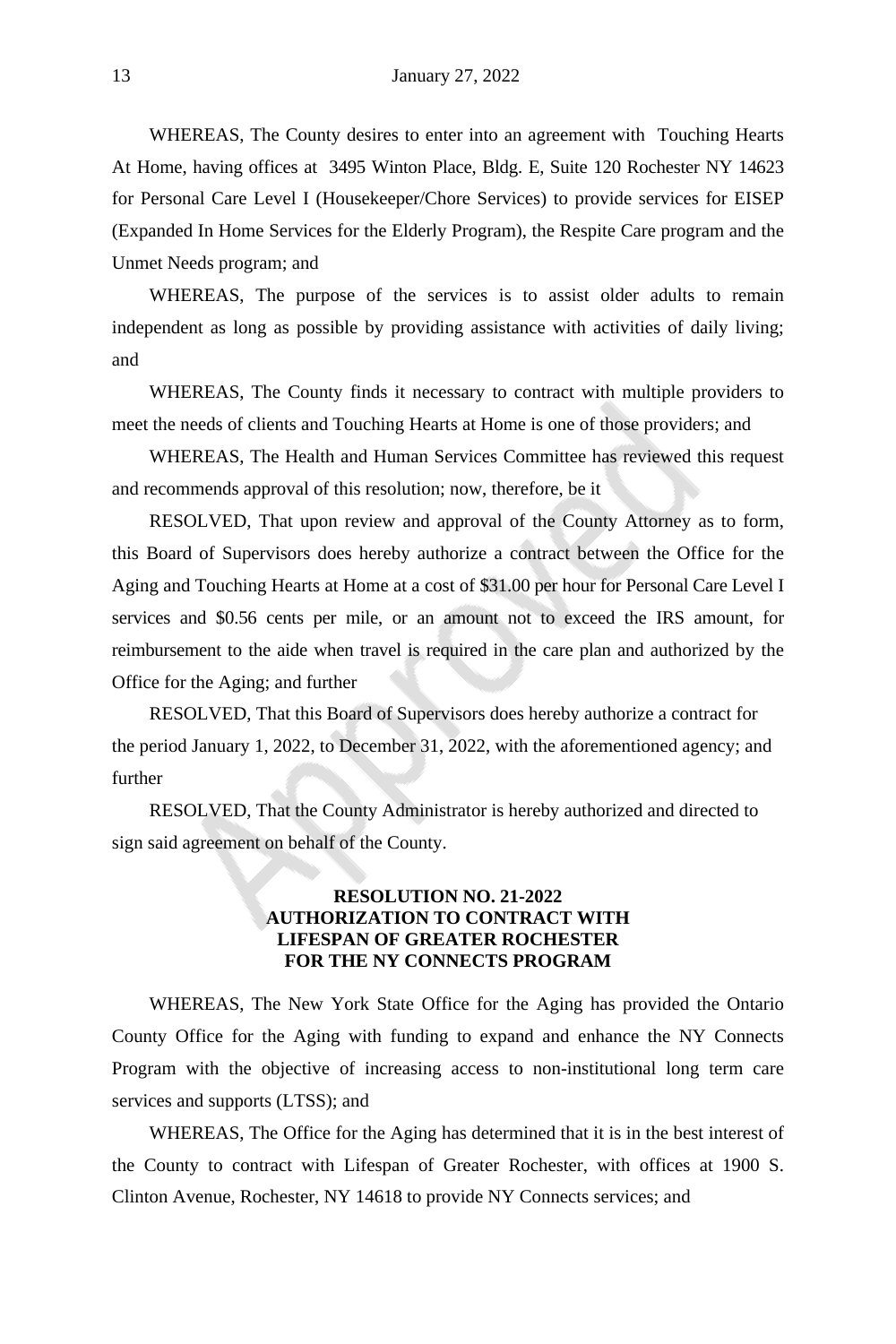WHEREAS, Lifespan will provide all key components of NY Connects including information and assistance, application assistance and person-centered options counseling and care coordination; and

WHEREAS, The funds for this contract have been allocated in the Office for the Aging 2022 budget; and

WHEREAS, The Health and Human Services Committee has reviewed this request and has approved this resolution; now, therefore, be it

RESOLVED, That upon review and approval by the County Attorney as to form, this Board of Supervisors does hereby authorize a contract between Lifespan of Greater Rochester and the Office for the Aging for a fee not to exceed \$185,300; and further

RESOLVED, That this Board of Supervisors does hereby authorize a contract for the period January 1, 2022 to December 31, 2022; and further

RESOLVED, That the County Administrator is hereby authorized and directed to sign said agreement on behalf of the County.

#### **RESOLUTION NO. 22-2022 AUTHORIZATION TO CONTRACT WITH LIFESPAN OF GREATER ROCHESTER FOR UNMET NEEDS SERVICES**

WHEREAS, The New York State Office for the Aging has provided the Ontario County Office for the Aging with funding to address unmet needs of older adults in Ontario County; and

WHEREAS, The Ontario County Office for the Aging has determined that care management and home modification are unmet needs in Ontario County; and

WHEREAS, The Office for the Aging has determined that it is in the best interest of the County to contract with Lifespan of Greater Rochester, with offices at 1900 S. Clinton Avenue, Rochester, NY 14618 to provide these services; and

WHEREAS, The Health and Human Services Committee has reviewed this request and has approved this resolution; now, therefore, be it

RESOLVED, That upon review and approval by the County Attorney as to form, this Board of Supervisors does hereby authorize a contract between with Lifespan of Greater Rochester, 1900 S. Clinton Avenue, Rochester, NY 14618 and the Office for the Aging for a fee not to exceed \$70,000; and further

RESOLVED, That this Board of Supervisors does hereby authorize a contract for the period January 1, 2022 to December 31, 2022; and further

RESOLVED, That the County Administrator is hereby authorized and directed to sign said agreement on behalf of the County.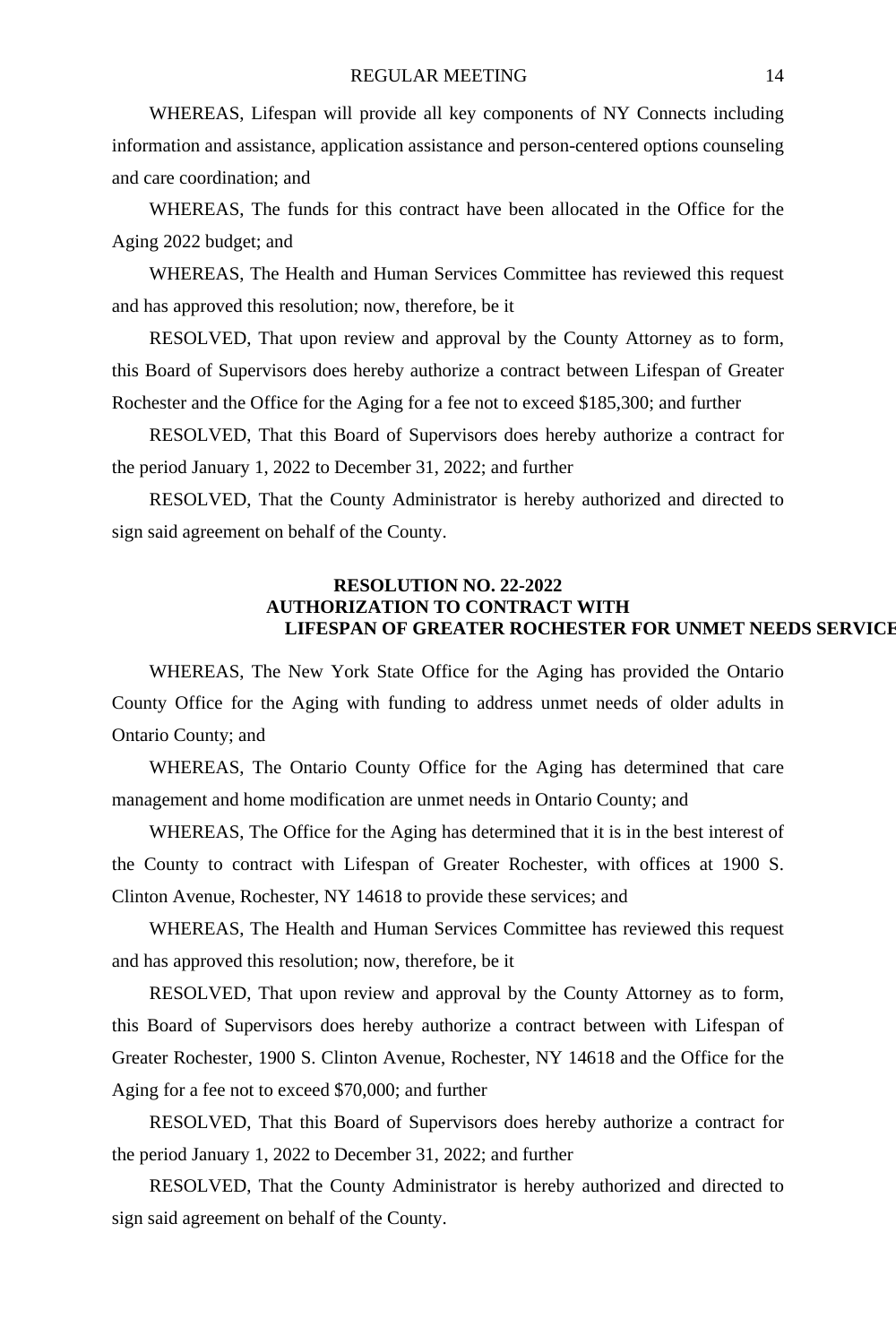# **RESOLUTION NO. 23-2022 AUTHORIZATION TO CONTRACT WITH CANANDAIGUA SALVATION ARMY FOR SENIOR NUTRITION PROGRAM SERVICES**

WHEREAS, The Office for the Aging desires to obtain services from the Canandaigua Salvation Army, 110 Saltonstall Street, P.O. Box 510, Canandaigua, New York, 14424 for the Senior Nutrition Program including providing a home delivered meal distribution site, a Congregate Meal program and a senior recreation program; and

WHEREAS, The time frame for this agreement is January 1, 2022 to December 31, 2022 and the funds for this contract have been allocated in the 2022 Office for the Aging budget; and

WHEREAS, The Health and Human Services Committee has reviewed this request and recommends approval of this resolution; now, therefore, be it

RESOLVED, That upon review and approval by the County Attorney as to form, the Board of Supervisors hereby approves an agreement with the Canandaigua Salvation Army at a cost not to exceed a total amount of \$10,416 for the services listed above; and further

RESOLVED, That the County Administrator is hereby authorized and directed to sign said agreement on behalf of the County.

# **RESOLUTION NO. 24-2022 AUTHORIZATION TO ACCEPT HIICAP PILOT FUNDS ONTARIO COUNTY OFFICE FOR THE AGING 2021-2022**

WHEREAS, The New York State Office for the Aging has allocated funding to expand access to HIICAP (Health Insurance Information and Counseling Program) services by increasing rates of volunteerism in the program; and

WHEREAS, Office for the Aging was one of five counties selected to provide a stipend to incentivize volunteer recruitment and retention. Funding will be used to encourage new volunteers by defraying some of the expenses associated with becoming certified, receiving ongoing training and providing individualized health insurance counseling; and

WHEREAS, The Health and Human Services Committee has reviewed this resolution and recommends acceptance of the allocated funds by the Office for the Aging; now, therefore, be it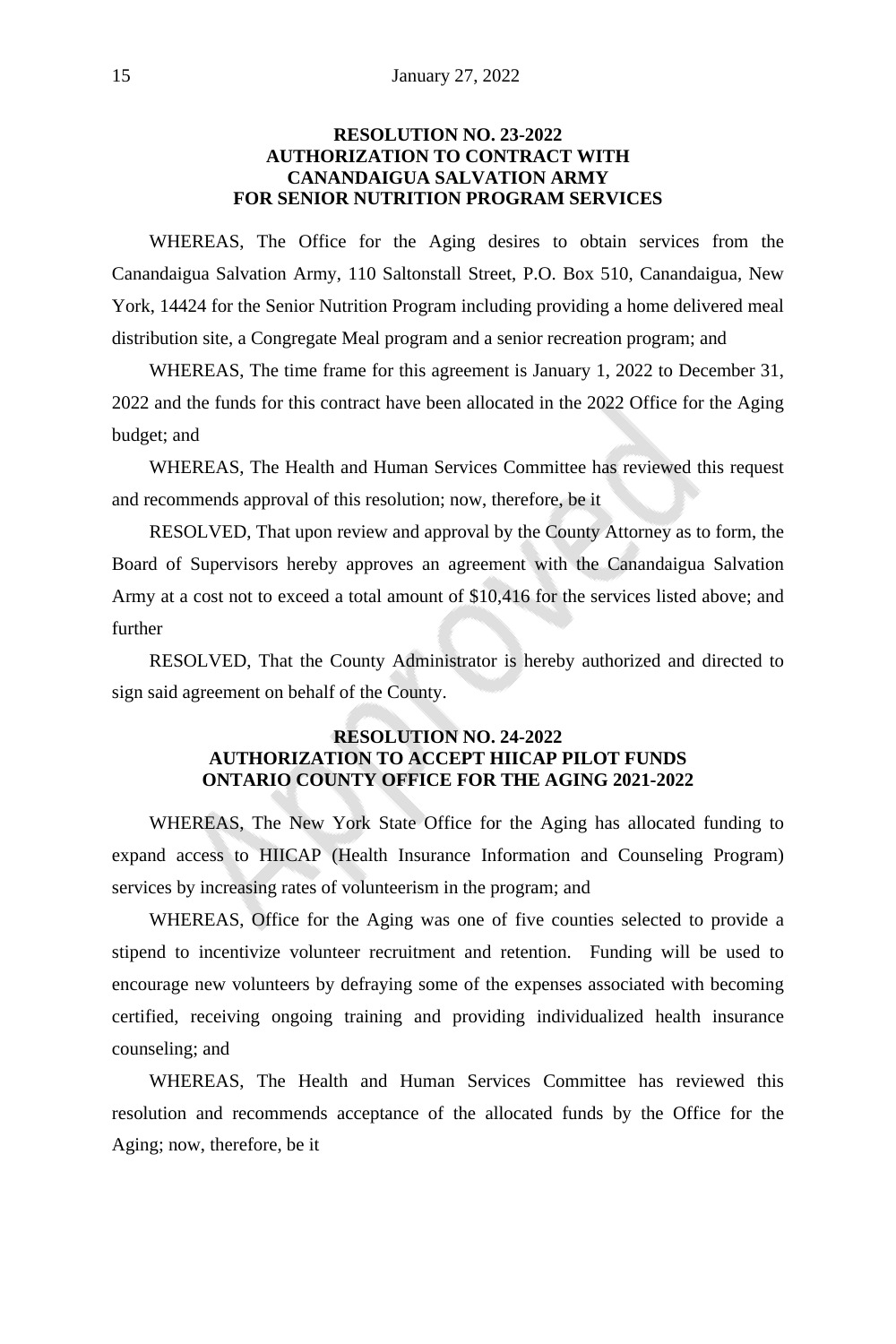RESOLVED, Upon review and approval as to form by the County Attorney, the Board of Supervisors does hereby accept a total of \$4,500.00 for the period April 1, 2021 – March 31, 2022; and further

RESOLVED, That the Department of Finance is authorized to make the necessary accounting and budget entries to effectuate the intent of this resolution.

The foregoing block of fourteen resolutions was adopted.

Supervisor Daniel Marshall offered the following resolution and moved for its adoption, seconded by Supervisor Frederick Wille:

#### **RESOLUTION NO. 25-2022 APPOINTMENT OF MARY BEER, RN MPH, PUBLIC HEALTH DIRECTOR AS LOCAL HEALTH OFFICER FOR MULTIPLE COUNTY MUNICIPALITIES**

WHEREAS, In an effort to comply with the Shared Services Initiative Ontario County and the attached Schedule "A" of County municipalities, have identified an opportunity to continue to share and to coordinate the services of Mary Beer, RN MPH, the Public Health Director of Ontario County, to act as the Local Health Officer; and

WHEREAS, The individual municipalities have requested the appointment of Mary Beer, RN MPH, the Ontario County Public Health Director as their respective Local Health Officer; and

WHEREAS, The Ontario County Public Health Director, Mary Beer, RN MPH agrees to act at the Local Health Officer for the requesting municipalities thereby eliminating the need for each to appoint and pay a local health officer; and

WHEREAS, Part BBB of Chapter 59 of the Laws of 2017 specifically authorizes cooperating municipalities to enter into shared services agreements; and

WHEREAS, Each municipality shall pass a resolution affirming the appointment of Mary Beer, RN, MPH the Ontario County Public Health Director as their respective Local Health Officer; and

WHEREAS, It is understood and agreed Mary Beer, RN MPH, in furtherance of this appointment, will investigate complaints of public health nuisances arising with each municipality and when necessary to resolve said nuisances will present the facts and recommendations to their legislative board for their decision and enforcement action; and

WHEREAS, The Health and Human Services Committee has reviewed the process and recommends adoption of this resolution as consistent with the County's Shared Services Initiative; and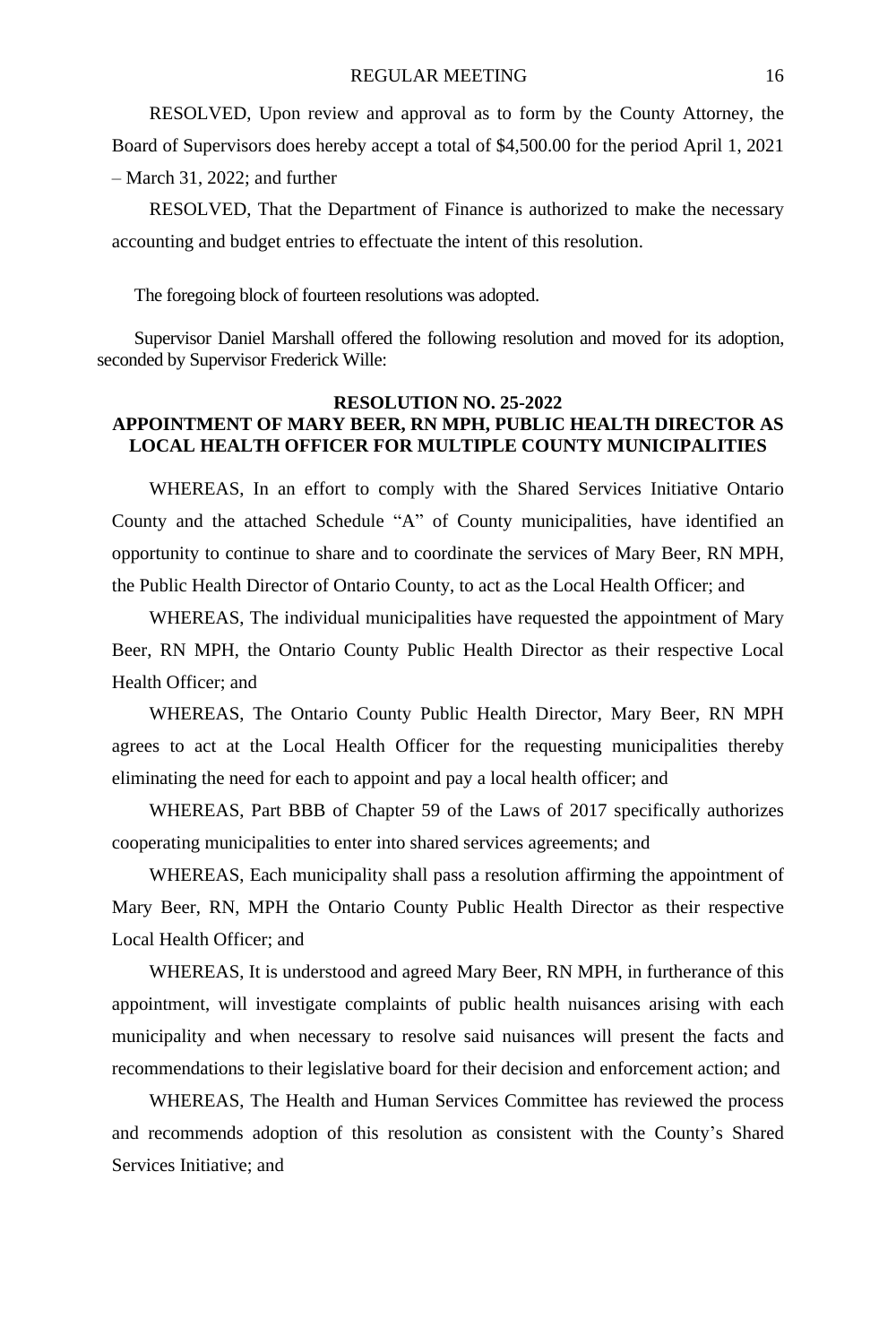WHEREAS, The Ontario County Board of Supervisors and the designated municipalities shall enter into individual Shared Services Agreements/Intermunicipal Agreements providing for the appropriate service; now, therefore, be it

RESOLVED, In consideration of the preceding, and pursuant to New York Public Health Law §320, it is mutually agreed upon between Ontario County Board of Supervisors and requesting municipalities, Mary Beer, RN MPH shall be appointed as the Local Health Officer; and further

RESOLVED, The payment of any costs to abate a public health nuisance shall be cost to the respective individual municipality; and further

RESOLVED, The County Administrator is hereby directed to review and execute each of the Intermunicipal Agreements as they are received; and it further

RESOLVED, The duration of appointment will begin January 1, 2022and will end on December 31, 2025; and further

RESOLVED, That a certified copy of this resolution be sent to the County Administrator, Mary Beer, RN MPH Public Health Director, the Ontario County Attorney's Office and the municipalities set forth on Schedule "A".

#### **Schedule A**

# **Towns of Cities of**

Bristol • Canandaigua<br>Canadice • Geneva

- 
- Canadice • Canandaigua
- East Bloomfield
- Geneva
- Phelps
- Richmond
- Seneca
- West Bloomfield

#### Adopted.

Supervisor Daniel Marshall offered the following resolution and moved for its adoption, seconded by Supervisor Norman Teed.

# **RESOLUTION NO. 26-2022 REAPPOINTMENT OF EILEEN M. TIBERIO COMMISSIONER OF SOCIAL SERVICES**

WHEREAS, Ms. Eileen M. Tiberio's appointment as Commissioner of Social Services will expire on February 14, 2022; and

WHEREAS, The County Administrator has reviewed the performance of the Commissioner of Social Services and recommends reappointment; and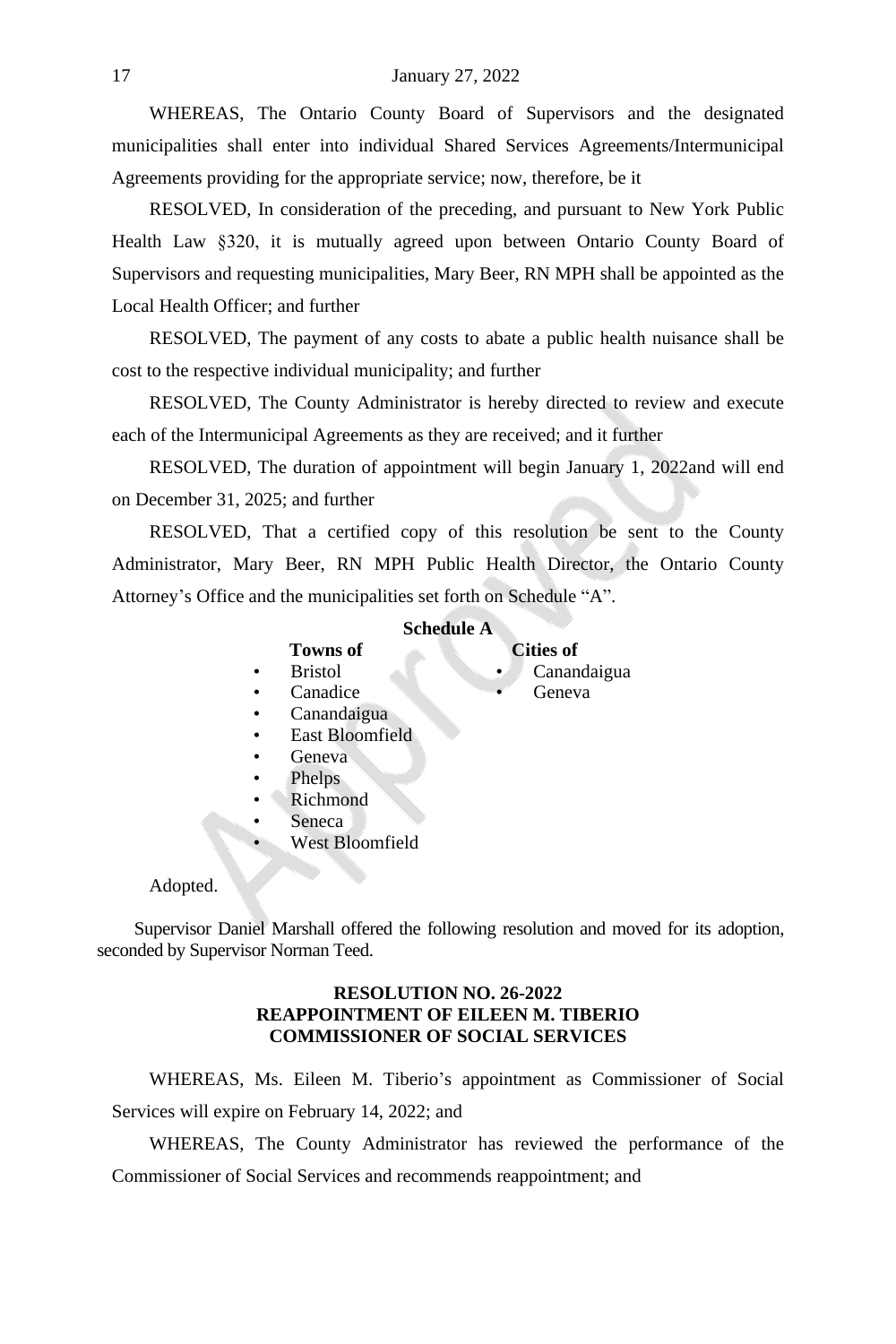WHEREAS, The Health and Human Services Committee supports the County Administrator's recommendation and recommends the reappointment of Ms. Eileen M. Tiberio to the Board of Supervisors effective February 15, 2022 through February 14, 2027; now, therefore, be it

RESOLVED, That the Board of Supervisors hereby reappoints Ms. Eileen M. Tiberio to the position of Commissioner of Social Services for a term of five years to commence on February 15, 2022; and further

RESOLVED, That certified copies of this resolution be sent by the Clerk of this Board to the County Clerk and Ms. Eileen M. Tiberio.

Adopted.

Supervisor Andrew Wickham offered the following nine resolutions as a block and moved for its adoption, seconded by Supervisor David Phillips:

#### **RESOLUTION NO. 27-2022 AWARD OF CONTRACT FOR ONTARIO COUNTY LANDFILL REPORT REVIEW, MONITORING AND ON-DEMAND SERVICES**

WHEREAS, Ontario County owns the sanitary landfill located at 1879 Routes 5 and 20, Stanley, NY (the landfill); and

WHEREAS, In 2003 through an Operation, Management, and Lease agreement Ontario County, assigned responsibility for ongoing construction and operation of the landfill to Casella Waste Systems, Inc. (Casella); and

WHEREAS, Casella employs its own engineers as well as outside consultants to address the numerous complex technical and regulatory compliance issues related to landfill construction and operation; and

WHEREAS, Periodically, Ontario County is required to review regular reports related to the landfill operations and monitoring; and

WHEREAS, Odor control studies prepared by both Casella and County engineers recommend ongoing review and monitoring of landfill activities in order to control odors and ensure a well-run facility; and

WHEREAS, Staff has received a proposal date December 22, 2021 from Trinity Consultants to provide the necessary monitoring and review; and

WHEREAS, Staff has recommended executing a contract for landfill report review and monitoring services with Trinity Consultants as described in the proposal in an amount not to exceed Fifteen Thousand Dollars (\$15,000.00); and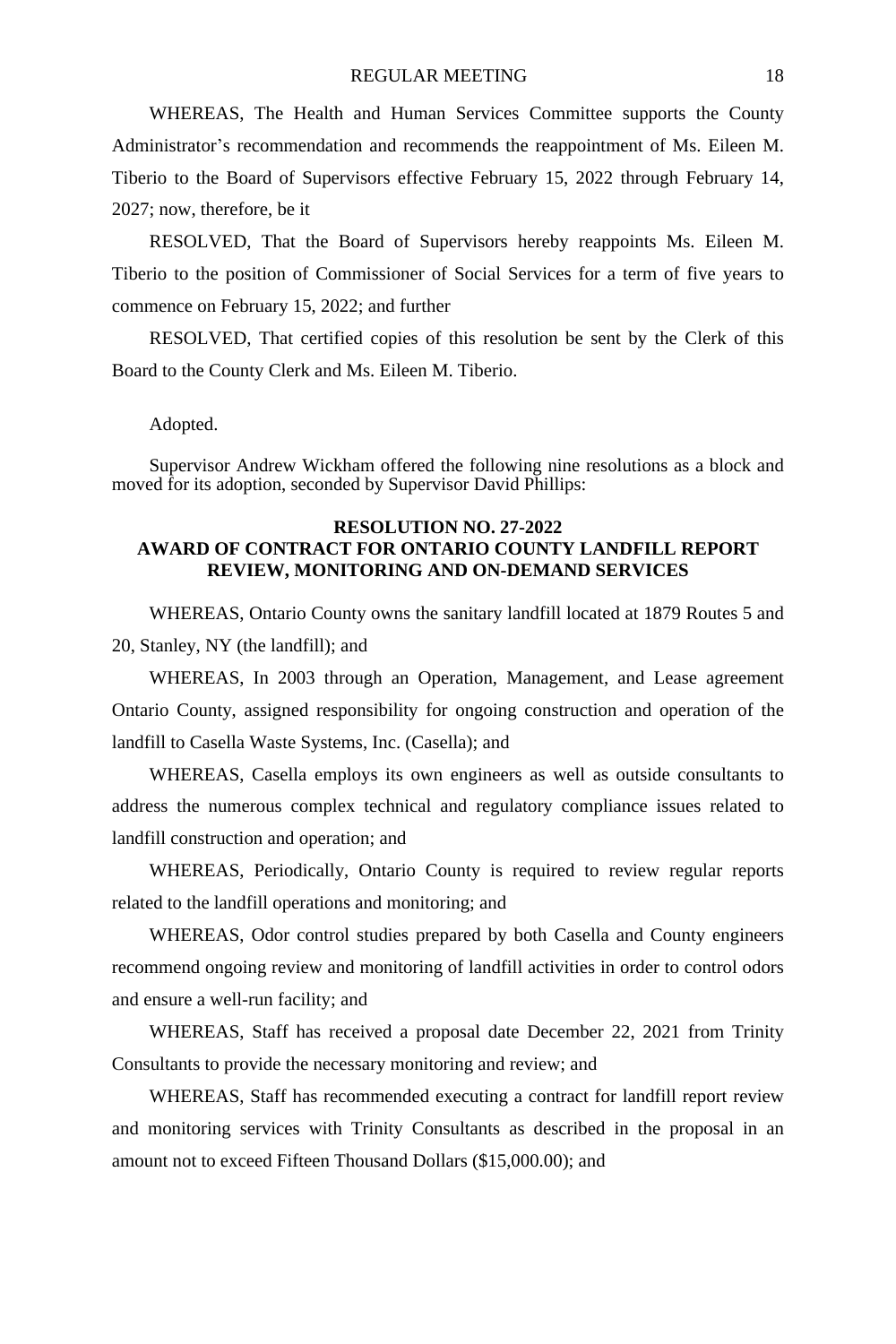WHEREAS, Trinity Consultants may also be utilized in an on demand capacity should something arise that requires the review and input of an outside engineer; and

WHEREAS, Fees for on demand work will also be based on the quote provided; and WHEREAS, There are sufficient funds in the AA 8160 54260 budget; and

WHEREAS, The Planning and Environmental Quality Committee has reviewed this resolution and recommends its approval; now, therefore, be it

RESOLVED, That upon review and approval of the County Attorney as to form, the Board of Supervisors hereby accepts the proposal and approves the contract with Trinity Consultants for landfill review and on-demand services, at a cost not to exceed Fifteen Thousand Dollars (\$15,000.00); and further

RESOLVED, That the term of said contract shall commence on January 1, 2022 and terminate December 31, 2022; and further

RESOLVED, That if a no cost time extension of up to six (6) months is necessary, the Board of Supervisors hereby approves such extension subject to review and approval by the Planning and Environmental Quality standing committee; and further

RESOLVED, That the County Administrator be, and hereby is, authorized and empowered to execute the contract with Trinity Consultants, and all other documents necessary to effectuate the purpose of this resolution; and further

RESOLVED, That the Department of Finance is directed to make all necessary budgetary and accounting entries to effect the intent of this resolution.

# **RESOLUTION NO. 28-2022 RESOLUTION APPROVING THE OFFICIAL UNDERTAKING OF PUBLIC EMPLOYEES' FIDELITY (BLANKET) BOND FOR GENESEE/FINGER LAKES REGIONAL PLANNING COUNCIL**

WHEREAS, The County of Ontario has appropriated the sum of \$10,967.00 as its share of the Year 2021 operating funds of the Genesee/Finger Lakes Regional Planning Council; and

WHEREAS, Pursuant to Section 119-00 of the General Municipal Law of the State of New York, the County is authorized to provide for the payment of such appropriations to an officer of the agency designated by the agency to receive such monies provided that such officer shall have executed an official undertaking approved by the governing body of the County; and

WHEREAS, The Genesee/Finger Lakes Regional Planning Council has designated Paul Gavin, Director of the Council, as the officer to receive payments of such monies; and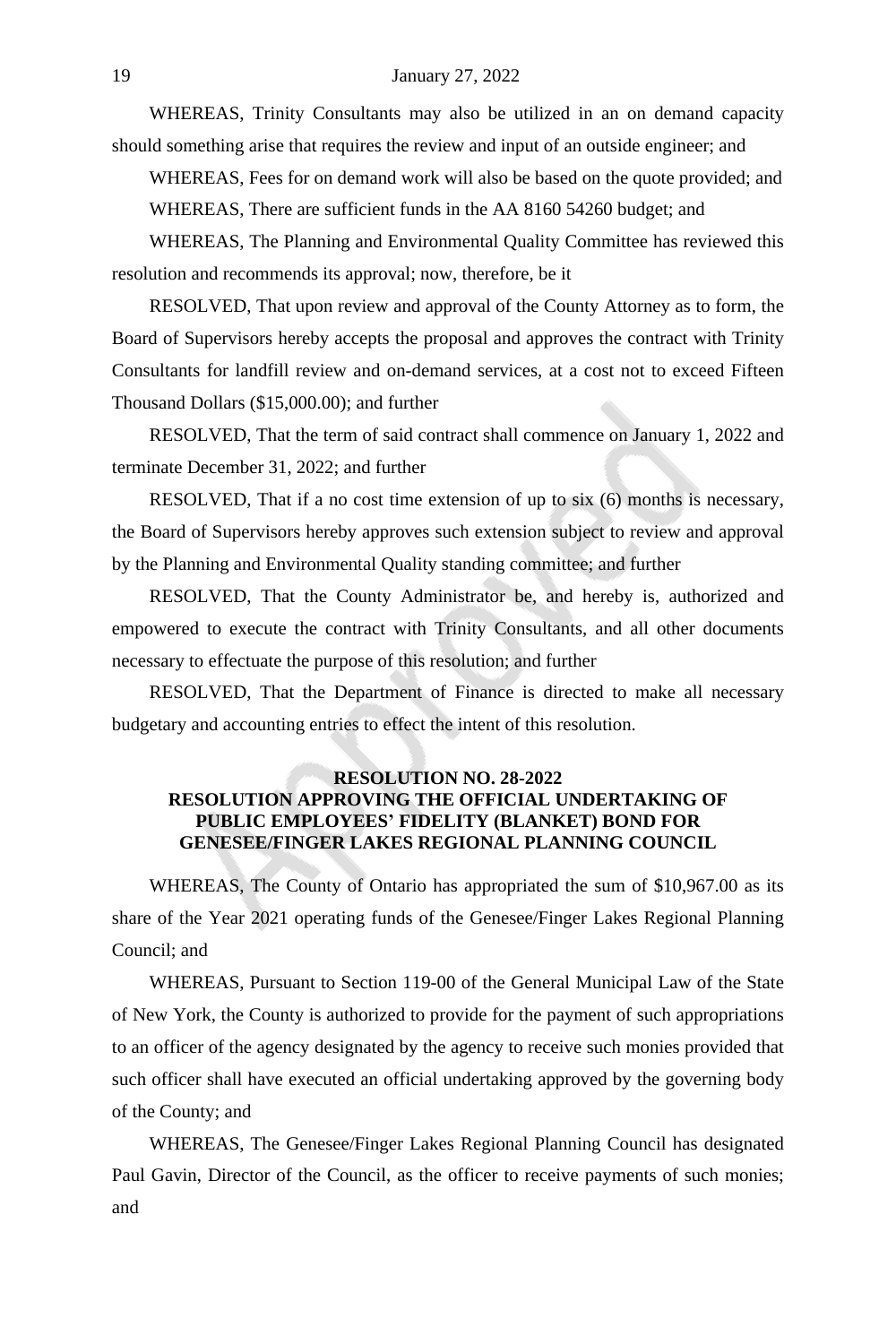WHEREAS, The Genesee/Finger Lakes Regional Planning Council has secured a Public Employees Fidelity (Blanket) Bond, issued by National Grange Mutual Insurance Company, faithful performance blanket bond coverage for officers and employees of the Council in the amount of \$500,000.00; now, therefore, be it

RESOLVED, That the Ontario County Board of Supervisors hereby approves such bond as the official undertaking required pursuant to Section 119-00 of the General Municipal Law; and further

RESOLVED, That a certified copy of this resolution be sent by the Clerk of this Board to the Genesee/Finger Lakes Regional Planning Council, Attn: Paul Gavin, Executive Director, 50 West Main Street, Suite 8107, Rochester, NY 14614.

#### **RESOLUTION NO. 29-2022 REAPPOINTMENT TO THE ONTARIO COUNTY ECONOMIC DEVELOPMENT CORPORATION SUPERVISOR FREDERICK LIGHTFOOTE**

WHEREAS, The Ontario County Economic Development Corporation ("OCEDC"), with offices located at 20 Ontario Street, Suite 106B, Canandaigua, New York 14424, was created on January 11, 2010, as a not-for-profit corporation to provide various economic development services within Ontario County including, but not limited to, the use of CDBG funds to fund economic development loans and grants where appropriate to assist businesses that will provide economic benefits to Ontario County and its residents pursuant to and in compliance with the HUD Regulations; and

WHEREAS, This Board of Supervisors appointed three Directors to the Board of Directors for the OCEDC as provided for in the OCEDC by-laws and the Grant Agreement between the County and OCEDC by Resolution No. 54-2010; and

WHEREAS, Frederick Lightfoote, 4736 South Street, Gorham, NY 14461, is a OCEDC board member whose term expired December 31, 2021; and

WHEREAS, The Planning and Environment Quality Committee recommends that Supervisor Frederick Lightfoote be reappointed as a board member of the Ontario County Economic Development Corporation; now, therefore, be it

RESOLVED, That this Board of Supervisors does hereby reappoint Supervisor Frederick Lightfoote to the OCEDC Board for a two-year term beginning January 1, 2022 and expire December 31, 2023; and further

RESOLVED, That certified copies of this resolution be sent by the Clerk of this Board to the Executive Director of the Economic Development Corporation, Secretary of State, the County Clerk, and Supervisor Frederick Lightfoote.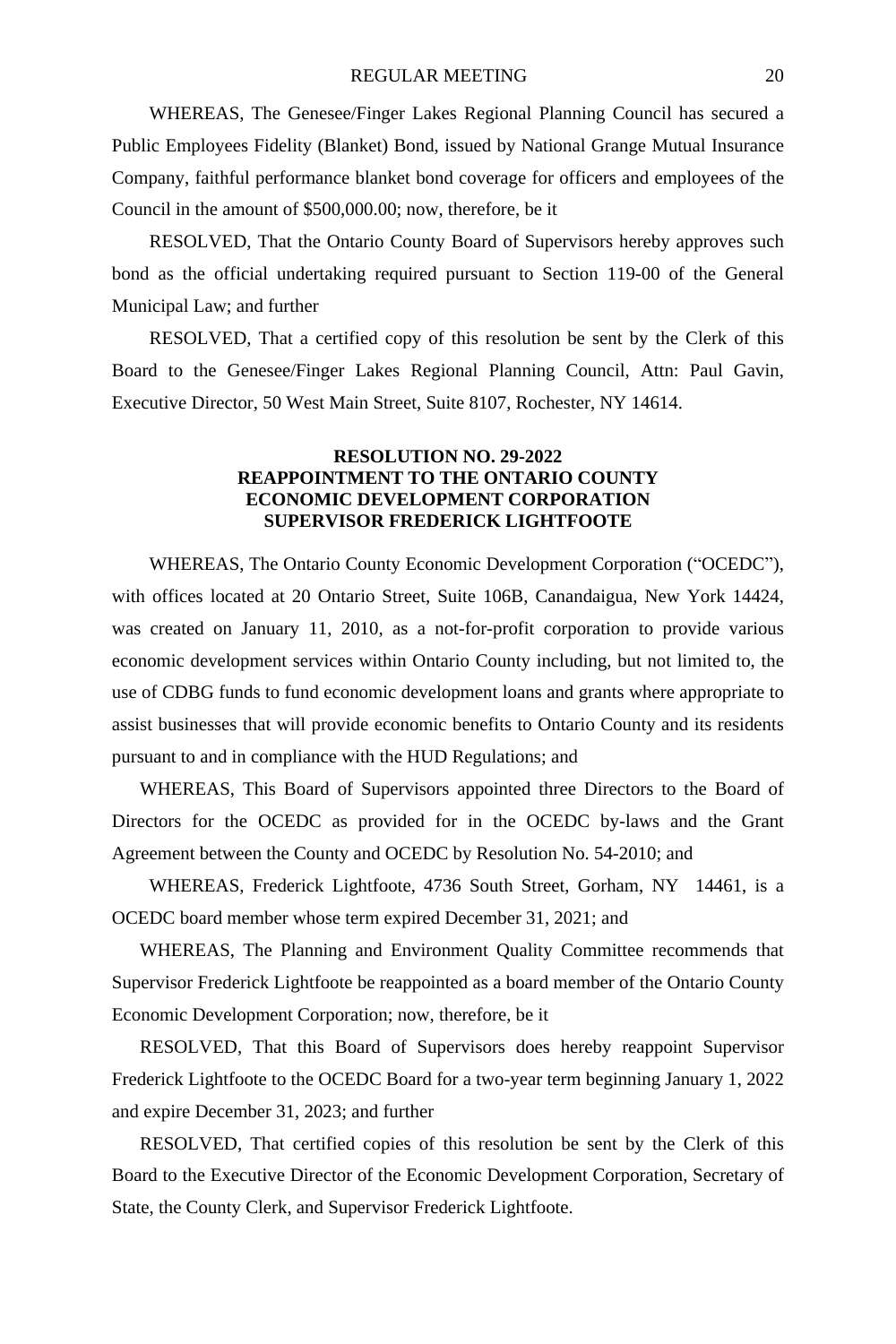# **RESOLUTION NO. 30-2022 REAPPOINTMENT TO THE ONTARIO COUNTY ECONOMIC DEVELOPMENT CORPORATION SUPERVISOR FREDERICK WILLE**

WHEREAS, The Ontario County Economic Development Corporation ("OCEDC"), with offices located at 20 Ontario Street, Suite 106B, Canandaigua, New York 14424, was created on January 11, 2010, as a not-for-profit corporation to provide various economic development services within Ontario County including, but not limited to, the use of CDBG funds to fund economic development loans and grants where appropriate to assist businesses that will provide economic benefits to Ontario County and its residents pursuant to and in compliance with the HUD Regulations; and

WHEREAS, This Board of Supervisors appointed three Directors to the Board of Directors for the OCEDC as provided for in the OCEDC by-laws and the Grant Agreement between the County and OCEDC by Resolution No. 54-2010; and

WHEREAS, Frederick Wille, 99 Main Street, East Bloomfield, NY 14443, is a OCEDC board member whose term expired December 31, 2021; and

WHEREAS, The Planning and Environment Quality Committee recommends that Supervisor Frederick Wille be reappointed as a board member of the Ontario County Economic Development Corporation; now, therefore, be it

RESOLVED, That this Board of Supervisors does hereby reappoint Supervisor Frederick Wille to the OCEDC Board for a two-year term beginning on January 1, 2022 and expire December 31, 2023; and further

RESOLVED, That certified copies of this resolution be sent by the Clerk of this Board to the Executive Director of the Economic Development Corporation, Secretary of State, the County Clerk, and Supervisor Frederick Wille.

#### **RESOLUTION NO. 31-2022 REAPPOINTMENT TO THE ONTARIO COUNTY ECONOMIC DEVELOPMENT CORPORATION SUPERVISOR PETER INGALSBE**

WHEREAS, The Ontario County Economic Development Corporation ("OCEDC"), with offices located at 20 Ontario Street, Suite 106B, Canandaigua, New York 14424, was created on January 11, 2010, as a not-for-profit corporation to provide various economic development services within Ontario County including, but not limited to, the use of CDBG funds to fund economic development loans and grants where appropriate to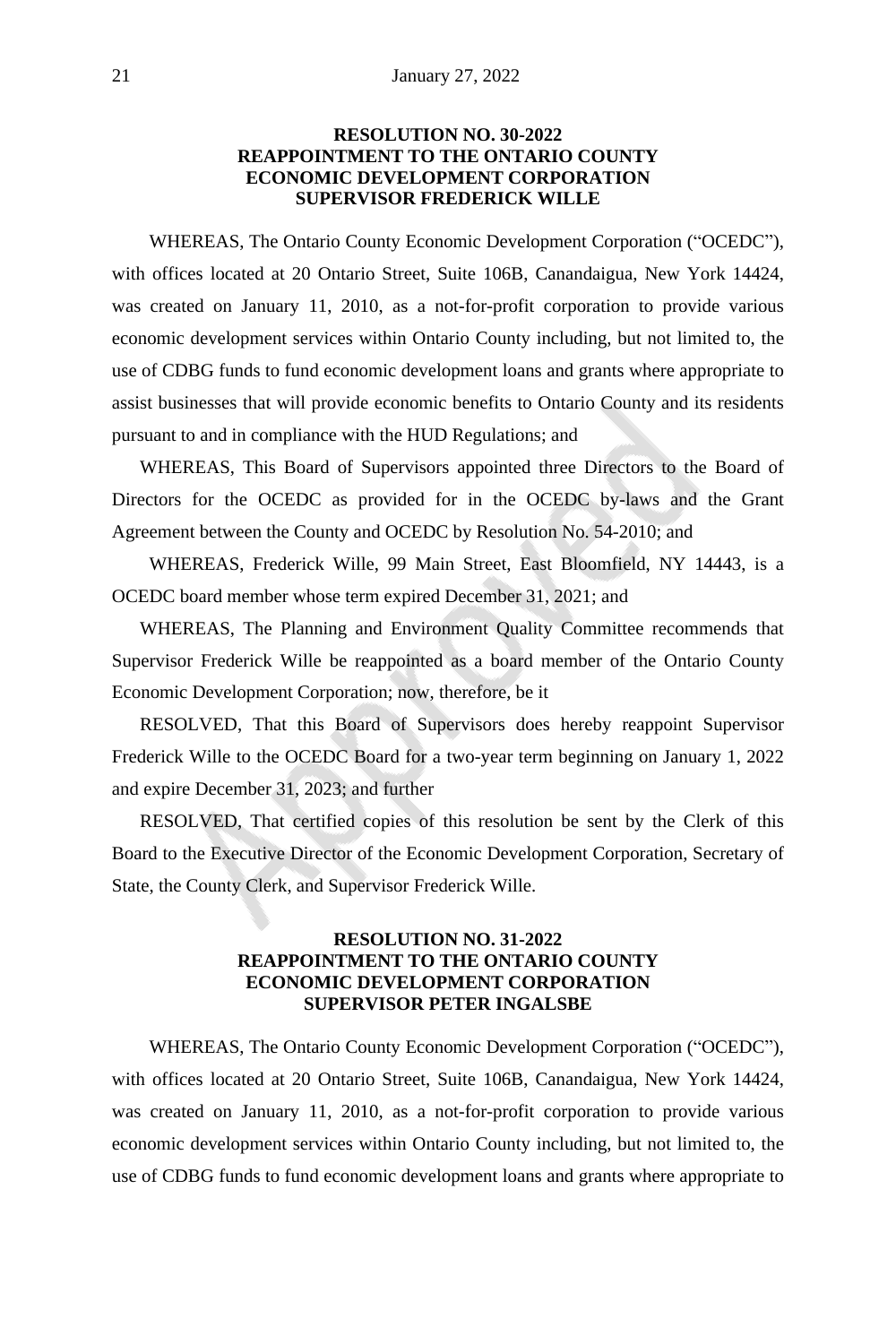assist businesses that will provide economic benefits to Ontario County and its residents pursuant to and in compliance with the HUD Regulations; and

WHEREAS, This Board of Supervisors appointed three Directors to the Board of Directors for the OCEDC as provided for in the OCEDC by-laws and the Grant Agreement between the County and OCEDC by Resolution No. 54-2010; and

WHEREAS, Peter Ingalsbe, 1000 County Road 8, Farmington, NY 14425, is a OCEDC board member whose term expired December 31, 2021; and

WHEREAS, The Planning and Environment Quality Committee recommends that Supervisor Peter Ingalsbe be reappointed as a board member of the Ontario County Economic Development Corporation; now, therefore, be it

RESOLVED, That this Board of Supervisors does hereby reappoint Supervisor Peter Ingalsbe to the OCEDC Board for a two-year term beginning January 1, 2022 and to expire December 31, 2023; and further

RESOLVED, That certified copies of this resolution be sent by the Clerk of this Board to the Executive Director of the Economic Development Corporation, Secretary of State, the County Clerk, and Supervisor Peter Ingalsbe.

#### **RESOLUTION NO. 32-2022 REAPPOINTMENT TO THE ONTARIO COUNTY LOCAL DEVELOPMENT CORPORATION SUPERVISOR DANIEL MARSHALL**

WHEREAS, The Ontario County Board of Supervisors, in accordance with Resolution No. 220-2010, provided for the formation of the Ontario County Local Development Corporation ("OCLDC"); and

WHEREAS, Resolution No. 220-2010 also provided for the appointment of OCLDC members to be appointed in accordance with the Bylaws of the OCLDC; and

WHEREAS, The Bylaws provide for seven Directors appointed by the Ontario County Board of Supervisors; and

WHEREAS, Supervisor Daniel Marshall, 6500 Gannett Hill Road West, Naples, NY 14512, is the Supervisor for the Town of South Bristol; and

WHEREAS, The Planning and Environment Quality Committee recommends that Supervisor Daniel Marshall be reappointed as a board member of the Ontario County Local Development Corporation; now, therefore, be it

RESOLVED, That this Board of Supervisors does hereby reappoint Supervisor Daniel Marshall to fill said vacancy for a two-year term to expire December 31, 2023; and further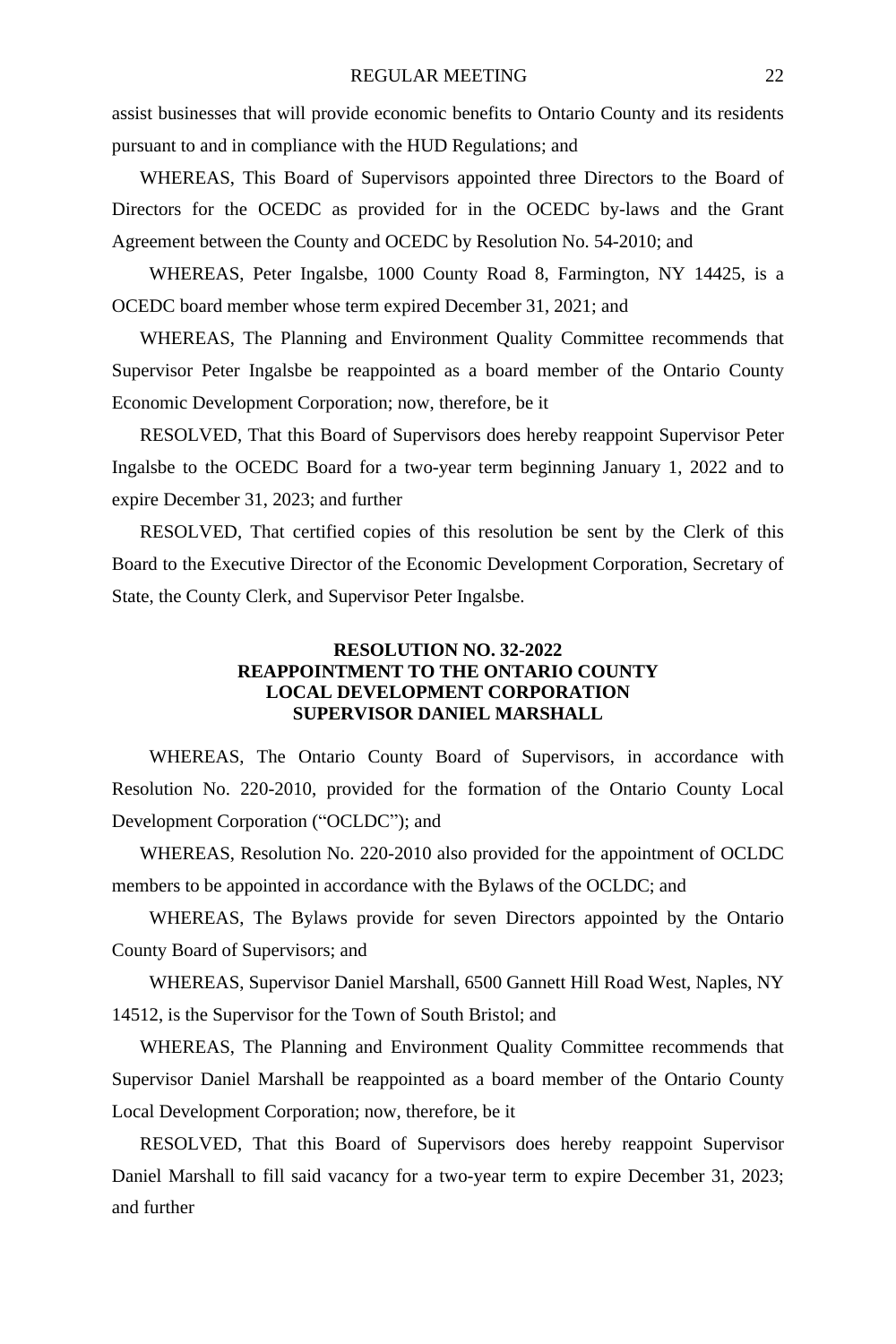RESOLVED, That certified copies of this resolution be sent by the Clerk of this Board to the Executive Director of the Local Development Corporation, Secretary of State, the County Clerk, and Supervisor Daniel Marshall.

#### **RESOLUTION NO. 33-2022 REAPPOINTMENT TO THE ONTARIO COUNTY INDUSTRIAL DEVELOPMENT AGENCY SUPERVISOR DANIEL MARSHALL**

WHEREAS, The Ontario County Board of Supervisors, in accordance with Resolution No. 318-71, provided for seven members to be appointed to the Ontario County Industrial Development Agency; and

WHEREAS, Resolution No. 318-71 also provided that one of the seven members be a member of the Board of Supervisors also appointed by the Ontario County Board of Supervisors; and

WHEREAS, Supervisor Daniel Marshall, 6500 Gannett Hill Road West, Naples, NY 14512, is the Supervisor for the Town of South Bristol; and

WHEREAS, The Planning and Environment Quality Committee recommends that Supervisor Daniel Marshall be reappointed as a board member of the Ontario County Industrial Development Agency; now, therefore, be it

RESOLVED, That this Board of Supervisors does hereby reappoint Supervisor Daniel Marshall to fill said vacancy for a two-year term to expire December 31, 2023; and further

RESOLVED, That certified copies of this resolution be sent by the Clerk of this Board to the Executive Director of the Industrial Development Agency, Secretary of State, the County Clerk, and Supervisor Daniel Marshall.

# **RESOLUTION NO. 34-2022 AUTHORIZATION OF CONTRACT AMENDMENT FOR ON DEMAND SECURITY CONSULTANT SERVICES BUSINESS PROTECTION SPECIALISTS (BPS) – NO COST TIME EXTENSION**

WHEREAS, Board Resolution No. 138-2020 endorsed the County's Ten-Year Facilities and Security Plan (the Plan); and

WHEREAS, The Plan includes a wide range of recommendations to improve security at County facilities; and

WHEREAS, Board Resolution No. 22-2021 authorized execution of a contract with Business Protection Specialists, Inc located at 296 East Victor Road,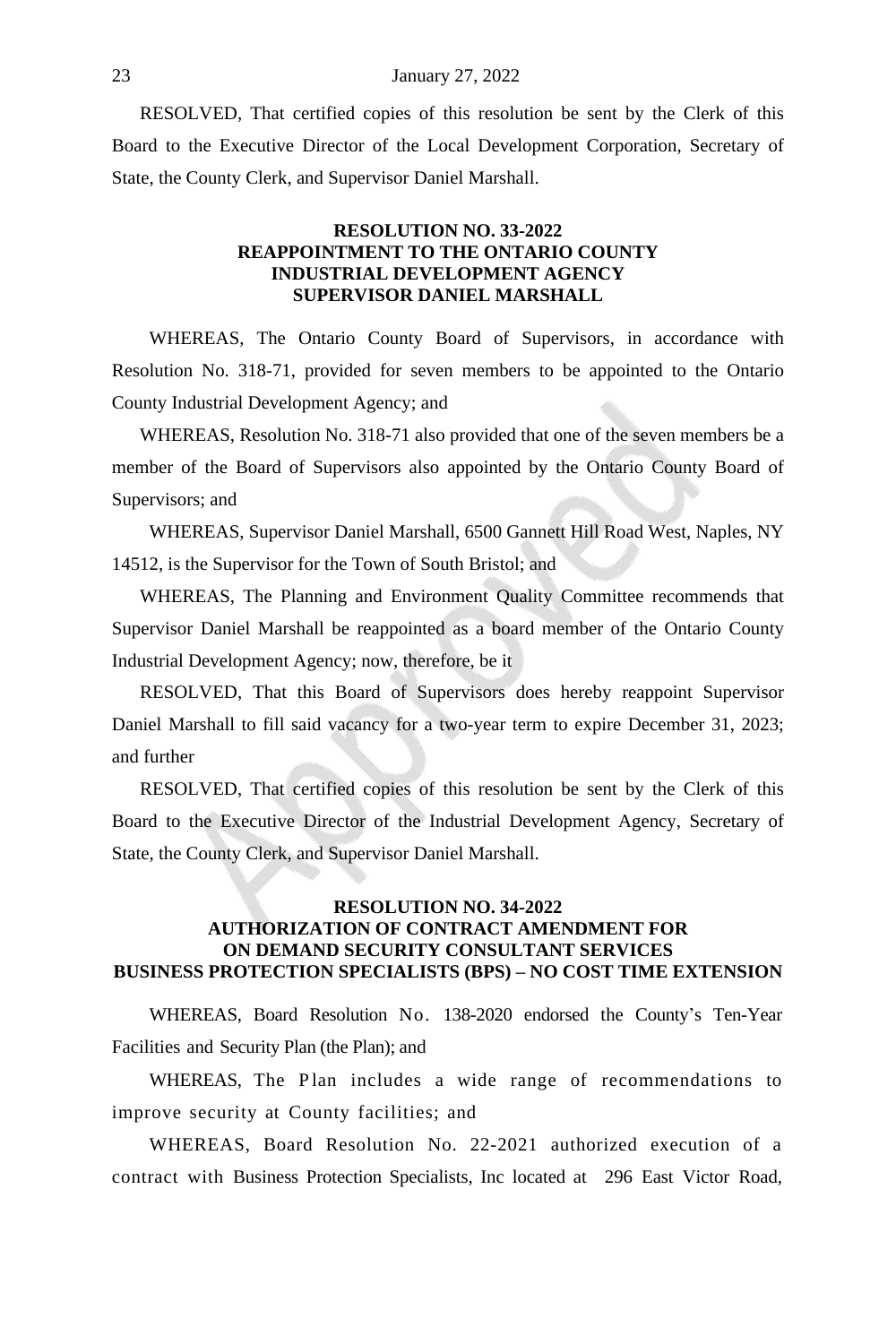Suite B, Victor, NY 14564 (BPS) to provide on demand consulting services to support implementation of security improvements recommended in the Plan (the Contract); and

WHEREAS, The term of the Contract ends on 2/1/22; and

WHEREAS, BPS and the County wish to execute a no cost time extension so that the Contract would expire on 2/1/23 (the Contract Amendment); and

WHEREAS, The Planning and Environmental Quality Committee has reviewed this resolution and recommends its adoption; now, therefore, be it

RESOLVED, That upon review and approval by the County Attorney as to form, the Board of Supervisors hereby authorizes execution of the Contract Amendment; and further

RESOLVED, That the County Administrator is hereby authorized to execute the Contract Amendment and any and all other documents necessary to effect the intent of this Resolution.

#### **RESOLUTION NO. 35-2022 AUTHORIZATION TO CONTRACT WITH THE TOWN OF RICHMOND TO PREPARE A TOWN COMPREHENSIVE PLAN**

WHEREAS, The Town of Richmond is interested in securing Professional Planning Services for preparing an Update to the Town's Comprehensive Plan; and

WHEREAS, The extent of Professional Planning Services required to update said plan is beyond the 40 hour of Professional Planning Service Technical Assistance that can be requested by any Ontario County municipality in a calendar year; and

WHEREAS, The Richmond Town Board approved acceptance of preliminary cost and scope dated June 16, 2021 to update the Town's Comprehensive Plan and authorized supervisor to sign an Intermunicipal Cooperation Agreement at its meeting on August 31, 2021; and

WHEREAS, The County Planning Department has provided the Town with a revised scope of services dated November 22, 2021 at original cost, the scope being on file with the Clerk of this Board as Schedule "A" of the proposed Intermunicipal Cooperation Agreement between the County and the Town of Richmond; and

WHEREAS, The Planning and Environmental Quality Committee recommended acceptance of this resolution on January 18, 2022; now, therefore, be it

RESOLVED, That upon review and approval of the County Attorney as to form, the Intermunicipal Cooperation Agreement on file with the Clerk of this Board between the County and the Town of Richmond wherein the County Planning Department shall update the Town of Richmond Comprehensive Plan is hereby approved; and further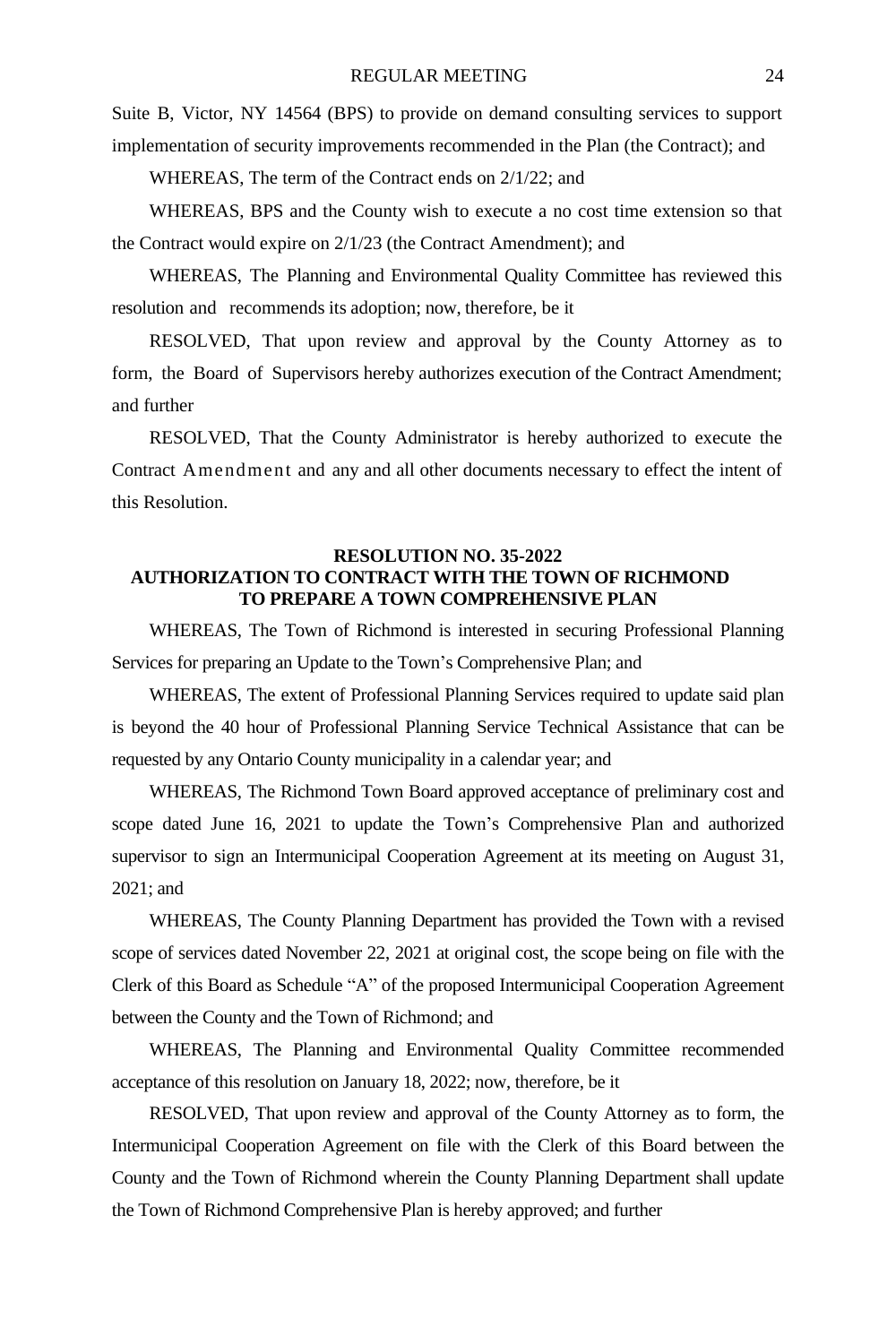RESOLVED, That the County Administrator be, and hereby is, authorized and empowered to execute said Intermunicipal Cooperation Agreement with the Town of Richmond; and further

RESOLVED, That the term of said contract shall commence on January 27, 2022 and terminate on June 30, 2023.

The foregoing block of nine resolutions was adopted.

Supervisor Andrew Wickham offered the following two resolutions as a block and moved for its adoption, seconded by Supervisor David Phillips:

#### **RESOLUTION NO. 36-2022 RESOLUTION OF RECOGNITION AND APPRECIATION PATTI WIRTH**

WHEREAS, Resolution No. 99-1966 created the Ontario County Planning Board to perform key roles in the continuing planning, development, and management of important agricultural and natural resources of Ontario County; and

WHEREAS, Ms. Wirth served faithfully for a 5 year term as a member of the Ontario County Planning Board; and

WHEREAS, Ms. Wirth's service as a member of the Ontario County Planning Board has been voluntary and without remuneration; and

WHEREAS, The Ontario County Planning Board and the Town of Farmington continue to rely on dedicated citizen volunteers like Ms. Wirth to help make decisions regarding Ontario County Planning policy and community development; now, therefore, be it

RESOLVED, That this Board does hereby recognize the experience, dedication, and years of exemplary work rendered by Ms. Wirth as a member of the County Planning Board and to the County; and further

RESOLVED, That Ontario County Board of Supervisors does hereby extend its sincere thanks and appreciation to Ms. Wirth for her years of service; and further

RESOLVED, That certified copies of this resolution be sent by the Clerk of this Board to the County Planning Board, the Town of Farmington, and Patti Wirth 5999 Calm Lake Drive Farmington, NY 14425.

#### **RESOLUTION NO. 37-2022**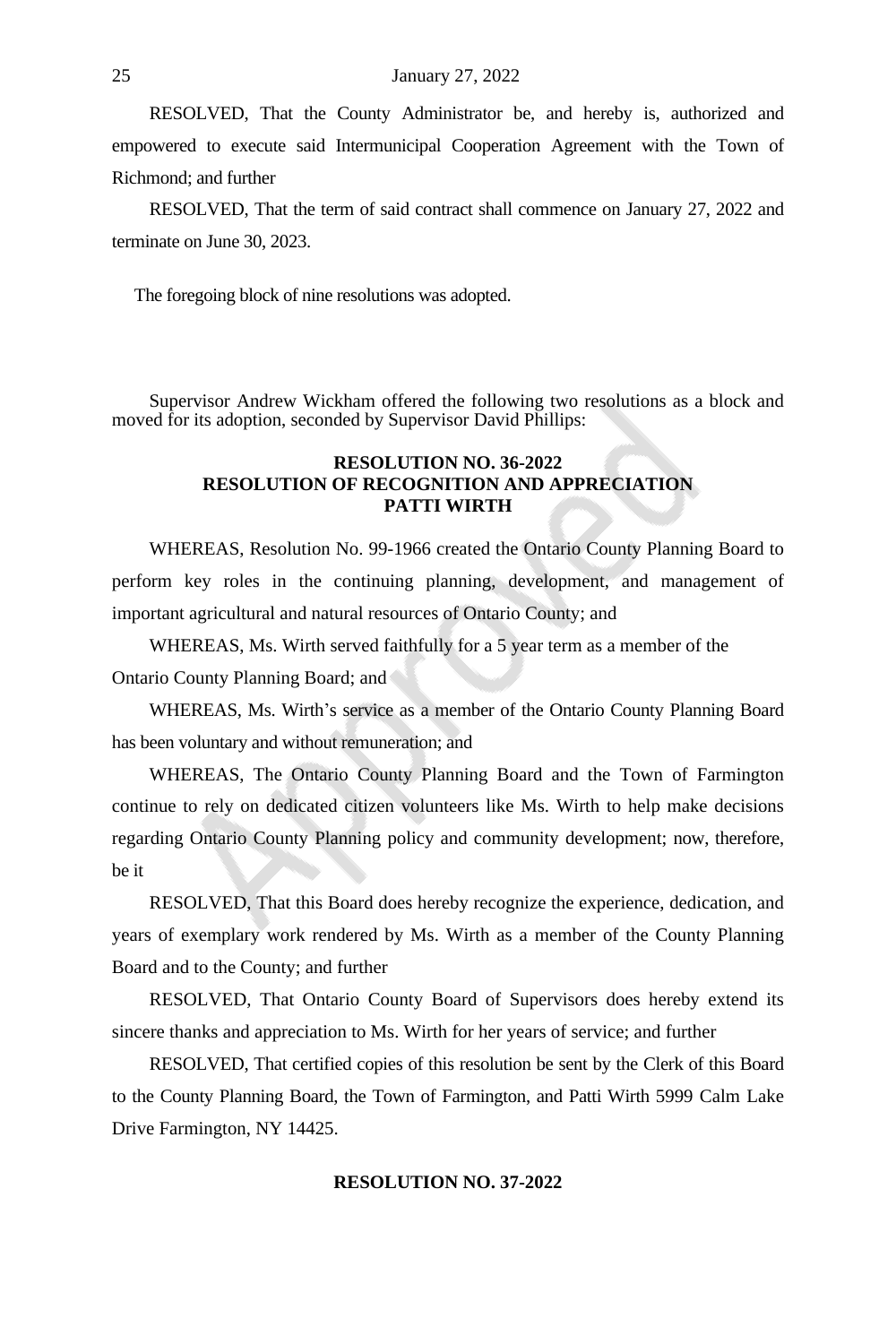#### REGULAR MEETING 26

# **AUTHORIZATION TO ACCEPT THE NYS EMPIRE STATE DEVELOPMENT INCENTIVE PROPOSAL TO PREPARE THE MANCHESTER YARD MASTER SITE PLAN REDEVELOPMENT STRATEGY– PHASE III WITH AN EMPIRE STATE DEVELOPMENT STRATEGIC PLANNING AND FEASIBILITY STUDIES PROGRAM GRANT**

WHEREAS, Ontario County applied for and received a NYS Empire State Development (ESD) Strategic Planning and Feasibility Studies Program grant; and

WHEREAS, Ontario County received Incentive Proposal dated January 14, 2022 to accept a Working Capital Grant for ESD Project (ESD Grant) in the amount of \$32,500.00 to be used for preparation of the Manchester Rail Yard Master Site Redevelopment Strategy – Phase III (ESD Project #134,759; NYS Consolidated Funding Application #109952; CFDA# N/A; MUNIS# G2203; and

WHEREAS, The ESD Grant contract period extends from January 2022 through February 2023; and

WHEREAS, The Incentive Proposal requires a minimum of 50% cash match which will be provided for the ESD Grant as follows:

| Entity                                          | Amount      |
|-------------------------------------------------|-------------|
| <b>Town of Manchester</b>                       | \$10,000.00 |
| Village of Manchester                           | \$10,000.00 |
| <b>Ontario County Economic Development Corp</b> | \$10,000.00 |
| <b>Finger Lakes Railway Corporation</b>         | \$2,500.00  |
| <b>Total Cash Match:</b>                        | \$32,500.00 |
| <b>Total Project Cost:</b>                      | \$65,000.00 |

WHEREAS, The Planning and Environmental Quality Committee and the Ways and Means Committee have reviewed this resolution and recommend approval of same; now, therefore, be it

RESOLVED, That upon review and approval of the County Attorney as to form, the Board of Supervisors, hereby approves a contract with NYS Empire State Development for a term of January 2022 through February 2023 at no required County cost; and further

RESOLVED, That if a no cost time extension of up to six (6) months is necessary, the Board of Supervisors hereby approves such extension subject to review and approval by the Planning and Environmental Quality Committee; and further

RESOLVED, That the County Administrator be, and hereby is, authorized and empowered to execute the Incentive Proposal Agreement with NYS Empire State Development, and all other documents necessary to effectuate the purposes of this resolution; and further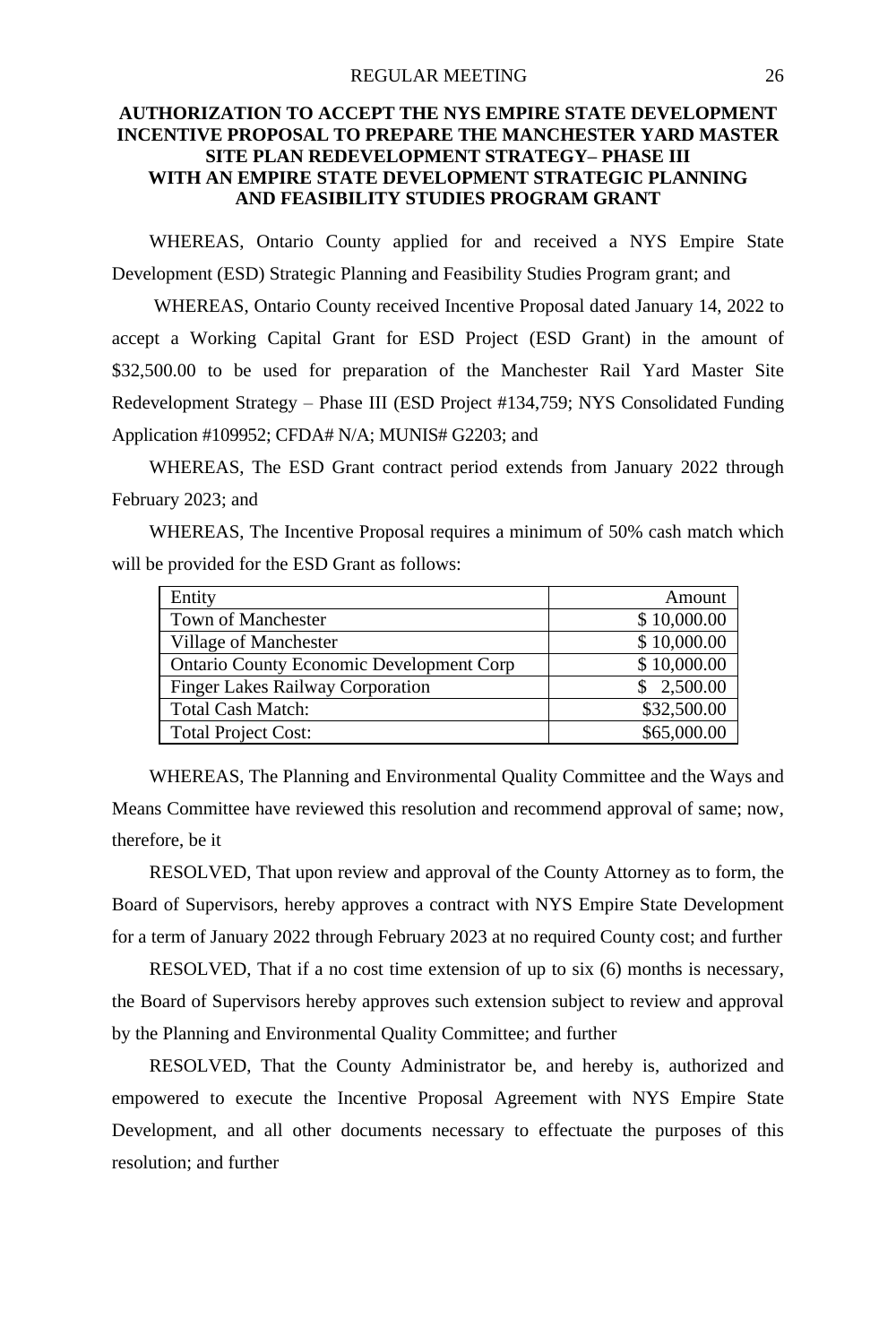| RESOLVED, That the following budget transfer is hereby approved, with unused |  |  |  |  |
|------------------------------------------------------------------------------|--|--|--|--|
| portions flowing into future years:                                          |  |  |  |  |

| ZZ8020220343772<br>State Aid, Planning Studies<br>ZZ8020220342372<br>Planning Services - Other Government<br>ZZ8020220341289<br>Other Departmental Income | To:              | Description:                         |              |
|-----------------------------------------------------------------------------------------------------------------------------------------------------------|------------------|--------------------------------------|--------------|
|                                                                                                                                                           |                  |                                      | $+$ \$32,500 |
|                                                                                                                                                           |                  |                                      | \$20,000     |
|                                                                                                                                                           |                  |                                      | $+$ \$12,500 |
|                                                                                                                                                           | ZZ80202203 54260 | <b>Consultation and Professional</b> | \$65,000     |

and further

RESOLVED, That certified copies of this resolution be sent by the Clerk of this Board to the NYS Empire State Development, Village of Manchester, Town of Manchester, Finger Lakes Railway Corp. and the Ontario County Economic Development Corporation.

The foregoing block of two resolutions was adopted.

Supervisor Robert Green offered the following fifteen resolutions as a block and moved for its adoption, seconded by Supervisor Todd Campbell:

#### **RESOLUTION NO. 38-2022 AUTHORIZATION TO ACCEPT STATEWIDE INTEROPERABLE COMMUNICATIONS FORMULA GRANT FY20 FROM NYS DIVISION OF HOMELAND SECURITY AND EMERGENCY SERVICES AND BUDGET TRANSFER - CAPITAL PROJECT NO. H066-20**

WHEREAS, New York State Division of Homeland Security and Emergency Services (DHES), Office on Interoperable and Emergency Communications, provides formula-based funding to Ontario County through the Statewide Interoperable Communications (SIC) Grant program to support public emergency communications and increase interoperability statewide; and

WHEREAS, Resolution No. 185-2020 1) established Capital Project No. H066-20 as the 700MHz Seneca County Hillside Capital Project (MUNIS Project Code HHH06620) to establish a new 700MHz emergency communications site to improve coverage in the eastern portion of Ontario County and interoperability with the Seneca County communications network, 2) accepted the DHSES 2019-2020 SIC Grant in the amount of \$608,404, and 3) authorized a budget transfer to add said grant funding revenue to CP No. H066-20; and

WHEREAS, The full Capital Project cost of the installation of the 700 MHz site is estimated at \$1.5 million, to be paid for with DHSES SIC Grant funding from multiple years; and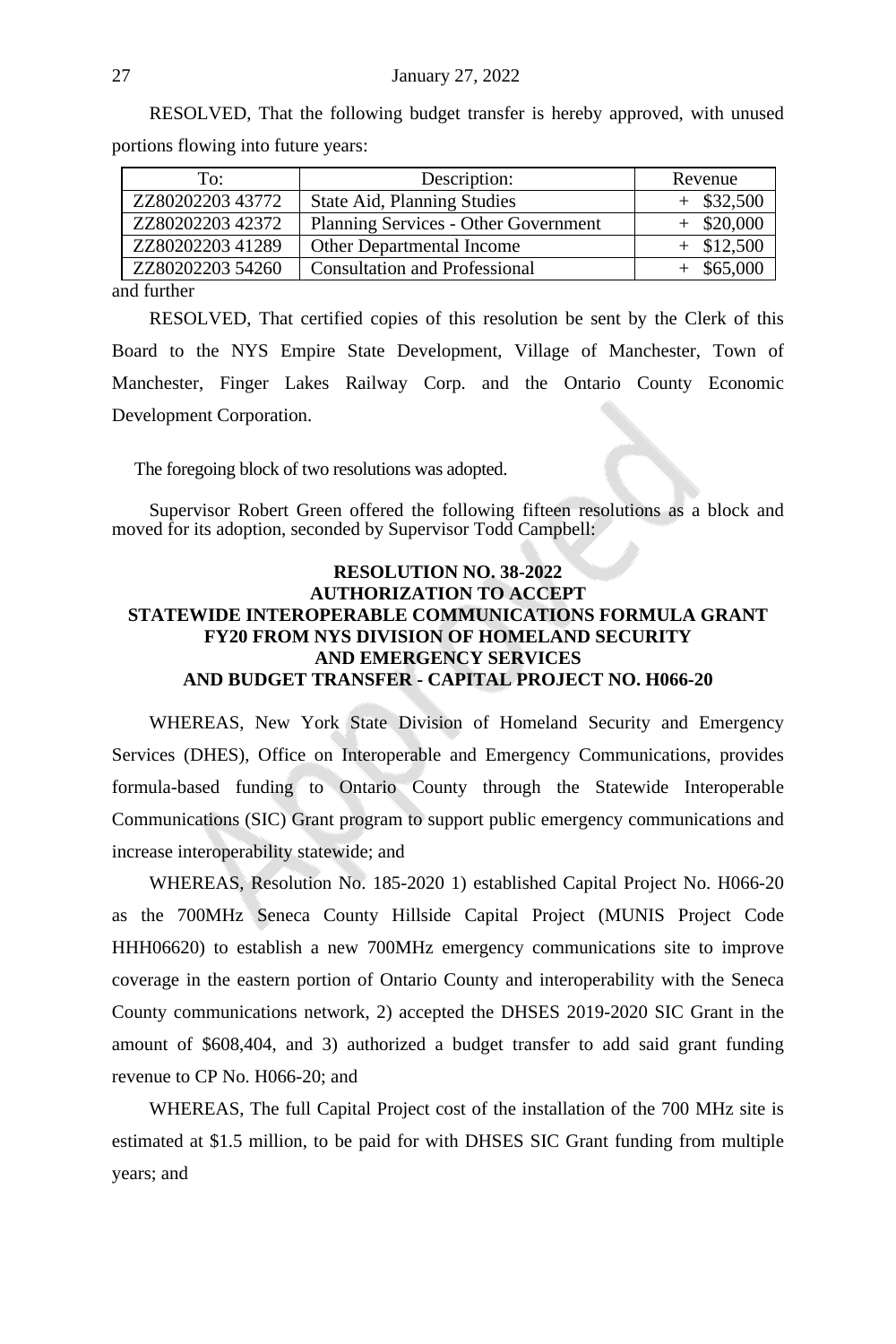WHEREAS, DHES notified Ontario County of a 2020-21 SIC Grant award in the amount of \$583,921 (SI20-1018-E00, NYS Contract No. C197853, MUNIS Project # HHH06620 SI20), for a term commencing on January 1, 2021 through December 31, 2023; and

WHEREAS, The two SIC grants total \$1,192,325 and there has been no commitment of future funding for this grant; and

WHEREAS, If future funding is required and another SIC grant is awarded, the Capital Project budget will be increased at that time; and

WHEREAS, Resolution No. 703-2021 extended said 2019-2020 SIC Grant term until December 31, 2022 in order to complete said Capital Project with additional revenues; and

WHEREAS, The Public Safety and Ways and Means Committees have reviewed this resolution at their January 19, 2022 meetings and recommend acceptance of the DHSES 2020-2021 SIC Grant award to support implementation of CP H066-20; now, therefore, be it

RESOLVED, That upon review and approval of the County Attorney as to form, the County Administrator be, and hereby is, authorized and empowered to execute the New York State 2020-2021 Statewide Interoperable Communications (SI20-1018-E00) Grant Formula Program Agreement with the New York State Division of Homeland Security and Emergency Services, and all other documents necessary to effectuate the purposes of this resolution; and further

RESOLVED, That the term for said Agreement shall be January 1, 2021 through December 31, 2023 at no required County cost; and further

RESOLVED, That if a no cost time extension of up to six (6) months is necessary, the Board of Supervisors hereby approves such extension subject to review and approval by the appropriate Standing Committee; and further

RESOLVED, That the County's Department of Finance is authorized to make the necessary budgetary and accounting entries to CP No. H066-20 to affect the intent of this resolution as follows:

| TO:              |                         | Revenue | Appropriati |
|------------------|-------------------------|---------|-------------|
|                  |                         |         | on          |
| HHH06620 43397   | State Aid Public Safety | + \$    |             |
| SI <sub>20</sub> | Capital Projects        | 583,921 |             |
| HHH06620 52550   |                         |         | + \$        |
| SI <sub>20</sub> | Radio Equipment         |         | 528,921     |
| HHH06620 54260   | Consultation and        |         | $+50.000$   |
| SI <sub>20</sub> | Professional            |         |             |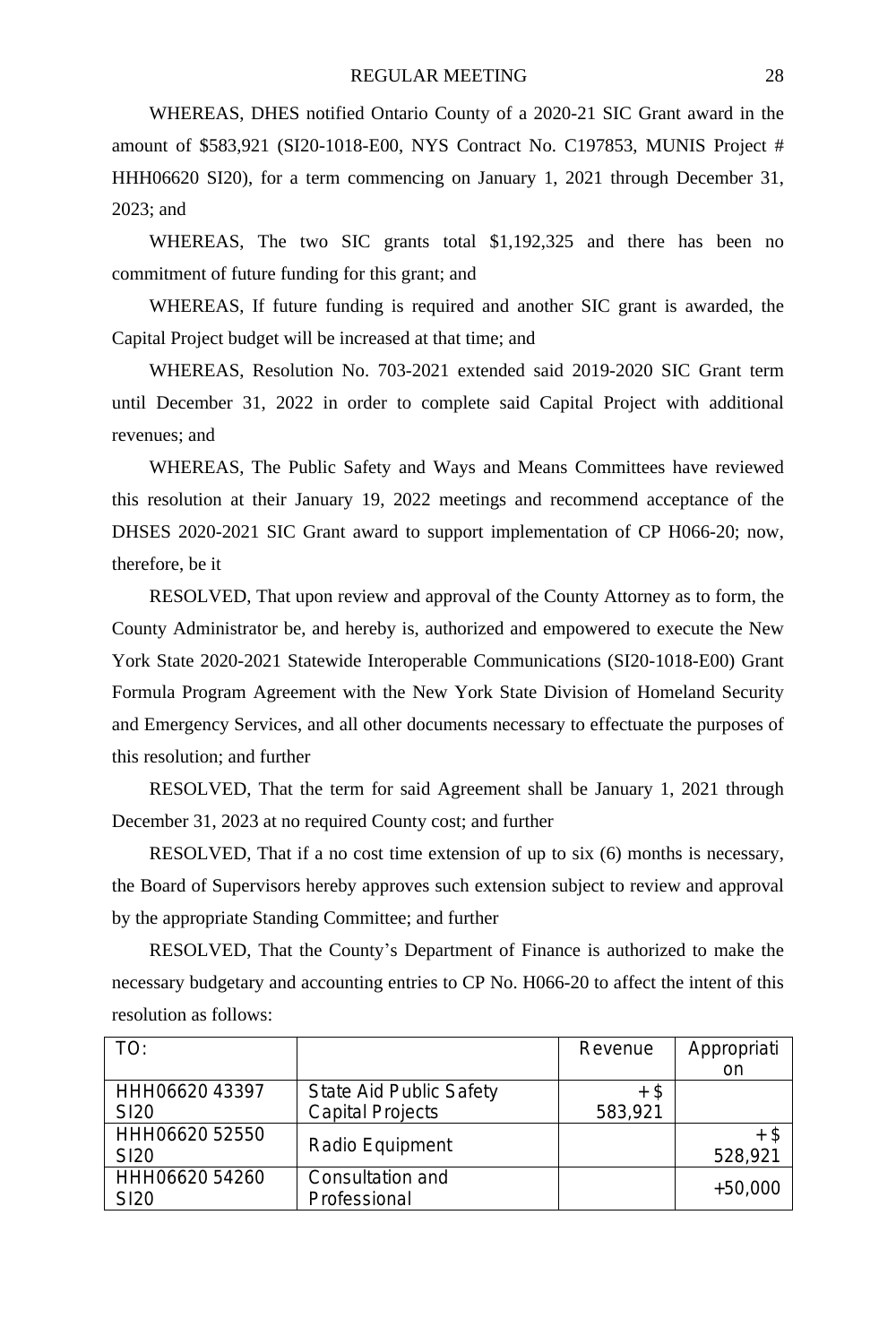| HHH06620 54510<br>SI20 | Permits/Licenses/Fees |               | $+5.000$ |
|------------------------|-----------------------|---------------|----------|
| TOTAL:                 |                       | Ъ.<br>583,921 | 583,921  |

and further

RESOLVED, That the Capital Project budget be hereby is, reduced to reflect awarded state aid funding:

| TO:                            |                                  | Revenue          | Appropriatio    |  |  |
|--------------------------------|----------------------------------|------------------|-----------------|--|--|
|                                |                                  |                  |                 |  |  |
| HHH06620 43389                 | State Aid Other Public<br>Safety | $-$ \$ 891.596   |                 |  |  |
| HHH06620 54731                 | Contingency                      |                  | $-$ \$ 891.596  |  |  |
| AMENDED CAPITAL PROJECT TOTAL: |                                  | $+$ \$ 1.192.325 | $+$ \$1.192.325 |  |  |
| 10.1                           |                                  |                  |                 |  |  |

and further

RESOLVED, That certified copies of this resolution be sent by the Clerk of this Board to the County Finance Department and emailed to the Office of Sheriff and the Planning Department.

#### **RESOLUTION NO. 39-2022 CONTRACT AMENDMENT WITH DAVID P PHILLIPS, INVESTIGATOR**

WHEREAS, On November 12, 2020, the County entered into an Agreement pursuant to Resolution No. 585-2020 ("Agreement") with David P. Phillips for private investigation services, which are paid from a grant from the NYS Office of Indigent Legal Services, Quality Improvement Grant; and

WHEREAS, There are considerable additional investigative services needed that will exceed the amount of the original contract, requiring an amendment thereof; and

WHEREAS, The Public Safety Committee has reviewed and approved this amendment; now, therefore, be it

RESOLVED, That upon review and approval of the County Attorney as to form, the Board of Supervisors hereby approves an amendment of the agreement with DAVID P. PHILLIPS, INVESTIGATOR to a total cost not to exceed \$125,000.00, to be paid from the NYS Office of Indigent Legal Services grant; and further

RESOLVED, That the County's Department of Finance is authorized to make the necessary budgetary and accounting entries to effect the intent of this resolution; and further

RESOLVED, That the County Administrator, or his designee, is authorized to sign this agreement.

#### **RESOLUTION NO. 40-2022**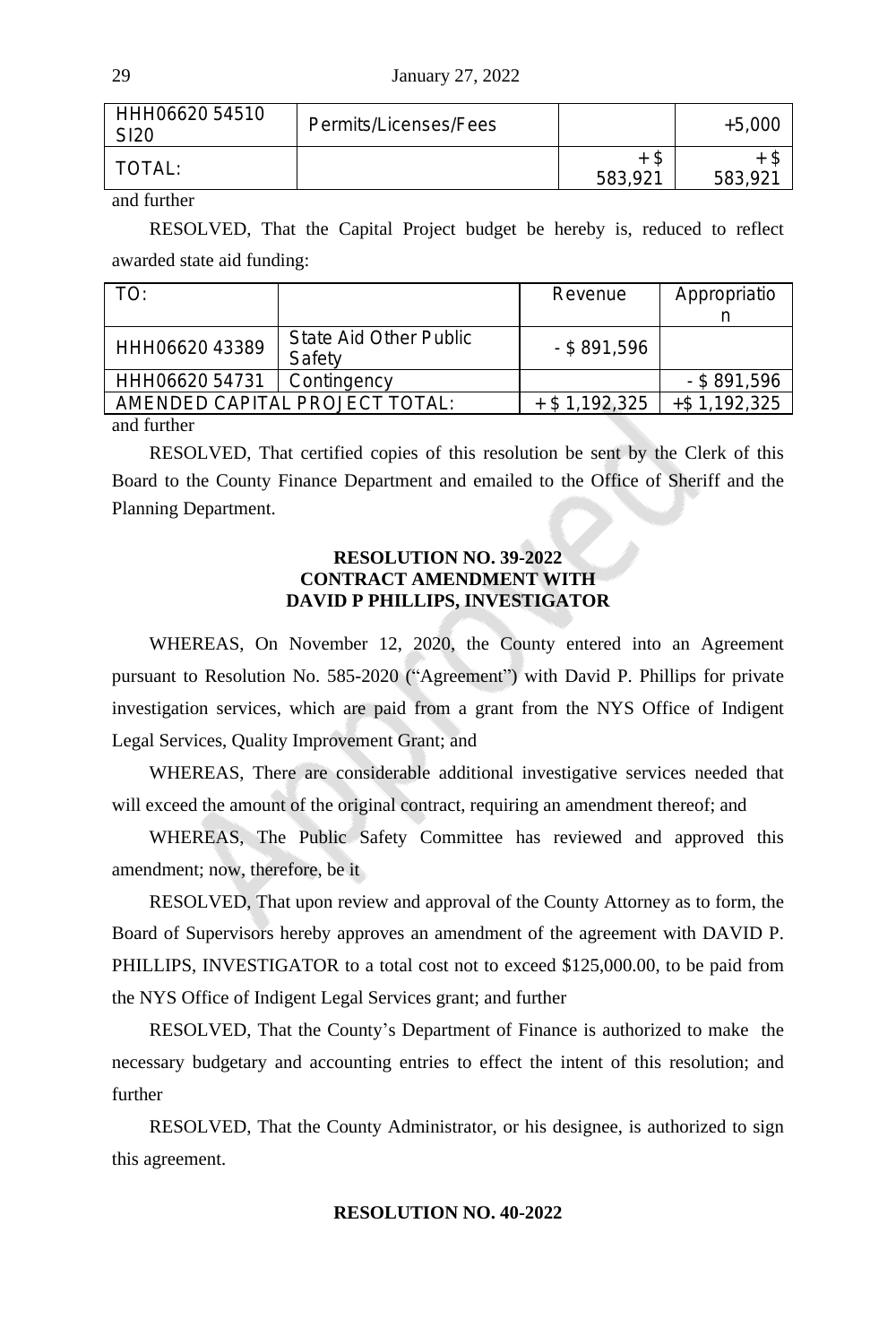#### **ACCEPTANCE OF CONTRACT FINGER LAKES AREA COUNSELING AND RECOVERY AGENCY ONTARIO COUNTY PUBLIC DEFENDER'S OFFICE**

WHEREAS, Ontario County has been awarded a competitive grant from the Substance Abuse and Mental Health Services Administration ("SAHMSA") to improve, enhance, and expand Ontario County's Drug Treatment Court; and

WHEREAS, Part of the grant awarded to Ontario County includes funding to retain Finger Lakes Area Counseling and Recovery Agency (FLACRA), located at 28 East Main Street, Clifton Springs, NY 14432, to create, staff, and maintain a treatment and meeting group for graduates of the Finger Lakes Drug Treatment Court, and provide peer support services to current and former participants; and

WHEREAS, FLACRA has agreed to provide such services for an amount not to exceed \$85,000 annually, including personnel costs and all related costs; and

WHEREAS, The Public Safety Committee has approved a contract period commencing January 1, 2022, and terminating December 31, 2022; now, therefore, be it

RESOLVED, That upon review and approval by the County Attorney as to form, the Board of Supervisors hereby approves an agreement with FLACRA to create, staff, and maintain a treatment and meeting group for graduates of the Finger Lakes Drug Treatment Court, and provide peer support services to current and former participants at a cost not to exceed \$85,000 annually; and further

RESOLVED, That the County Administrator is authorized to sign the agreement; and further

RESOLVED, That the contract period shall commence January 1, 2022, and terminate December 31, 2022.

# **RESOLUTION NO. 41-2022 ACCEPTANCE OF CONTRACT JERID M. FISHER, PH.D., BRAIN INJURY CONSULTANTS, INC. ONTARIO COUNTY PUBLIC DEFENDER'S OFFICE**

WHEREAS, There is a need for Forensic Neuropsychologist Services by the Public Defender; and

WHEREAS, A proposal has been received from Jerid M. Fisher Ph.D., Brain Injury Consultants Inc., Perinton Professional Park, 6780 Pittsford-Palmyra Road, Fairport, NY 14450, for said services at the rate of \$375 per hour; and

WHEREAS, Grant funds within the distribution 6 and 8 grants have been allotted to fund this contract; and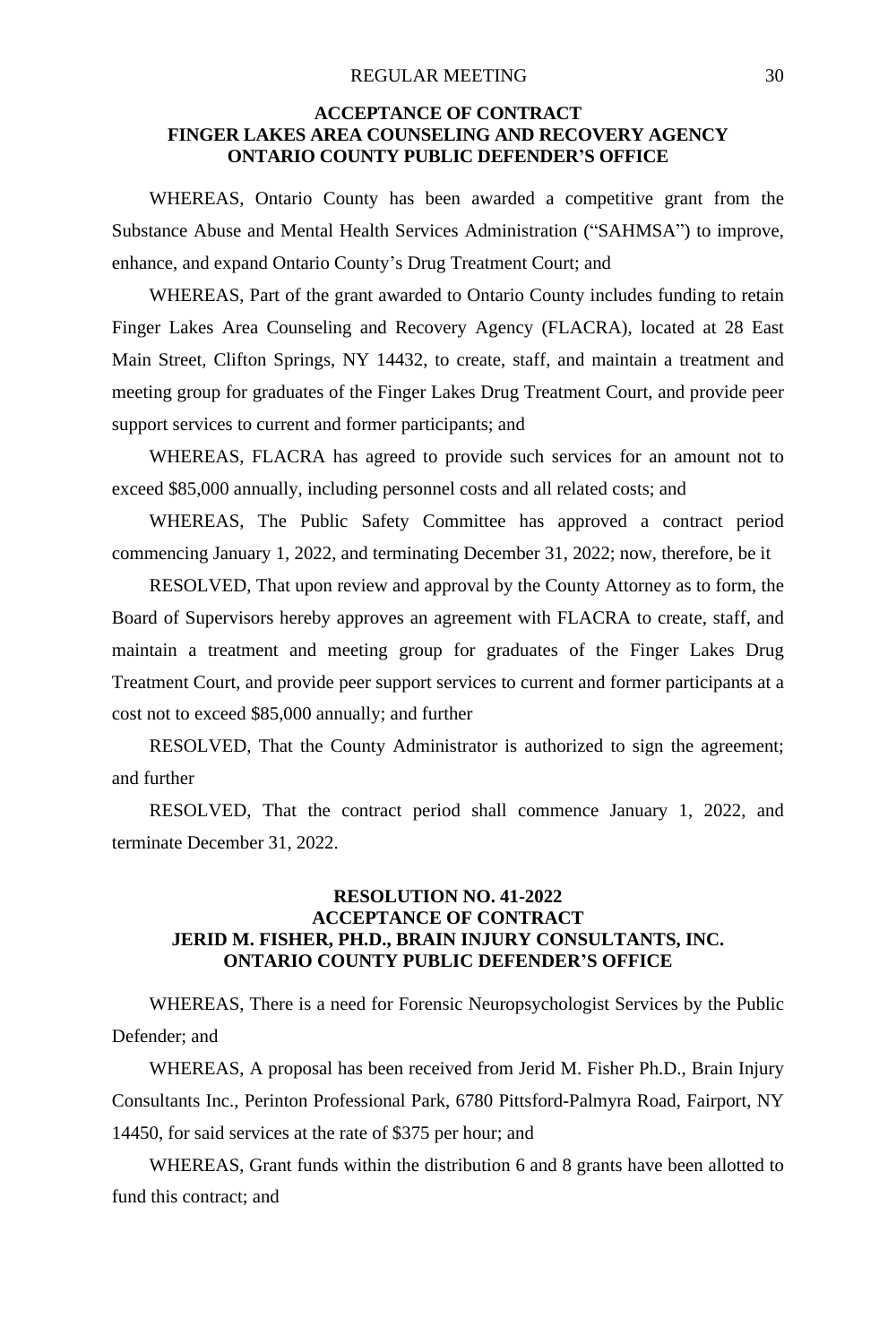WHEREAS, The Public Defender has reviewed this contract request with the Public Safety Committee which recommends authorization of this contract for the period January 1, 2022, through December 31, 2022; now, therefore, be it

RESOLVED, That upon review and approval by the County Attorney as to form, the Board of Supervisors hereby approves an agreement with Jerid M. Fisher PhD, Brain Injury Consultants Inc., at a cost not to exceed \$375 per hour; and further

RESOLVED, That the County Administrator is authorized to sign the agreement; and further

RESOLVED, That the contract period will commence January 1, 2022, and will end December 31, 2022.

#### **RESOLUTION NO. 42-2022 AGREEMENT FOR SERVICES WITH ADVENTFS FOR ONLINE LARCENY DIVERSION COURSE**

WHEREAS, The Ontario County District Attorney, in collaboration with the Ontario County Public Defender and The Ontario County Conflict Defender, has determined there is a need to offer online Larceny Diversion Course for shoplifting offenders; and

WHEREAS, Adventfs is capable of providing the course to such individuals; and

WHEREAS, There is no charge to Ontario County to participate in this program; and

WHEREAS, For all defendants required to participate in this program, Ontario County will receive \$50.00 for their partnership with Adventfs; and

WHEREAS, The Public Safety Committee has reviewed the contract and recommends authorization to enter into an agreement for the provision of the larceny diversion course; now, therefore, be it

RESOLVED, That the Ontario County District Attorney's Office is authorized and empowered to enter into an agreement with the Adventfs for the provision of larceny diversion courses for individuals charged with shoplifting, for the period of January 1, 2022 through December 31, 2025 with payments being made to Ontario County for the benefit of the general fund; and further

RESOLVED, That upon review and approval by the County Attorney as to form; the Board of Supervisors hereby approves an agreement with the Adventfs for online Larceny Diversion; and further

RESOLVED, That the County Administrator is authorized to sign the agreement; and further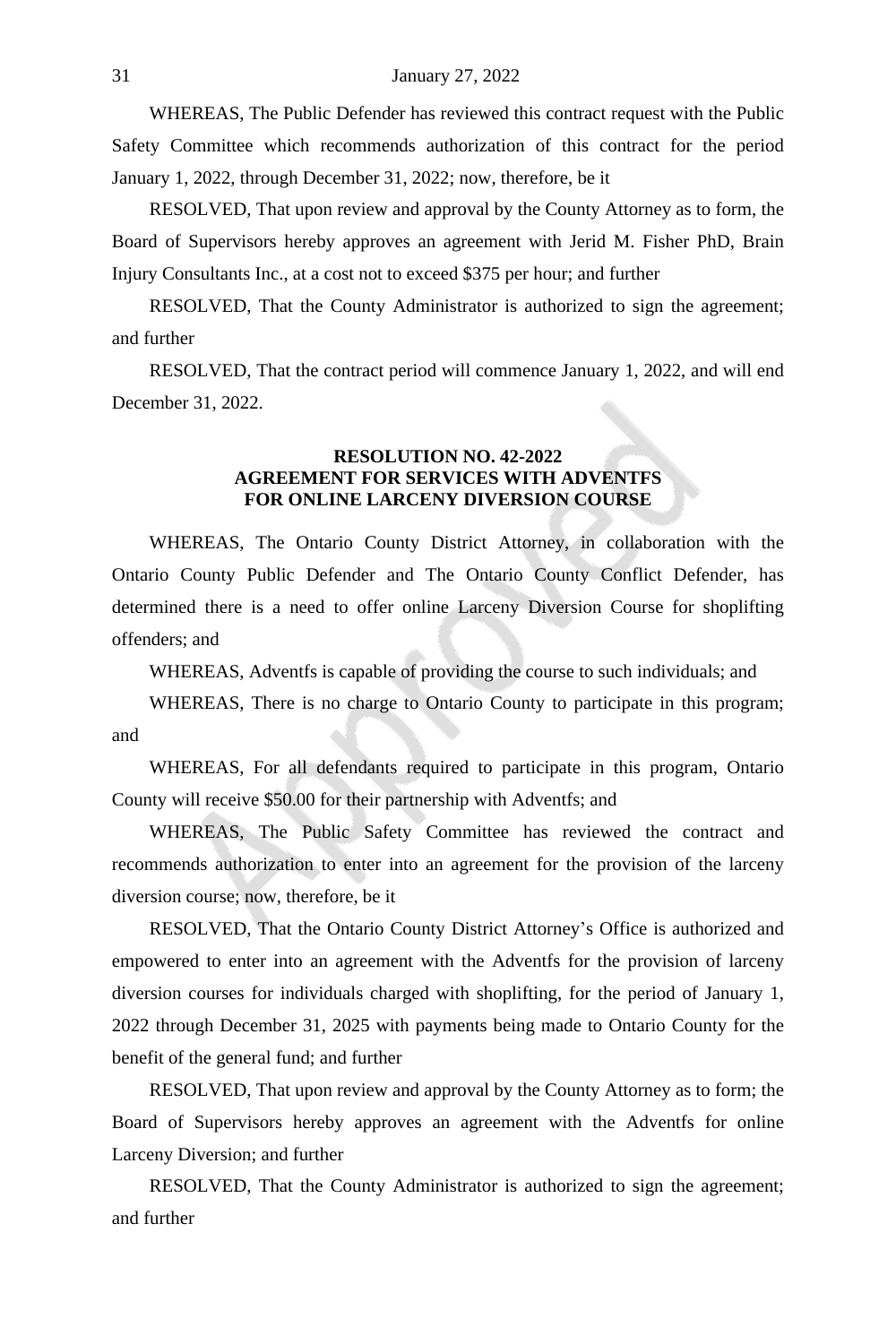RESOLVED, That a certified copy of this resolution be sent by the Clerk of this Board to the Adventfs, PO Box 6333 Elizabethtown, KY 42702.

#### **RESOLUTION NO. 43-2022 AUTHORIZATION TO ACCEPT FY2022 CRIMES AGAINST REVENUE PROGRAM GRANT FROM NEW YORK STATE DIVISION OF CRIMINAL JUSTICE SERVICES**

WHEREAS, The District Attorney's Office has been awarded a grant of \$92,100 from the Crimes Against Revenue Program (CARP) Grant (DCJS Project #: CR21-1013- R2; DCJS# CR20445132; New York State Contract# C445132; MUNIS #G2201) through the New York State Division of Criminal Justice Services and NYS Department of Taxation and Finance for the purpose of funding an Assistant District Attorney position to continue the County's efforts to investigate, prosecute, and deter crimes adversely affecting government revenues and expenditures, and recoup lost State revenue; and

WHEREAS, The grant contract period extends from January 1, 2022 through December 31, 2022; and

WHEREAS, The Public Safety and Ways and Means Committees have reviewed this resolution and recommend acceptance of the FY2022 CARP grant; now, therefore, be it

RESOLVED, That upon review and approval of the County Attorney as to form, the Board of Supervisors, hereby approves a contract with the New York State Division of Criminal Justice Services (DCJS) for a term of January 1, 2022 through December 31, 2022 in the amount of \$92,100.00, with a budgeted county cost of \$11,345; and further

RESOLVED, That if a no cost time extension of up to six (6) months is necessary, the Board of Supervisors hereby approves such extension subject to review and approval by the appropriate Standing Committee; and further

RESOLVED, That the County Administrator be, and hereby is, authorized and empowered to execute the FY2022 Crimes Against Revenue Program Agreement with the New York State Division of Division of Criminal Justice Services, and all other documents necessary to effectuate the purposes of this resolution; and further

RESOLVED, That the County's Finance Department is authorized to make the necessary budgetary and accounting entries to effectuate the intent of this resolution

| TO:            |                   | Revenue      | Appropriation |
|----------------|-------------------|--------------|---------------|
| 1165220143089  | Federal Aid Other | $+$ \$92,100 |               |
| 11652201 51500 | Salary, FT        |              | $+$ \$68,245  |
| 11652201 58010 | NYS ERS           |              | $+$ \$ 7,300  |
| 11652201 58020 | <b>FICA</b>       |              | \$4.230       |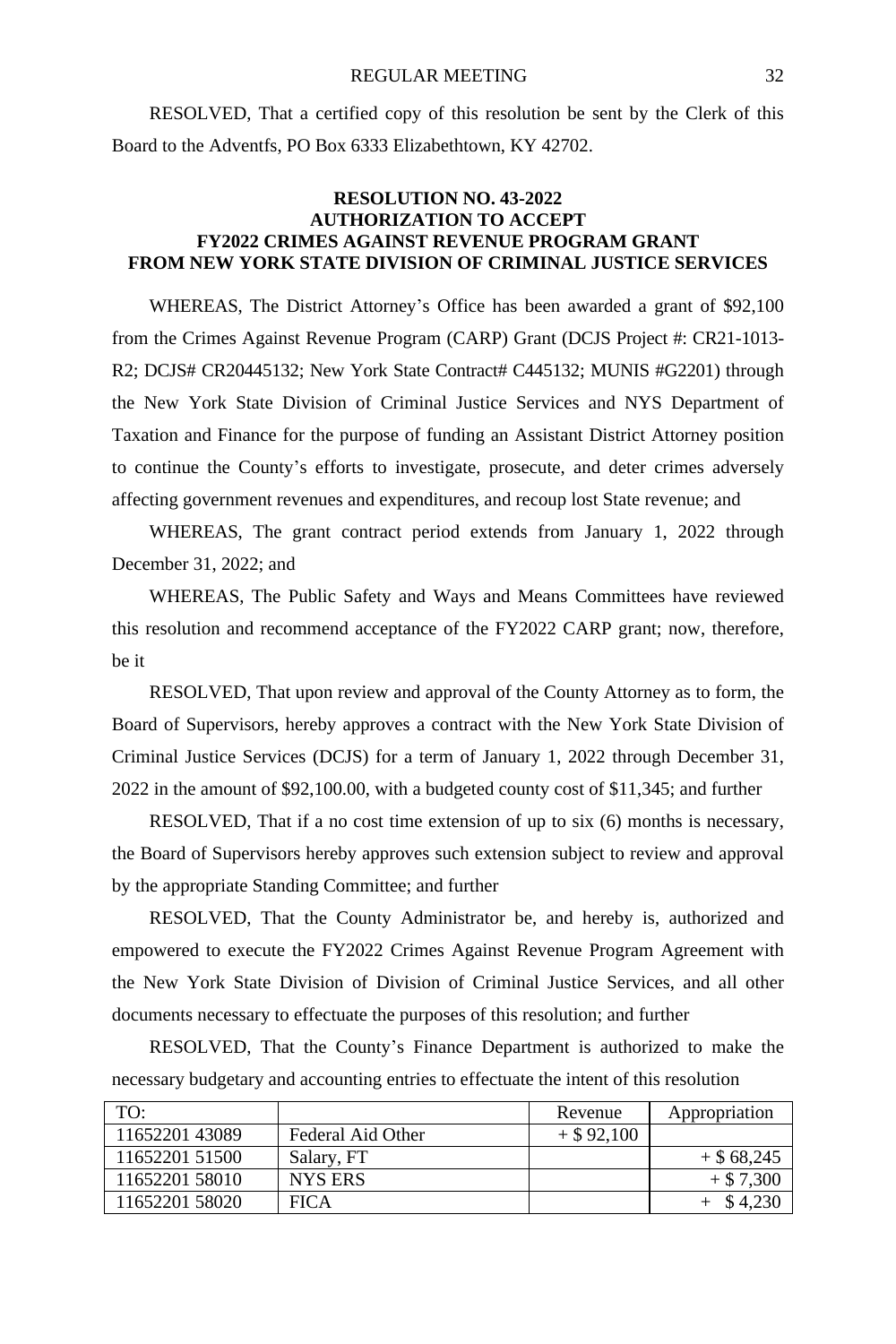33 January 27, 2022

| 11652201 58021 | Medicare                         |              | \$990        |
|----------------|----------------------------------|--------------|--------------|
| 11652201 58060 | Cafeteria Plan                   |              | $+$ \$9,265  |
| 11652201 58067 | Dental Insurance                 |              | \$310        |
| 11652201 58070 | 401A Contribution                |              | $+$ \$ 1,365 |
| 11652201 58075 | <b>Health Reimbursement Acct</b> |              | \$395        |
| TOTAL:         |                                  | $+$ \$92,100 | $+$ \$92,100 |
| $\cdots$       |                                  |              |              |

and further

RESOLVED, That the Clerk of this Board shall email a copy of this resolution to the District Attorney's Office.

#### **RESOLUTION NO. 44-2022 AUTHORIZATION TO ACCEPT SFY2021-2022 VICTIM AND WITNESS ASSISTANCE PROGRAM GRANT**

WHEREAS, The New York State Office of Victim Services has awarded Ontario County a grant of \$401,973.61 for Year 3 of the Victim and Witness Assistance Program Grant Program (NYS CONTRACT # OVS01-C11029GG-108020; CFDA# 16.575; MUNIS# G20025) for the purpose of funding staff and services within the District Attorney's office to continue the County's efforts to provide services to victims and witness of crime; and

WHEREAS, Ontario County was awarded a grant of \$1,201,012.40 from NYS OVS (RES 429-2019), and this Year 3 award amount is a decrease in State Funding for the program, and reinstatement of the Matching Funds requirement for Year 3 (10/1/2021 – 9/30/2022); and

WHEREAS, The three-year grant contract period extends from October 1st, 2019 through September 30th, 2022, with the possibility of an additional two-year extension pending availability of State funding, and Year 3 which includes the period October 1<sup>st</sup>, 2021 through September  $30<sup>th</sup>$ , 2022; and

WHEREAS, The Public Safety and Ways and Means Committees have reviewed this resolution and recommend acceptance of the SFY2021-2022 Victim and Witness Assistance Grant Program grant; now, therefore, be it

RESOLVED, That upon review and approval of the County Attorney as to form, the Board of Supervisors, hereby approves a contract with the New York State Office of Victim Services (OVS) for a term of October 1st, 2021 through September 30th, 2022, with a matching County cost amount of \$149,756.73; and further

RESOLVED, That if a no cost time extension of up to six (6) months is necessary, the Board of Supervisors hereby approves such extension subject to review and approval by the appropriate Standing Committee; and further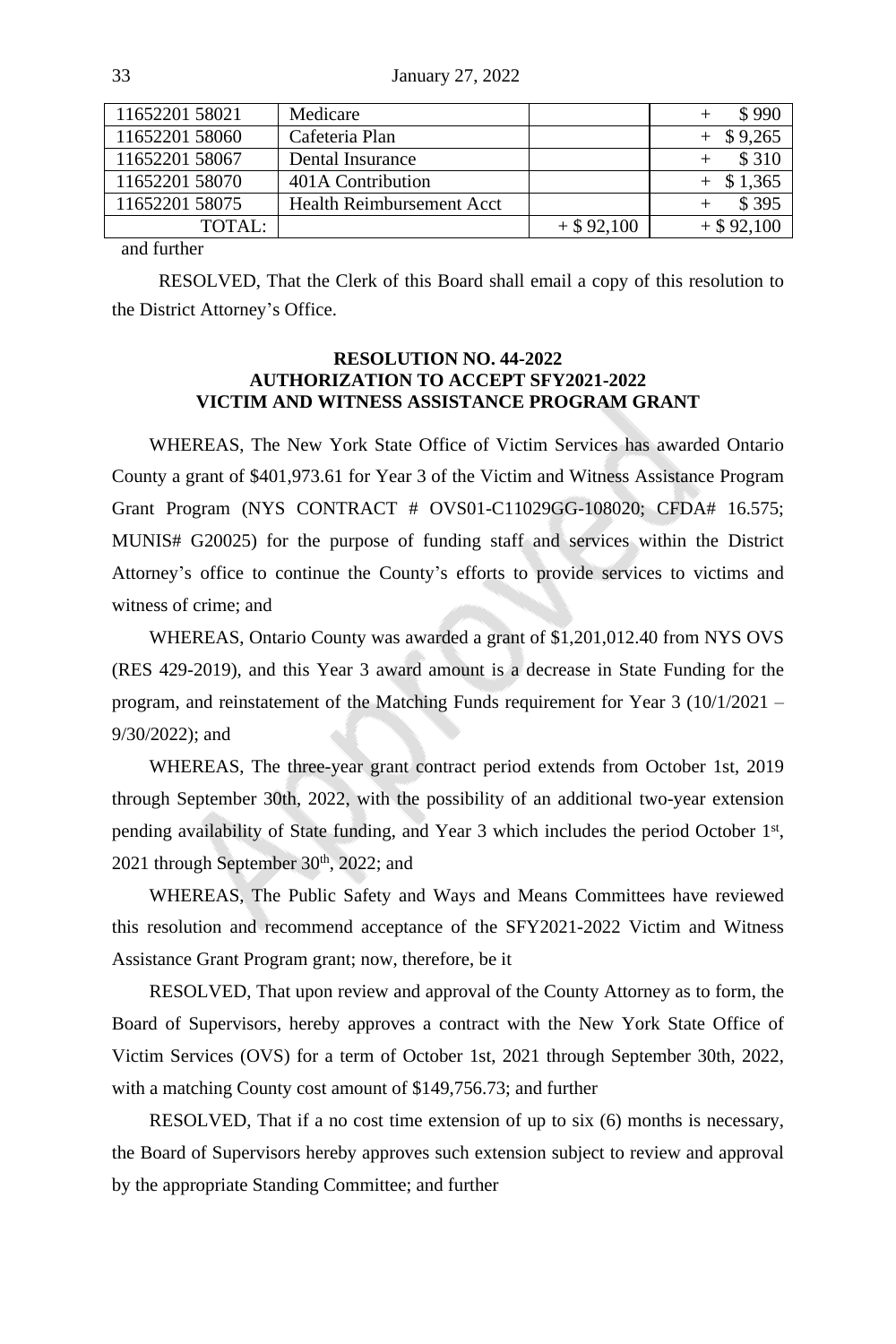RESOLVED, That the County Administrator be, and hereby is, authorized and empowered to execute the SFY2021-2022 Victim and Witness Assistance Grant Program Agreement with the Office of Victim Services, and all other documents necessary to effectuate the purposes of this resolution; and further

RESOLVED, That the Ontario County Finance Department is authorized and empowered to make all necessary budgetary and accounting entries to effect the intent of this resolution; and further

RESOLVED, That the following budget transfer is hereby approved, with unused portions flowing into future years:

| TO:            |                             | Revenue    | Appropriation      |
|----------------|-----------------------------|------------|--------------------|
| 11652025 43089 | Federal Aid Other           | $+$ \$     |                    |
|                |                             | 401,973.61 |                    |
| AA 30599       | Appropriated Fund           | $+$ \$     |                    |
|                | <b>Balance</b>              | 149,756.73 |                    |
| 11652025 51700 | Salary, FT Hourly           |            | $+$ \$ 248,089.11  |
| 11652025 54180 | Mileage                     |            | $+$ \$ 2,600.00    |
| 11652025 54260 | Consultation &              |            | + \$98,973.59      |
|                | Professional                |            |                    |
| 11652025 54618 | Canine Care                 |            | $+$ \$ 2,000.00    |
| 11652025 54621 | Software                    |            | $+$ \$ 3,002.00    |
| 11652025 54730 | Miscellaneous Expense       |            | $+$ \$500.00       |
| 11652025 54750 | Conference/ Training        |            | $+$ \$19,630.00    |
| 11652025 58010 | <b>NYS ERS</b>              |            | \$27,041.71<br>$+$ |
| 11652025 58020 | <b>FICA</b>                 |            | \$15,381.52<br>$+$ |
| 11652025 58021 | Medicare                    |            | $+$ \$ 3,597.29    |
| 11652025 58060 | Cafeteria Plan              |            | $+$ \$ 117,671.06  |
| 11652025 58067 | Dental Insurance            |            | $+$ \$1,418.06     |
| 11652025 58070 | 401A Contribution           |            | $+$ \$4,962.00     |
| 11652025 58075 | <b>Health Reimbursement</b> |            | $+$ \$ 6,864.00    |
|                | Acct                        |            |                    |
| TOTAL:         |                             | $+$ \$     | $+$ \$551,730.34   |
|                |                             | 551,730.34 |                    |

and further

RESOLVED, That copies of this resolution be emailed to the District Attorney's Office.

#### **RESOLUTION NO. 45-2022 AUTHORIZING CONTRACT WITH NMS LABS FOR FORENSIC LABORATORY SERVICES**

WHEREAS, There is a need for Forensic Laboratory Services by the District Attorney; and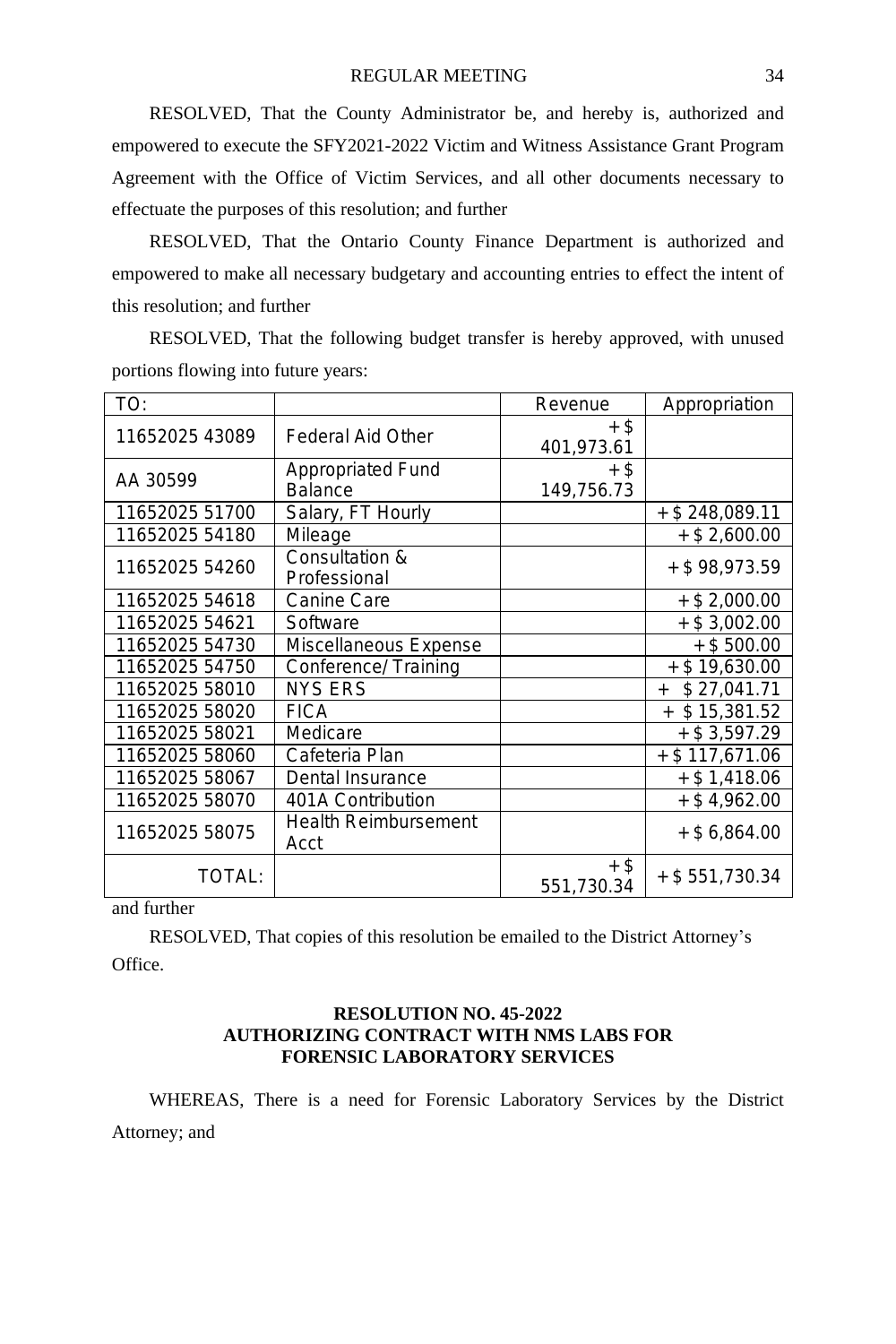WHEREAS, A proposal has been received from the NMS Labs for said purposes of obtaining services including but not limited to the Toxicology as well as Forensic Testing of suspected narcotic and other drugs; and

WHEREAS, Sufficient funds exist within the District Attorney's budget for this contract; and

WHEREAS, The District Attorney has reviewed this contract request with the Public Safety Committee which recommends authorization of this contract for the period January 1, 2022 through December 31, 2022; now, therefore, be it

RESOLVED, The County Administrator is hereby authorized to execute the contract for forensic laboratory services with NMS Labs starting on January 1, 2022 and expiring on December 31, 2022 in an amount not to exceed \$235,000.00 for the 2022 calendar year; and further

RESOLVED, That a certified copy of this resolution be sent by the Clerk of this Board to the District Attorney.

# **RESOLUTION NO. 46-2022 AUTHORIZATION TO ACCEPT SFY2021-2022 IGNITION INTERLOCK DEVICE MONITORING PROGRAM GRANT FROM NEW YORK STATE DIVISION OF CRIMINAL JUSTICE SERVICES OFFICE OF PROBATION AND CORRECTIONAL ALTERNATIVES**

WHEREAS, The Office of Probation and Correctional Alternatives through the Division of Criminal Justice Services has notified the Ontario County Probation Department of award of \$ 20,045.00 (CFDA#: 20.616, MUNIS #G2202) from the Governor's Traffic Safety Committee (GTSC) Ignition Interlock Device Monitoring Program Grant; and

WHEREAS, It is advantageous for Ontario County to accept these grant funds to support the Probation Department costs in enforcing the mandated Ignition Interlock Program; and

WHEREAS, The grant period is from October 1, 2021 through September 30, 2022; and

WHEREAS, The Public Safety and Ways and Means Committees have reviewed this request and recommend the proposed acceptance of the grant; now, therefore, be it

RESOLVED, That upon review and approval of the County Attorney as to form, the Board of Supervisors, hereby approves a contract with the New York State Division of Criminal Justice Services (DCJS) for a term of October 1, 2021 through September 30, 2022; and further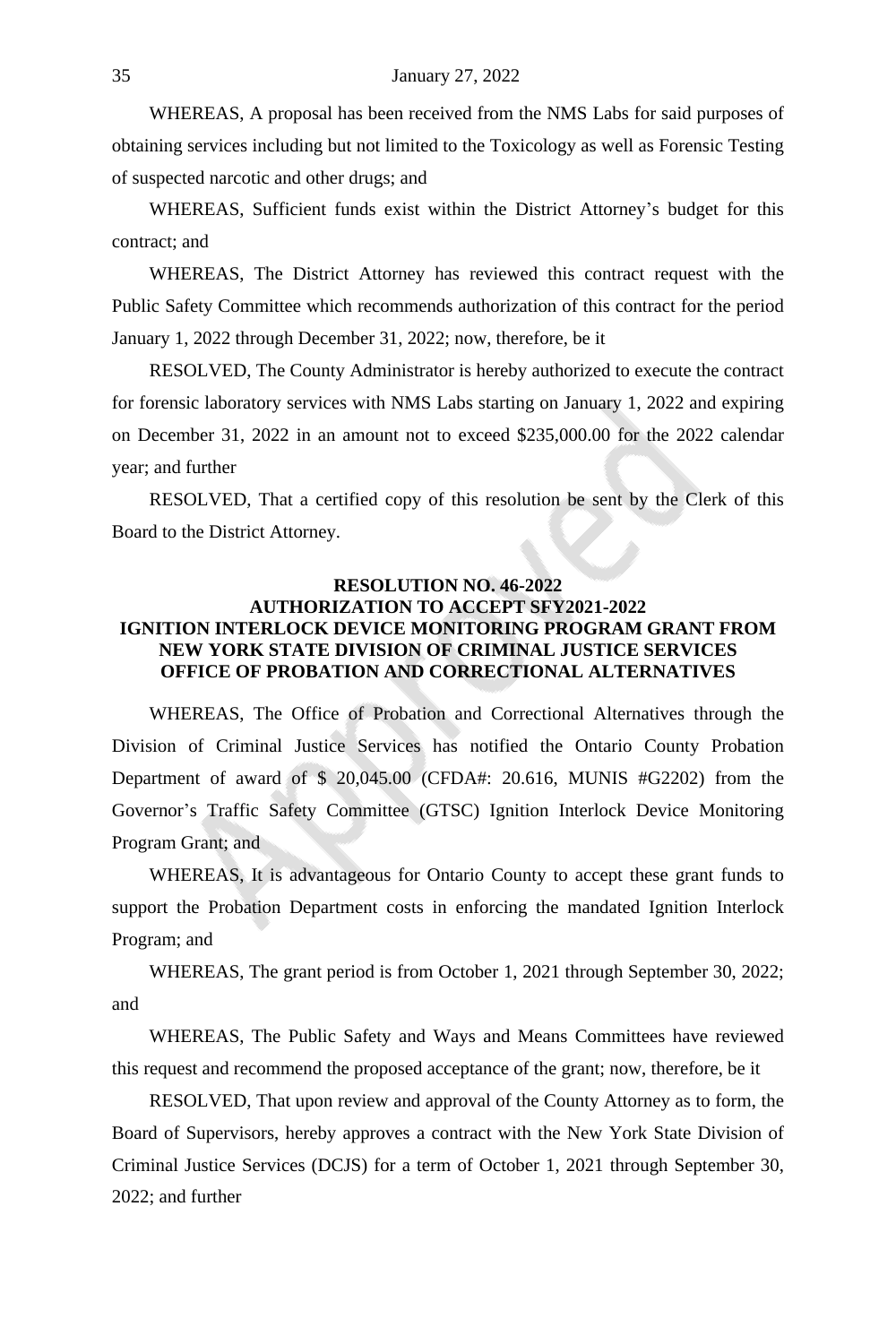RESOLVED, That if a no cost time extension of up to six (6) months is necessary, the Board of Supervisors hereby approves such extension subject to review and approval by the appropriate Standing Committee; and further

RESOLVED, That the County Administrator be, and hereby is, authorized and empowered to execute the 2021-2022 Ignition Interlock Device Monitoring Program Grant Agreement with the New York State Division of Criminal Justice Services, and all other documents necessary to effectuate the purposes of this resolution; and further

RESOLVED, That the Project Revenue String in the MUNIS Financial System will be G2202-44389-PROBATION-20.616; and further

RESOLVED, That the County's Finance Department is authorized to make the necessary budgetary and accounting entries to effectuate the intent of this resolution; and further

RESOLVED, That the Clerk of this Board shall email a certified copy of this resolution to the Probation Department.

#### **RESOLUTION NO. 47-2022 EXTENSION OF GRANT FROM EMERGENCY MANAGEMENT PREPAREDNESS GRANT COVID-19 SUPPLEMENTAL GRANT PROGRAM (EMPG-S FY20 ~ CFDA # 97.042)**

WHEREAS, Ontario County has been awarded a grant of \$ 23,595.00 from the New York State Division of Homeland Security and Emergency Services (DHSES) through the FY20 Emergency Management Preparedness Grant COVID-19 Supplemental Grant Program (EMPG-S) (DHSES Project # ES20-1028-D01, Contract # T972204; MUNIS# 20020; CFDA Number 97.042) for the purpose of purchasing Personal Protective Equipment related to the COVID-19 pandemic for use by first responders; and

WHEREAS, This grant requires a County match equal to the grant allotment which is met with the utilization of funding provided for two full time positions that currently exist within the department; and

WHEREAS, It is advantageous for Ontario County to accept these funds; and

WHEREAS, The contract period extends from January 27, 2020 through July 31, 2021; and

WHEREAS, The grant can be extended from August 1, 2021 through January 26, 2022; and

WHEREAS, The Public Safety and Ways and Means Committees recommend acceptance of this extension; now, therefore, be it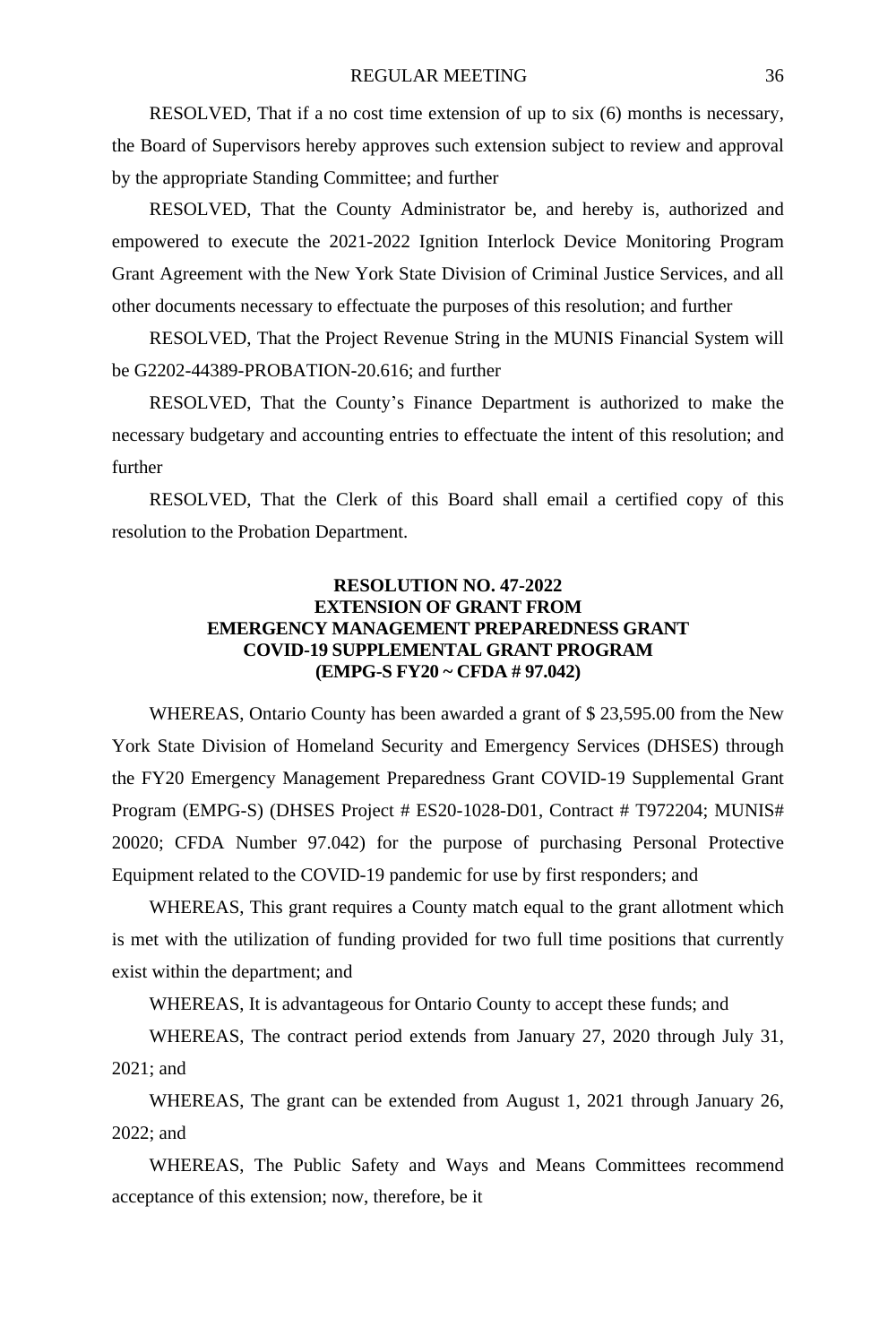RESOLVED, That upon review and approval of the County Attorney as to form, the Board of Supervisors, hereby approves a contract with the New York State Division of Homeland Security and Emergency Services (DHSES), Harriman Office Campus, 1220 Washington Avenue, Building 7A Room 610, Albany, NY 12242, for a term of January 27, 2020 through January 26, 2022 for the purpose of purchasing Personal Protective Equipment related to the COVID-19 pandemic for use by first responders at a cost not to exceed \$ 47,190; \$23,595 of which is to be met with the utilization of funding provided for two full time positions that currently exist within the department; and further

RESOLVED, That if a no cost time extension of up to six (6) months is necessary, the Board of Supervisors hereby approves such extension subject to review and approval by the appropriate Standing Committee; and further

RESOLVED, That the County Administrator is authorized to sign the extension for the FY20 Emergency Management Preparedness Grant COVID19 Supplemental (EMPG-S) grant agreement with the New York State Division of Homeland Security and Emergency Services, and all other documents necessary to effectuate the purposes of this resolution; and further

RESOLVED, That the Ontario County Finance Department is authorized and empowered to make all necessary budgetary and accounting entries to effect the intent of this resolution; and further

RESOLVED, That a certified copy of this resolution be sent to the Office of Emergency Management.

# **RESOLUTION NO. 48-2022 AUTHORIZATION TO EXTEND GRANT FUNDING FOR FY17 STATE HOMELAND SECURITY PROGRAM (SHSP FY17 ~ CFDA # 97.067)**

WHEREAS, Pursuant to Resolution No. 532-2017, this Board of Supervisors authorized Ontario County to accept an award of \$149,956 from New York State Division of Homeland Security and Emergency Services (DHSES), the FY17 State Homeland Security Program (SHSP) (DHSES Project # SH-17-1045-D04, Contract # T972270; MUNIS G17030; CFDA# 97.067) for the purpose of planning, equipment, training, exercises associated with specific Office of Homeland Security Priority Projects and software maintenance; and

WHEREAS, The Ontario County Office of Emergency Management, in agreement with the New York State Department of Homeland Security and Emergency Services, would like to request that the grant be extended until May 31, 2022; and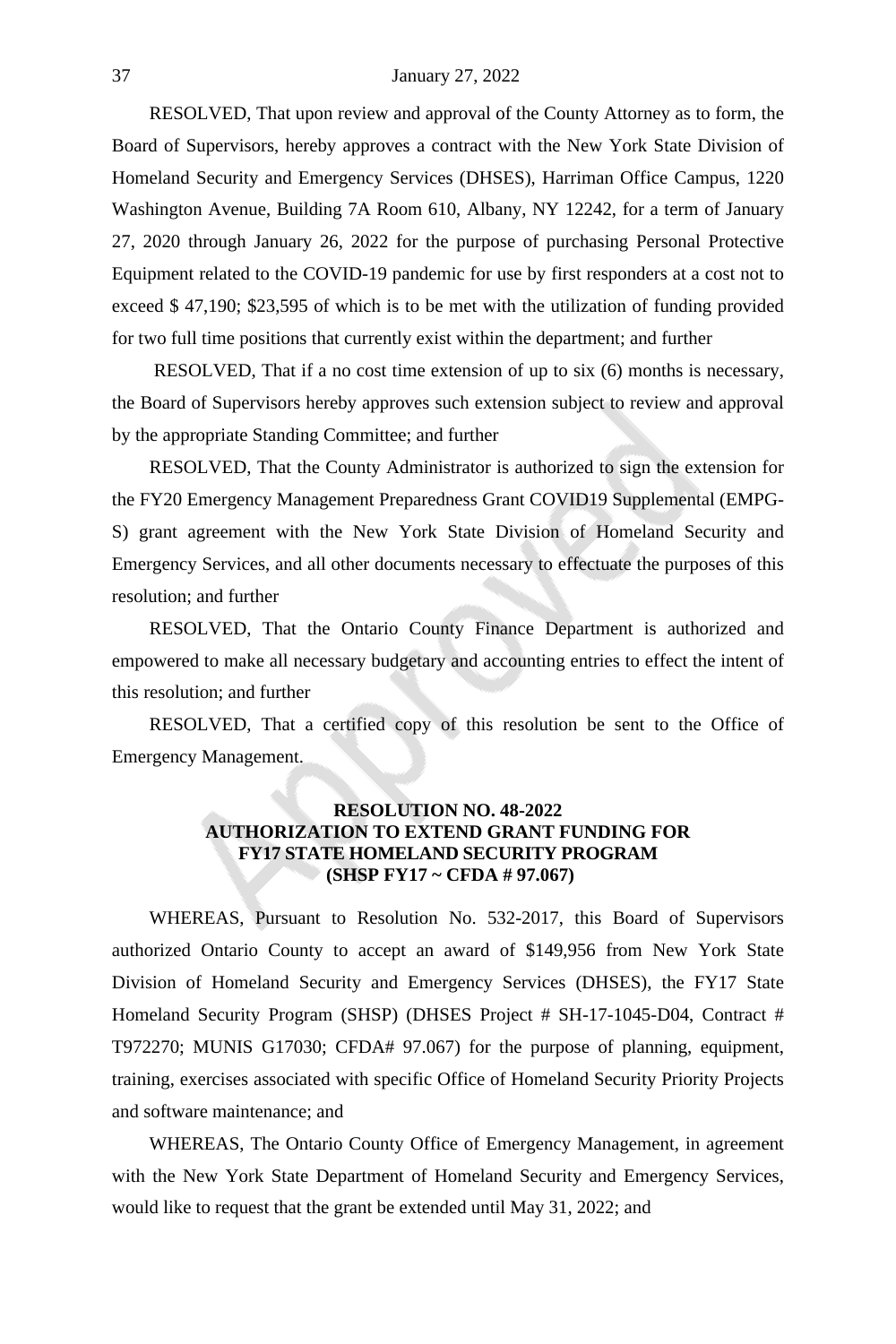WHEREAS, It is advantageous for Ontario County to extend this grant to fully utilize this grant, with no county match requirement; and

WHEREAS, The Public Safety and Ways and Means Committees have reviewed this request at their meetings and recommend the grant extension; now, therefore, be it

RESOLVED, That upon review and approval of the County Attorney as to form, the Board of Supervisors hereby approves extending the agreement with the New York State Department of Homeland Security and Emergency Services with an original contract term of September 1, 2017 through June 30, 2021, for a term starting July 1, 2021 through May 31, 2022 at no required County cost; and further

RESOLVED, That if a no cost time extension of up to six (6) months is necessary, the Board of Supervisors hereby approves such extension subject to review and approval by the appropriate Standing Committee; and further

RESOLVED, That the County Administrator be, and hereby is, authorized and empowered to execute the extension of the FY17 State Homeland Security Program Grant Agreement with the New York State Department of Homeland Security and Emergency Services, and all other documents necessary to effectuate the purposes of this resolution; and further

RESOLVED, That the County's Department of Finance is authorized to make the necessary budgetary and accounting entries to effectuate the intent of this resolution; and further

RESOLVED, That a certified copy of this resolution be emailed by the Clerk of this Board to the Ontario County Office of Emergency Management.

#### **RESOLUTION NO. 49-2022 EXTENSION OF FY18 STATE HOMELAND SECURITY PROGRAM (SHSP) GRANT PROGRAM**

WHEREAS, Pursuant to Resolution No. 611-2018, this Board of Supervisors authorized Ontario County to accept an award of \$ 24,514 from New York State Division of Homeland Security and Emergency Services (DHSES), the FY18 State Homeland Security Program (SHSP) (DHSES Project # SH18-1052-D01, Contract # C972280; MUNIS G18021; CFDA # 97.067) for the purchase of emergency management operations software; and

WHEREAS, The Ontario County Office of Emergency Management, in agreement with the New York State Department of Homeland Security and Emergency Services, would like to request that the grant be extended to August 31, 2022; and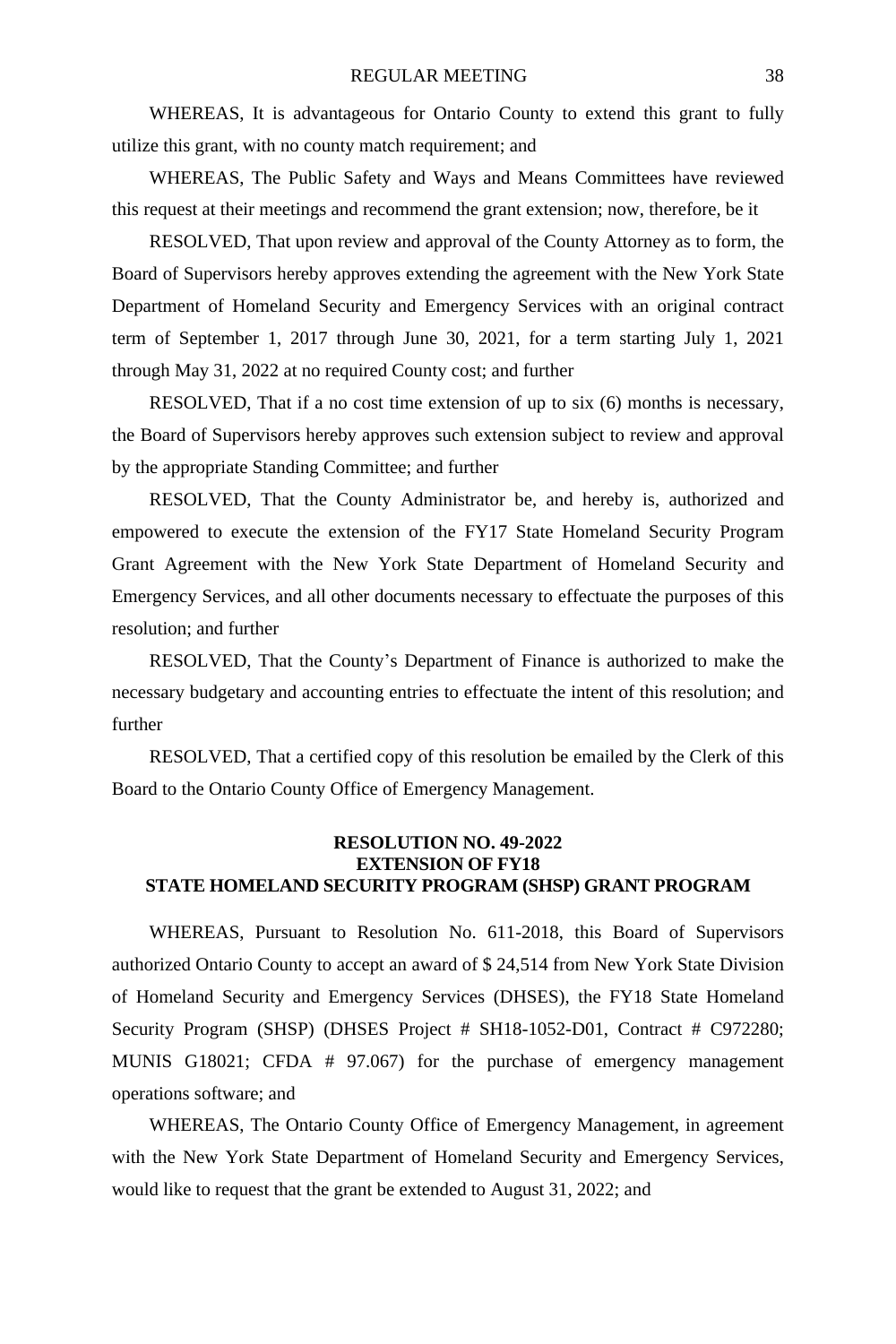WHEREAS, It is advantageous for Ontario County to extend this grant to fully utilize this grant, with no county match requirement; and

WHEREAS, The Public Safety and Ways and Means Committees have reviewed this request at their meetings and recommend the grant extension; now, therefore, be it

RESOLVED, That upon review and approval of the County Attorney as to form, the Board of Supervisors, hereby approves extending the agreement with the New York State Division of Homeland Security and Emergency Services with an original contract term of September 1, 2018 through August 31<sup>st</sup>, 2021, for a term starting September 1, 2021 through August 31, 2022 at no required County cost; and further

RESOLVED, That if a no cost time extension of up to six (6) months is necessary, the Board of Supervisors hereby approves such extension subject to review and approval by the appropriate Standing Committee; and further

RESOLVED, That the County Administrator be, and hereby is, authorized and empowered to execute the FY18 State Homeland Security Program Agreement with the New York State Division of Homeland Security and Emergency Services, and all other documents necessary to effectuate the purposes of this resolution; and further

RESOLVED, That the County's Department of Finance is authorized to make the necessary budgetary and accounting entries to effectuate the intent of this resolution; and further

RESOLVED, That a certified copy of this resolution be emailed by the Clerk of this Board to the Ontario County Office of Emergency Management.

# **RESOLUTION NO. 50-2022 AUTHORIZING AN AMENDED AGREEMENT WITH MERCY FLIGHT CENTRAL, INC.**

WHEREAS, Pursuant to Resolution Number 610-2021, the County of Ontario entered into an agreement (the "Agreement") with Mercy Flight Central, Inc. ("Mercy Flight"), a Not For Profit Corporation providing emergency critical care services by air medical professionals, seeks to establish an alternate location for an Emergency Operations Center; and

WHEREAS, After entering into the Agreement, Mercy Flight identified a need for an alternative office location in the event of an emergency; and

WHEREAS, The County has reviewed the space, equipment and scheduled access needs requested, and is willing and able to accommodate Mercy Flight in the event of an emergency; and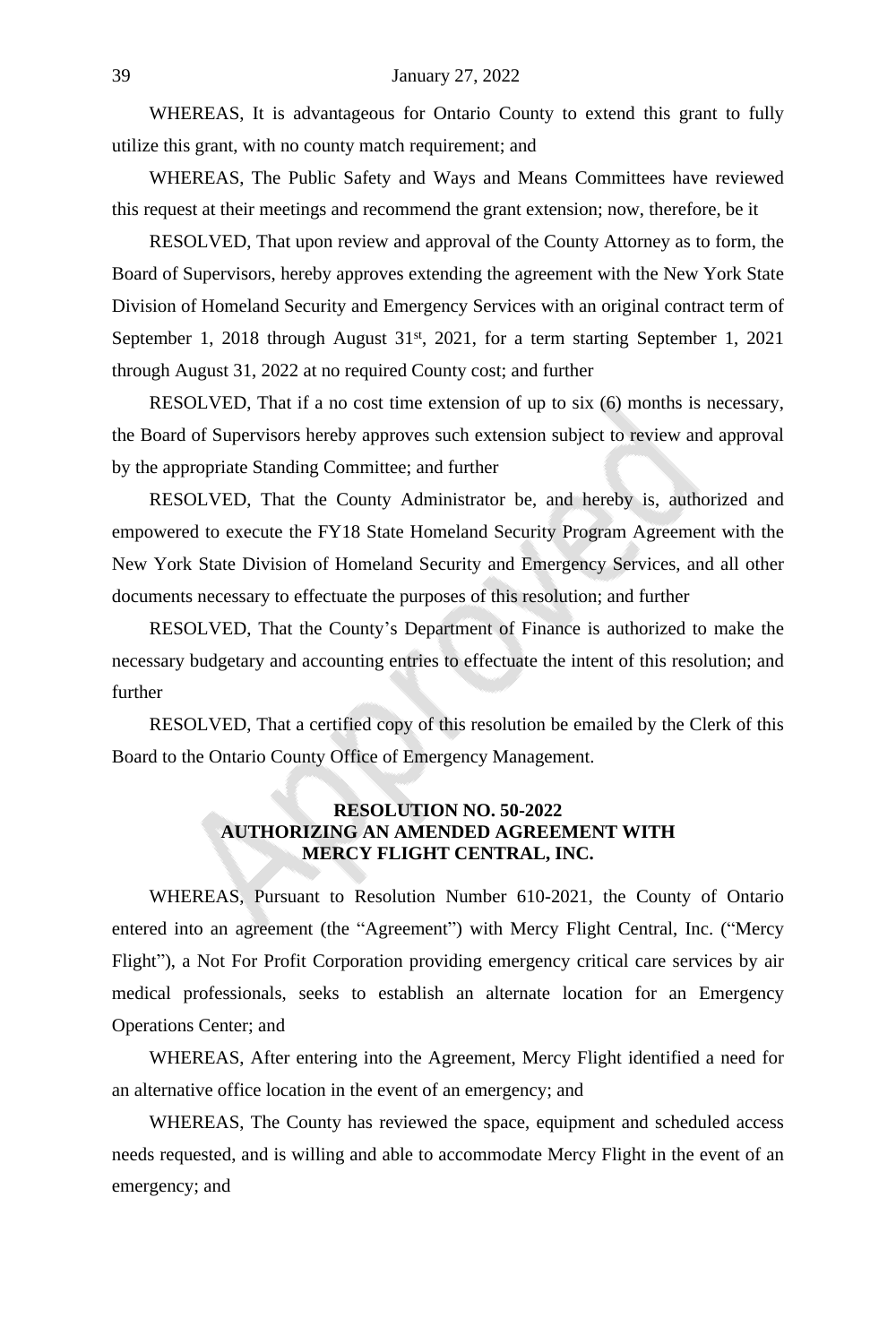WHEREAS, The Public Safety Committee recommends amending the Agreement to facilitate an alternative office location for Mercy Flight in the event of an emergency; now, therefore, be it

RESOLVED, That upon review and approval of the County Attorney as to form, the Ontario County Board of Supervisors hereby approves an amendment to the Agreement with Mercy Flight for the use of certain County space, for the purpose of establishing an alternative office location in the event of an emergency; and further

RESOLVED, That the County Administrator is authorized and empowered to sign the agreement and any other documents necessary to effectuate the purpose of this resolution; and further

RESOLVED, That copies of this resolution shall be sent by the Clerk of this Board to The Ontario County Sheriff and the County Attorney.

#### **RESOLUTION NO. 51-2022 AUTHORIZATION TO EXTEND GRANT FUNDING FOR NEW YORK STATE FY18 STATE LAW ENFORCEMENT TERRORISM PREVENTION PROGRAM GRANT FROM DEPARTMENT OF HOMELAND SECURITY EMERGENCY SERVICES**

WHEREAS, Pursuant to Resolution No. 616-2018, this Board of Supervisors authorized Ontario County to accept an award of \$175,428 (Project LE18-1044-D01, Contract No. T972282; CFDA#: N/A; MUNIS# G18022) from the New York State Department of Homeland Security and Emergency Services to purchase encryption software for computers and security equipment for 74 Ontario Street, Canandaigua; and

WHEREAS, Ontario County Sheriff's Department, in agreement with the New York State Department of Homeland Security and Emergency Services, requests that the grant be extended until August 31, 2022; and

WHEREAS, It is advantageous for Ontario County to extend this grant to fully utilize this grant by purchasing the above mentioned equipment, with no county match requirement; and

WHEREAS, The Public Safety and the Ways & Means Committees have reviewed this request at their meetings and recommend the grant extension; now, therefore, be it

RESOLVED, That upon review and approval of the County Attorney as to form, the Board of Supervisors hereby approves extending the agreement with the New York State Department of Homeland Security and Emergency Services for a term starting October 1, 2018 through August 31, 2022 at no required County cost; and further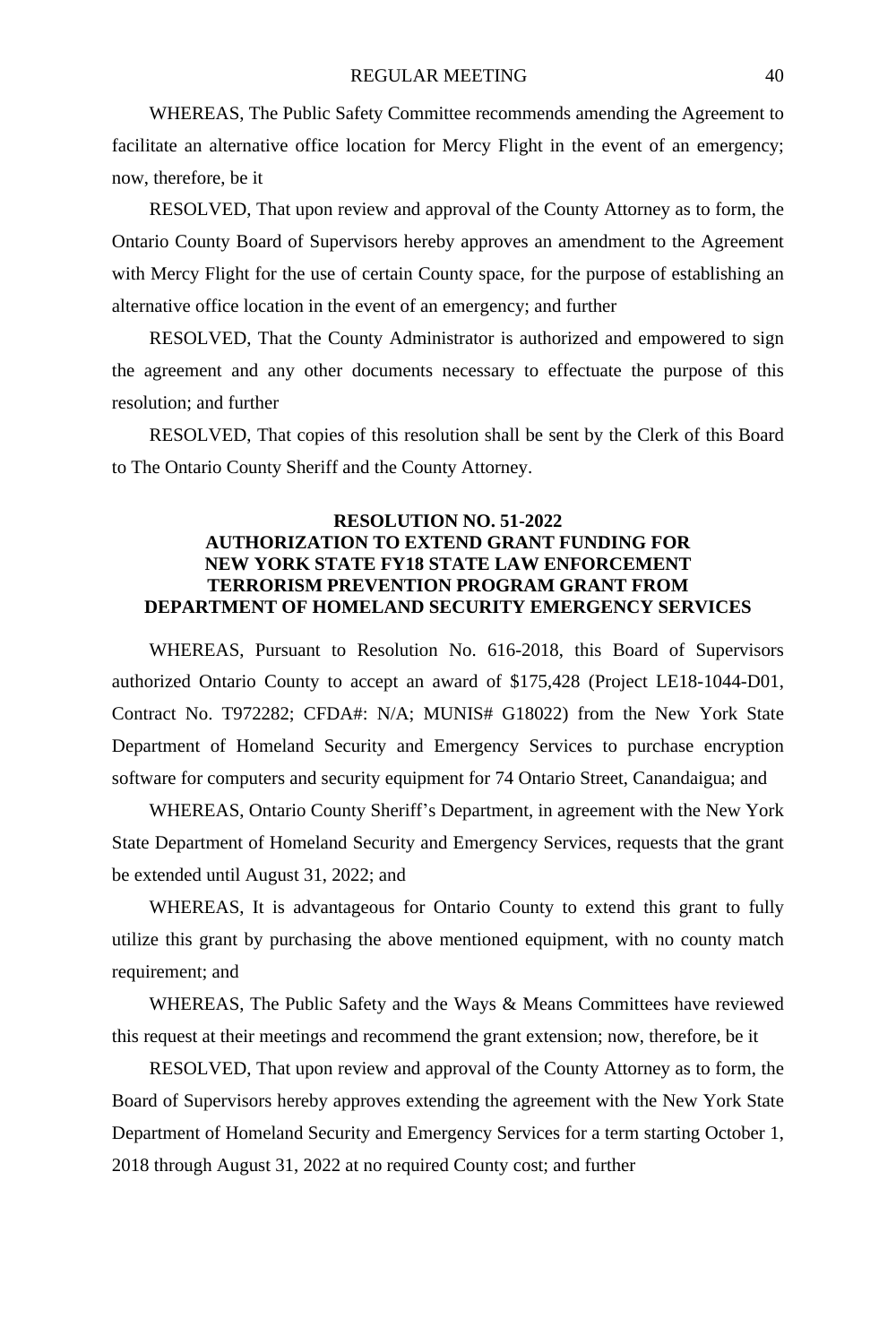RESOLVED, That the County Administrator be, and hereby is, authorized and empowered to execute the extension with the New York State Department of Homeland Security and Emergency Services, and all other documents necessary to effectuate the purposes of this resolution; and further

RESOLVED, That the County's Department of Finance is authorized to make the necessary budgetary and accounting entries to effect the intent of this resolution; and further

RESOLVED, That certified copies of this resolution be emailed by the Clerk of this Board to the Ontario County Office of Sheriff.

#### **RESOLUTION NO. 52-2022 AUTHORIZATION TO ACCEPT FUNDING FROM NEW YORK STATE DIVISION OF HOMELAND SECURITY AND EMERGENCY SERVICES (CFDA ~ 97.067)**

WHEREAS, The New York State Division of Homeland Security and Emergency Services has notified Ontario County of a \$2,173 award in support of the Red Team Exercise (Project SH18-1107-D00); and

WHEREAS, This funding is given to support additional overtime required to support a Red Team exercise; and

WHEREAS, There is no guarantee of ongoing funding beyond this project; and

WHEREAS, It is advantageous for Ontario County to accept these funds, for which there is no county match requirement; and

WHEREAS, The Public Safety and Ways and Means Committees have reviewed this request and recommend authorization for the Office of Sheriff to accept this funding; and therefore, be it

RESOLVED, That the following budget revenue and appropriation is hereby approved,

| TO:                     |                            | Revenue     | Appropriation |
|-------------------------|----------------------------|-------------|---------------|
| AA311044389             | <b>Other Public Safety</b> | $+$ \$2.173 |               |
| AA3110 51920            | Overtime                   |             |               |
| $\cdot$ $\cdot$ $\cdot$ |                            |             |               |

and further

RESOLVED, That this funding is to support overtime at a cost not to exceed \$2,173; and further

RESOLVED, That the County's Department of Finance is authorized to make the necessary budgetary and accounting entries to effectuate the intent of this resolution; and further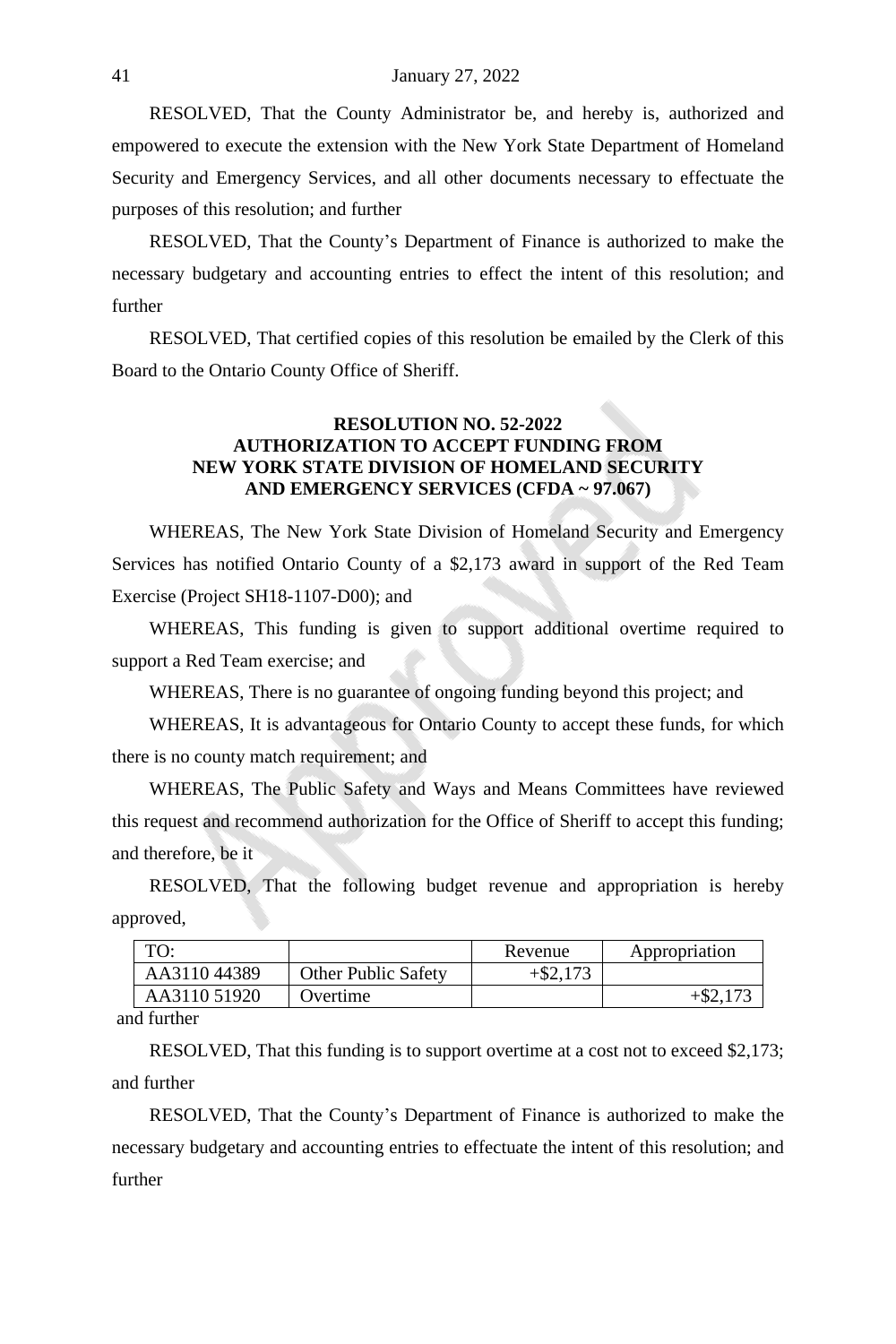RESOLVED, That the County Board of Supervisors authorizes and directs the Office of Sheriff to accept this grant from the New York State Division of Homeland Security and Emergency Services; and further

RESOLVED, That the County Administrator be authorized to electronically sign and execute contract documents with the New York State Division of Homeland Security and Emergency Services and all other documents necessary to effectuate the purposes of this resolution; and further

RESOLVED, That copies of this resolution be emailed by the Clerk of this Board to the Office of Sheriff.

The foregoing block of fifteen resolutions was adopted.

Supervisor Robert Green offered the following resolution and moved for its adoption, seconded by Supervisor Todd Campbell:

#### **RESOLUTION NO. 53-2022 AUTHORIZATION FOR EXTENSION AGREEMENT WITH JAY A. SUPNICK. PHD., DBA LAW ENFORCEMENT PSYCHOLOGICAL ASSOCIATES (LEPA)**

WHEREAS, Resolution No. 748-2020 authorized a contract with Jay A. Supnick, PH.D. for pre-employment psychological evaluations for persons seeking employment within the Office of Sheriff; and

WHEREAS, There is a need for an extension of this agreement while the services are out for RFP; and

WHEREAS, Sufficient funds exist within the Office of Sheriff budget for this extension agreement; and

WHEREAS, The Sheriff has reviewed this request with the Public Safety Committee which recommends authorization of this extension agreement for the period of January 1, 2022 through March 31, 2022, now; therefore, be it

RESOLVED, That upon review and approval by the County Attorney as to form, the Board of Supervisors hereby approves an extension agreement for law enforcement psychological services with Jay A. Supnick, Ph.D. d/b/a Law Enforcement Psychological Associates at a cost not to exceed \$4,000 for a term commencing on January 1, 2022 and terminating on March 31, 2022; and further

RESOLVED, That certified copies of this resolution be sent by the Clerk of this Board to Jay A. Supnick, Ph.D., 448 White Springs Boulevard, Rochester, New York 14623.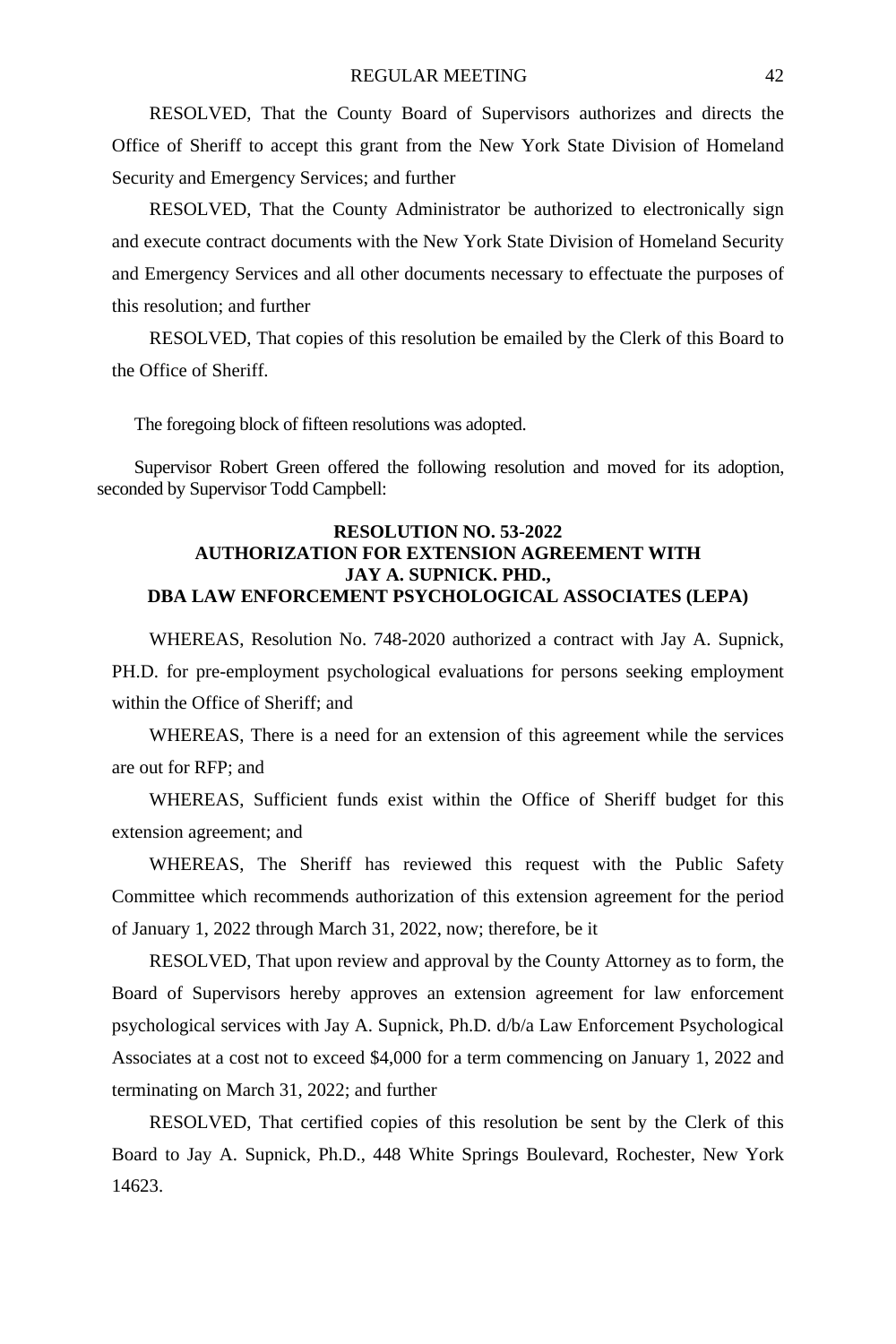Adopted with Supervisor Daryl Marshall voting nay.

Supervisor Robert Green offered the following two resolutions as a block and moved for its adoption, seconded by Supervisor Todd Campbell:

# **RESOLUTION NO. 54-2022 AUTHORIZATION TO ENTER INTO A CONTRACT FOR THE PURCHASE OF FOOD PRODUCTS FROM NEW YORK STATE DEPARTMENT OF CORRECTIONAL AND COMMUNITY SUPERVISION'S OFFICE OF NUTRITIONAL SERVICES (DOCCS-NS) FOR USE AT THE ONTARIO COUNTY JAIL**

WHEREAS, The Office of Sheriff wishes to obtain food products for the purpose of feeding the Incarcerated Individual population at the Ontario County Jail; and

WHEREAS, The County spends approximately \$300,000 each year for Incarcerated Individual's food at the jail; and

WHEREAS, The New York State Department of Correctional and Community Supervision's Office of Nutritional Services (DOCCS-NS), located on the grounds of Mohawk Correctional Facility, Rome, New York produces wholesome food for various Incarcerated Individual populations across the state consistent with Correction Law Sections 170 and 184; and

WHEREAS, The Office of Sheriff has utilized this program previously pursuant to Resolution No. 753-2016 and believe it is in the best interest of the County to enter into a contract with DOCCS-NS for delivery to the Ontario County Jail on a weekly basis; and

WHEREAS, The Public Safety Committee has reviewed this agreement and recommends award by the Board of Supervisors; and

WHEREAS, The contract will take effect February 1, 2022 through January 31, 2027 and with the approval of the Attorney General and Comptroller of New York State; now, therefore, be it

RESOLVED, That upon review and approval by the County Attorney as to form, the Board of Supervisors hereby approves an agreement with DOCCS-NS; and further

RESOLVED, That the County Administrator be, and hereby is, authorized and empowered to execute said agreement with DOCCS-NS and all other documents necessary to effectuate the purposes of this resolution for Incarcerated Individuals' meals starting February 1, 2022 through January 31, 2027; and further

RESOLVED, That certified copies of this resolution be sent to New York State Department of Correctional and Community Supervision's Office of Nutritional Services, PO Box 4110, Building 50, Evans Drive, Rome, New York 13442-4110 by the Clerk of this Board.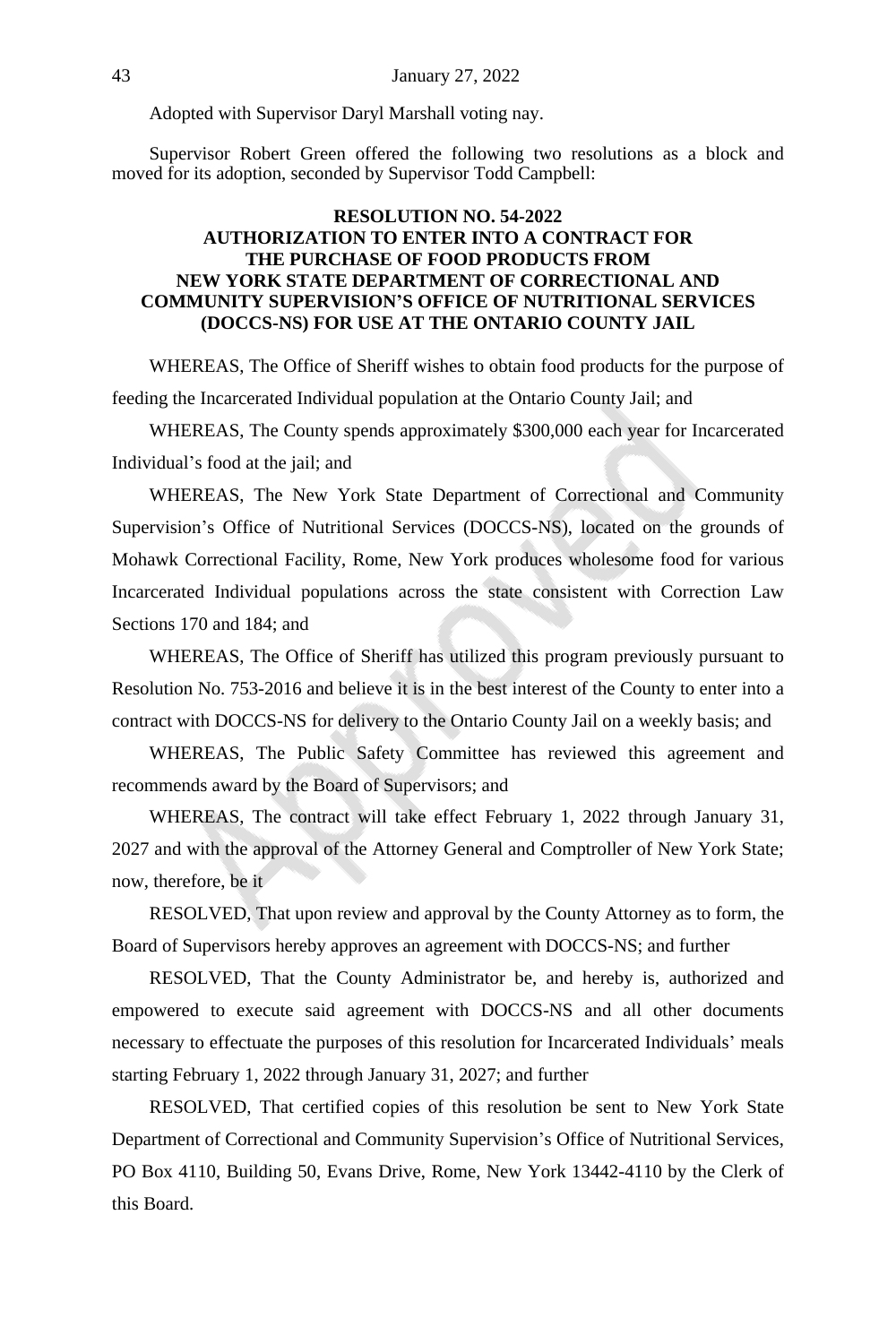#### **RESOLUTION NO. 55-2022 ACCEPTANCE OF BID (B21100) – UNIFORM CLEANING OFFICE OF SHERIFF – TENAX TOWN CLEANERS, LLC**

WHEREAS, The Purchasing Department advertised for and received, per the tabulation sheet on file in the Board Office, sealed bids for dry cleaning of uniforms for the Office of Sheriff (B21100); and

WHEREAS, The County spends approximately \$26,000 annually for dry cleaning of uniforms; and

WHEREAS, The lowest bid response was received from Tenax Town Cleaners, LLC, 333 South Main Street, Canandaigua, New York 14424; and

WHEREAS, The Public Safety Committee has reviewed the bid results and recommends this award for dry cleaning of uniforms to Tenax Town Cleaners, LLC; now, therefore, be it

RESOLVED, That the bid submitted by Tenax Town Cleaners, LLC., for dry cleaning of uniforms for the Office of Sheriff be awarded for the period of March 1, 2022 through February 28, 2023, by the Ontario County Board of Supervisors with the option of two (2) renewals for twelve (12) months if mutually agreeable by both parties; and further

RESOLVED, That a certified copy of this resolution be sent to Tenax Town Cleaners, LLC by the Clerk of the Board.

The foregoing block of two resolutions was adopted.

Supervisor Peter Ingalsbe offered the following seven resolutions as a block and moved for its adoption, seconded by Supervisor Dominick Vedora:

# **RESOLUTION NO. 56-2022 CAPITAL PROJECT NO. H068-20 AUTHORIZATION TO AMEND CONTRACT WITH SJB SERVICES, INC. FOR MATERIAL TESTING SERVICES RELATED TO CONSTRUCTION FLCC NURSING EXPANSION CAPITAL PROJECT**

WHEREAS, Resolution No. 302-2020 established Capital Project No. H068-20 as the FLCC Nursing Expansion Capital Project; and

WHEREAS, Resolution No. 407-2020 hired LeChase Construction Services LLC

(LeChase) to provide construction management services for said project; and

WHEREAS, Resolution No. 193-2021 hired SJB Services, Inc to provide material testing services required during construction based upon an estimate of the quantity and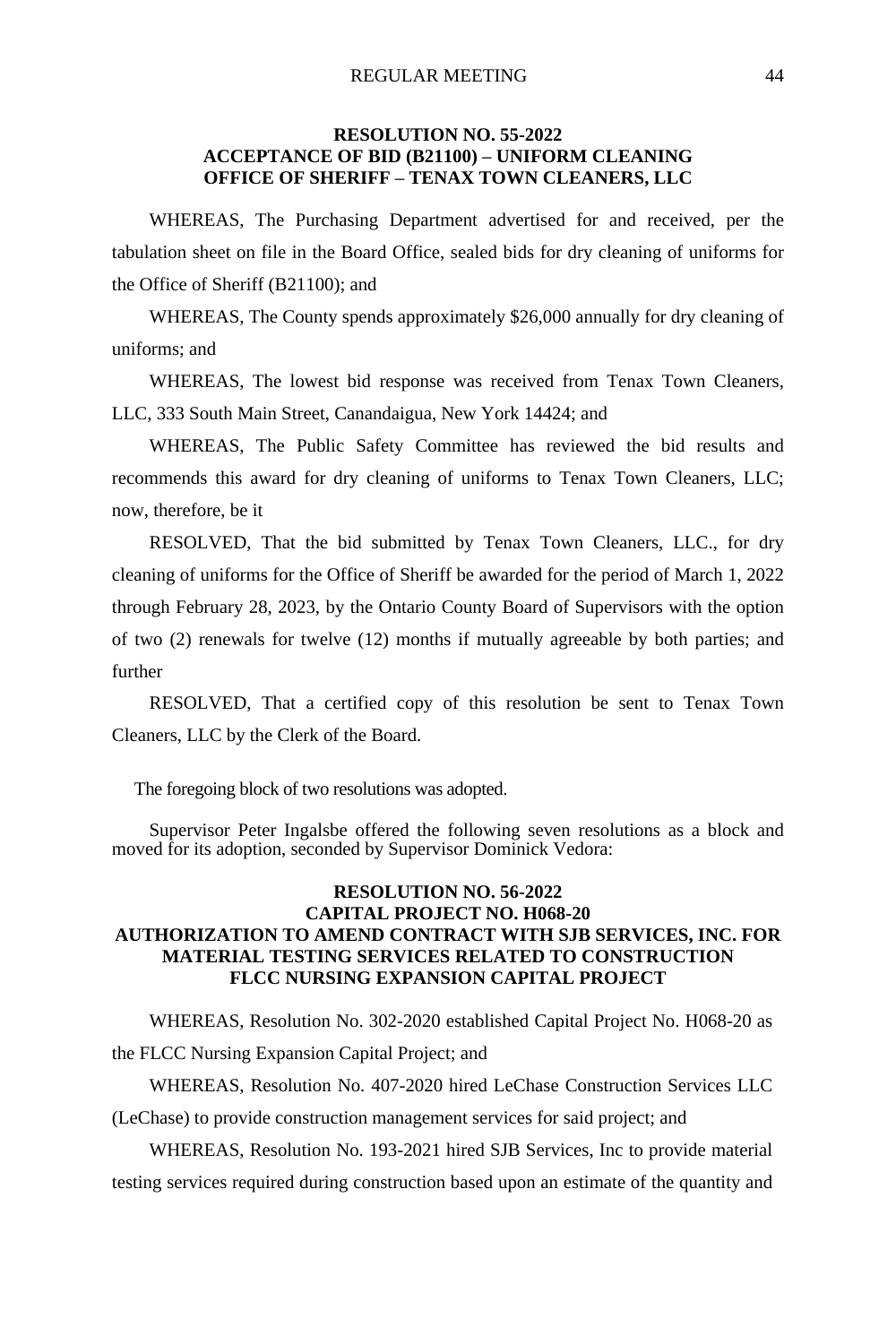types of testing needed provided by LeChase for a total not to exceed Fifteen Thousand Dollars (\$15,000.00); and

WHEREAS, During the course of construction the need for additional quantities of testing has been identified, and SJB Services, Inc. is willing to provide those tests at the same rate as specified in their existing contract; and

WHEREAS, LeChase recommends increasing the contract with SJB Services, Inc. for material testing services for the FLCC Nursing Expansion Capital Project by Five Thousand; and

WHEREAS, The Public Works Committee and the Ways and Means Committee recommend adoption of this resolution; now, therefore, be it 

| Line<br>Description      |                                   | Current<br><b>Budget</b>              | Change             | Revised<br><b>Budget</b>              |
|--------------------------|-----------------------------------|---------------------------------------|--------------------|---------------------------------------|
| Appropriations:          |                                   |                                       |                    |                                       |
| HHH06820<br>52100        | Furniture & Furnishings           | \$280,000.0                           | \$0.00             | \$280,000.0                           |
| HHH06820<br>52300        | Equipment, Computer               | \$220,000.0<br>0                      | \$0.00             | \$220,000.0<br>0                      |
| HHH06820<br>54053        | Construction<br>Tests/Inspections | \$15,000.00                           | \$5,000.00         | \$20,000.00                           |
| HHH06820<br>54260        | Consultation &<br>Professional    | \$504,715.0<br>0                      | \$0.00             | \$504,715.0<br>0                      |
| HHH06820<br>54444        | Financing of Debt                 | \$82,122.00                           | \$0.00             | \$82,122.00                           |
| HHH06820<br>54491        | <b>General Construction</b>       | \$3,714,363.<br>05                    | \$0.00             | \$3,714,363.<br>05                    |
| HHH06820<br>54493        | <b>Electric Work</b>              | \$466,930.0<br>0                      | \$0.00             | \$466,930.0                           |
| <b>HHH06820</b><br>54494 | <b>Plumbing Work</b>              | \$569,000.0<br>0                      | \$0.00             | \$569,000.0<br>0                      |
| <b>HHH06820</b><br>54495 | Architectural/Engineerin<br>q     | $\overline{\mathsf{s}}$<br>523,000.00 | \$0.00             | $\overline{\mathsf{s}}$<br>523,000.00 |
| HHH06820<br>54498        | Asbestos and Related<br>Testing   | \$2,000.00                            | \$0.00             | \$2,000.00                            |
| HHH06820<br>54521        | <b>HVAC</b>                       | \$617,997.0<br>0                      | \$0.00             | \$617,997.0<br>$\Omega$               |
| <b>HHH06820</b><br>54731 | Contingency                       | \$22,142.00                           | $-$ \$<br>5,000.00 | \$17,142.00                           |
| HHH06820<br>54743        | Change Order<br>Contingency       | \$210,008.9<br>5                      | \$0.00             | \$210,008.9<br>5                      |
| HHH06820<br>54865        | Administration                    | \$5,000.00                            | \$0.00             | \$5,000.00                            |
| Revenues:                |                                   |                                       |                    |                                       |
| HHH06820<br>42397        | <b>FLCC Revenue</b>               | \$7.200.00                            | \$0.00             | \$7,200.00                            |
| <b>HHH06820</b><br>42705 | <b>Gifts and Donations</b>        | \$750,000.0                           | \$0.00             | \$750,000.0                           |
| HHH06820<br>43297        | State Aid                         | \$3,575,078.<br>$00 \,$               | \$0.00             | \$3,575,078.<br>00                    |
| HHH06820<br>45710        | Serial Bonds                      | \$2,900,000.<br>$00 \,$               | \$0.00             | \$2,900,000.<br>00                    |
| and further              |                                   |                                       |                    |                                       |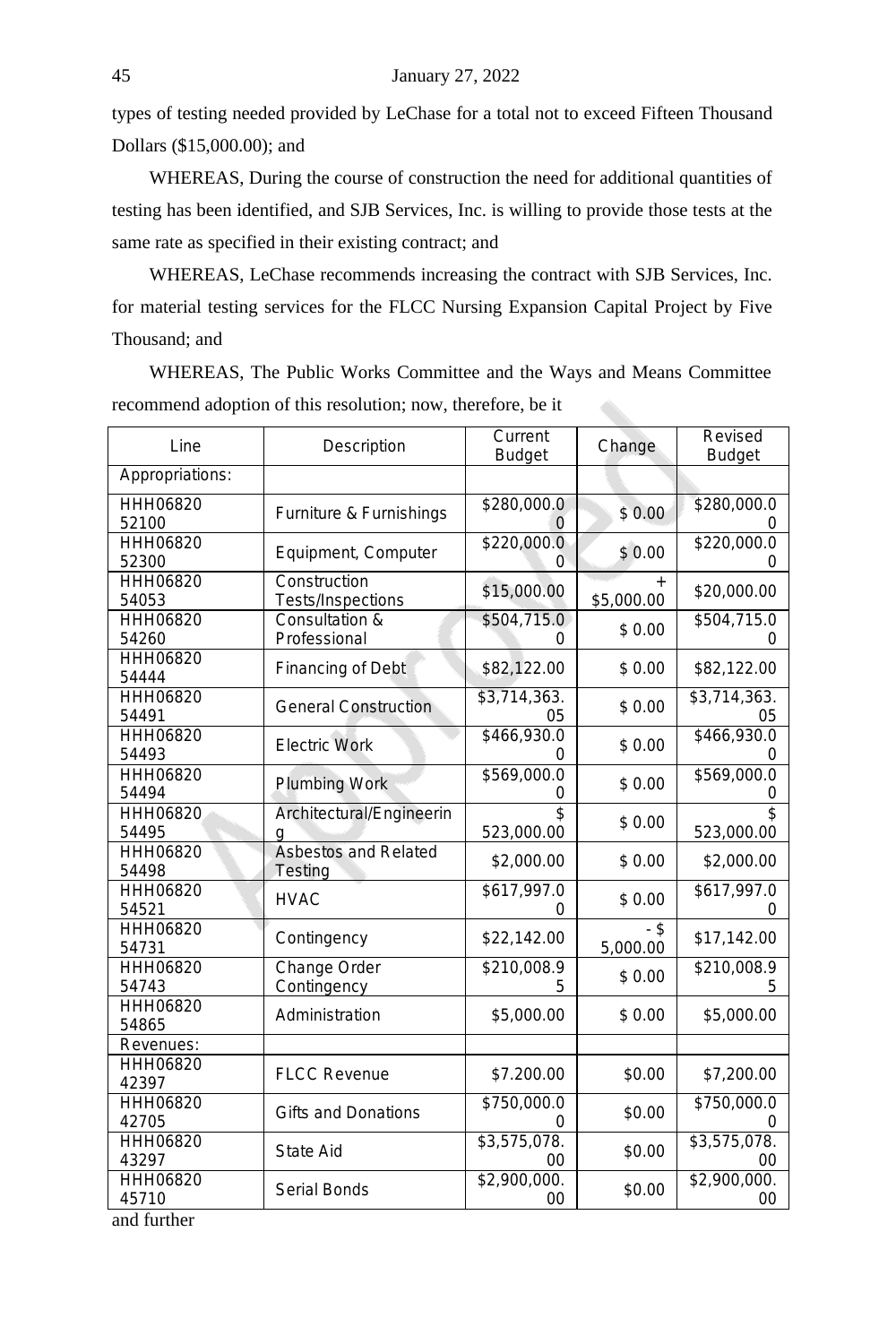#### REGULAR MEETING 46

RESOLVED, That subject to review and approval of the County Attorney as to form, the Board of Supervisors hereby authorizes and empowers the County Administrator to execute a contract amendment with SJB Services, Inc. for additional material testing services increasing the contract by Five Thousand Dollars (\$5,000.00) bringing the total contract price to Twenty Thousand Dollars (\$20,000.00) with the number and type of material testing services determined by LeChase in the field under the supervision of the Director of Planning with such services to be billed at the rates provided in the vendor's proposal included as Schedule "A" in the original contract; and further

RESOLVED, That the cost of said contract with SJB Services, Inc. be paid from budget line HHH06820 54053 – Construction Inspections of Capital Project H068-20; and further

RESOLVED, That the Department of Finance is directed to make all necessary budget and accounting entries to effect the intent of this resolution for a total project budget of Seven Million Two Hundred Thirty-Two Thousand Two Hundred Seventy Eight Dollars (\$7,232,278.00); and further

RESOLVED, That certified copies of this resolution be sent by the Clerk of this Board to the County Finance Department, SJB Services, Inc., and the Vice President for Administration and Finance of Finger Lakes Community College.

#### **RESOLUTION NO. 57-2022 CAPITAL PROJECT NO. H080-21 AUTHORIZE PROFESSIONAL CONSULTATION SERVICES CONTRACT LECHASE CONSTRUCTION SERVICES, LLC FLCC NURSING EXPANSION PHASE II CAPITAL PROJECT**

WHEREAS, Resolution No. 582-2021 established Capital Project No. H080-21 as the FLCC Nursing Expansion Phase II Project in the amount of One Million Five Hundred Thousand Dollars (\$1,500,000.00); and

WHEREAS. Resolution No. 711-2021 hired PLAN Architectural Studio P.C. (PLAN) to provide professional design services in regard to Phase II of the FLCC Nursing Expansion; and

WHEREAS, Cost estimating of the plans developed by PLAN and other Construction Management Services are needed during preconstruction/design phase of the FLCC Nursing Expansion Phase 2 Project; and

WHEREAS, LeChase Construction Services, LLC submitted a proposal to provide design phase/pre-construction services in regard to the FLCC Nursing Expansion Phase II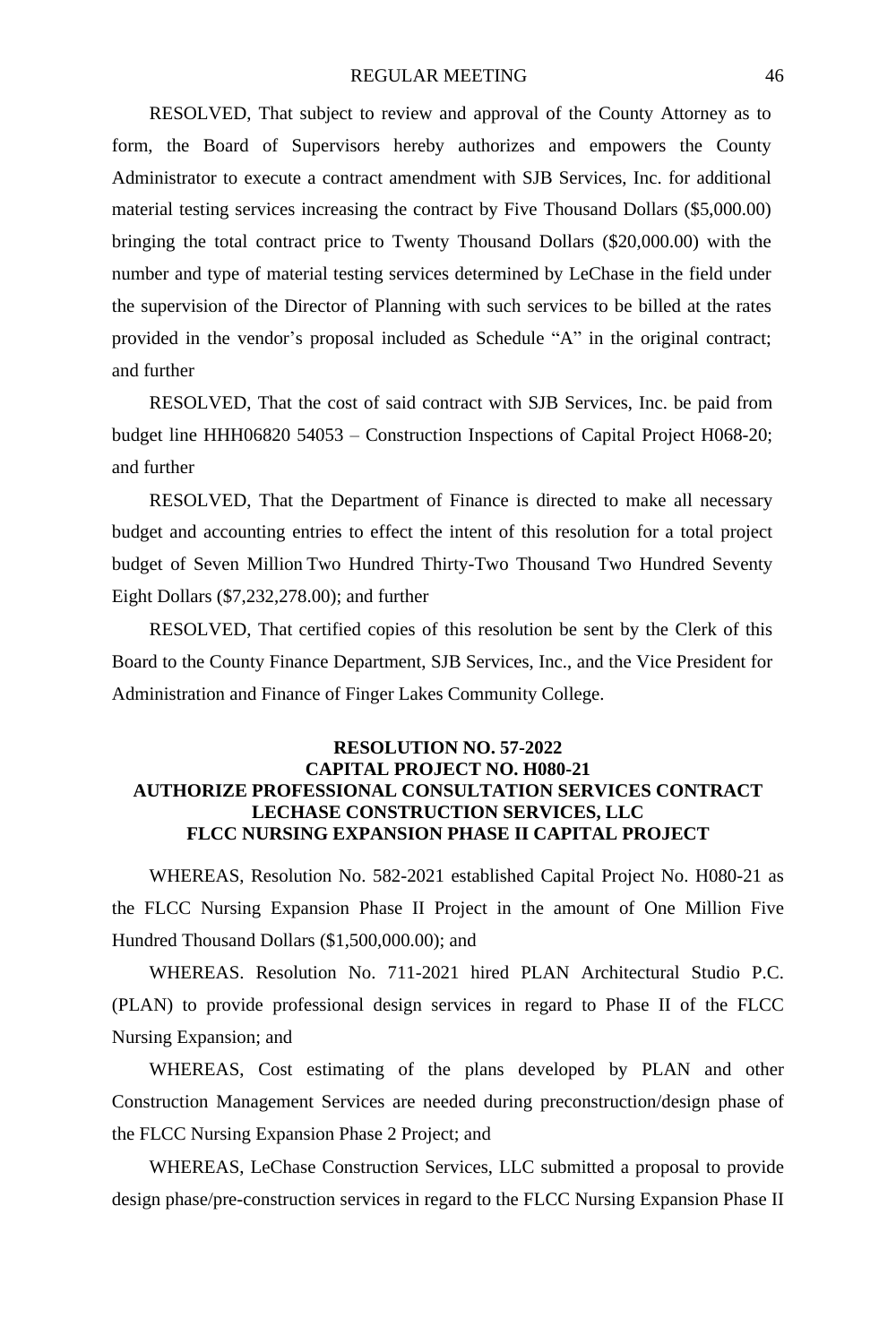Capital Project for an amount not to exceed Seventeen Thousand Six Hundred Dollars (\$17,600.00) as detailed in their proposal dated December 10, 2021, a copy of which is on file with the Clerk of this Board; and

WHEREAS, Sufficient funding exists in the budget of Capital Project HO80-21 to fund a contract with LeChase Construction Services, LLC; and

WHEREAS, The Public Works Committee recommends adoption of this resolution; now, therefore, be it

RESOLVED, That upon review and approval by the County Attorney as to form, the Board of Supervisors hereby accepts the proposal from LeChase Construction Services to provide Construction Management Services during the design/preconstruction phase of the FLCC Nursing Expansion Phase II project and hereby directs and empowers the County Administrator to execute a contract with LeChase Construction Services, LLC. for a total not to exceed Seventeen Thousand Six Hundred Dollars (\$17,600.00); and further

RESOLVED, That the term of said contract shall commence on January 28, 2022, and terminate on December 31, 2023; and further

RESOLVED, That the cost of said contract shall be paid from line HH H080 21 54260 – Consultation & Professional - from Capital Project H080-21; and further

RESOLVED, That the Department of Finance is directed to make all necessary budget and accounting entries to effect the intent of this resolution for a total project budget of One MillionFive Hundred Thousand Dollars (\$1,500,000.00); and further

RESOLVED, That certified copies of this resolution be sent by the Clerk of this Board to the County Finance Department and the Vice President, Administration and Finance of Finger Lakes Community College.

#### **RESOLUTION NO. 58-2022 CAPITAL PROJECT NO. H057-19 CONTRACT AMENDMENT PLAN ARCHITECTURAL STUDIO, P.C. DESIGN OF ELECTRICAL SYSTEMS UPGRADES – PHASE 2 2019 FLCC MAINTENANCE CAPITAL PROJECT**

WHEREAS, Resolution No. 360-2019 established Capital Project No. H057-19 FLCC Maintenance Capital Project in the amount of One Million Two Hundred Seventy-Nine Thousand Dollars (\$1,279,000.00); and

WHEREAS, Said project includes funding for electrical systems upgrades at Finger Lakes Community College (FLCC); and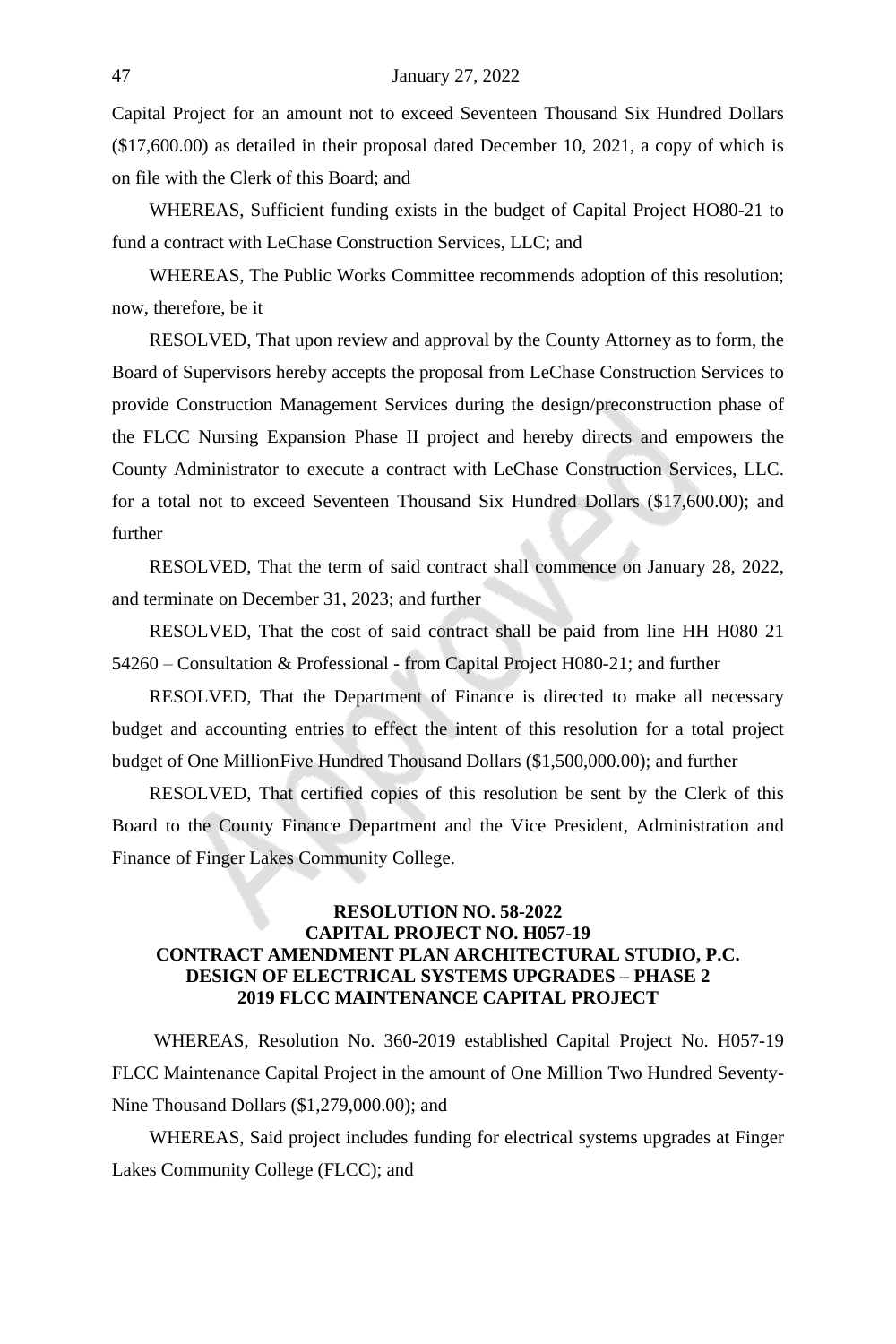WHEREAS, Resolution No. 578-2021 approved a contract with Plan Architectural Studio for architectural and engineering services for the electrical system upgrades (Phase 2) at the main campus of Finger Lakes Community College, in the amount of Thirty-Four Thousand Dollars (\$34,000.00); and

WHEREAS, During the progression of work by Plan the need for additional services was identified and a proposal was provided from PLAN Architectural Studio, P.C., 250 South Avenue, Suite 100, Rochester, New York, 14604, for additional architectural and engineering services associated with the electrical systems upgrades (Phase 2) at FLCC, in the amount of Twenty-Four Thousand Dollars (\$24,000.00), a copy of which is on file with the Clerk of this Board; and

WHEREAS, Sufficient funds exist in the 2019 FLCC Maintenance Capital Project to fund the additional proposed work; and

WHEREAS, The Public Works Committee recommends adoption of this resolution; now, therefore, be it

RESOLVED, That subject to review and approval of the County Attorney as to form, the Board of Supervisors hereby accepts Plan's proposal dated December 28, 2021 in the amount of Twenty Four-Thousand Dollars (\$24,000.00) and hereby authorizes and empowers the County Administrator to execute a contract amendment with Plan Architectural Studio to include the December 28, 2021 proposal for additional architectural and engineering services, increasing the contract by Twenty-Four Thousand Dollars (\$24,000.00) bringing the total contract price to Fifty-Eight Thousand Dollars (\$58,000.00); and further

RESOLVED, That the cost of said contract shall be paid from budget line HHH05719 54260 – Consultation & Professional of Capital Project H057-19; and further

RESOLVED, That the Department of Finance is authorized to make all necessary budgetary and accounting entries to effect the intent of this resolution for a total project budget of One Million Two Hundred Seventy-Nine Thousand Dollars (\$1,279,000.00); and further

RESOLVED, That certified copies of this resolution be sent by the Clerk of this Board to the County Finance Department and Vice President for Administration and Finance of Finger Lakes Community College.

# **RESOLUTION NO. 59-2022 ESTABLISH CAPITAL PROJECT H081-22 AS THE 2021 FLCC MAINTENANCE CAPITAL PROJECT**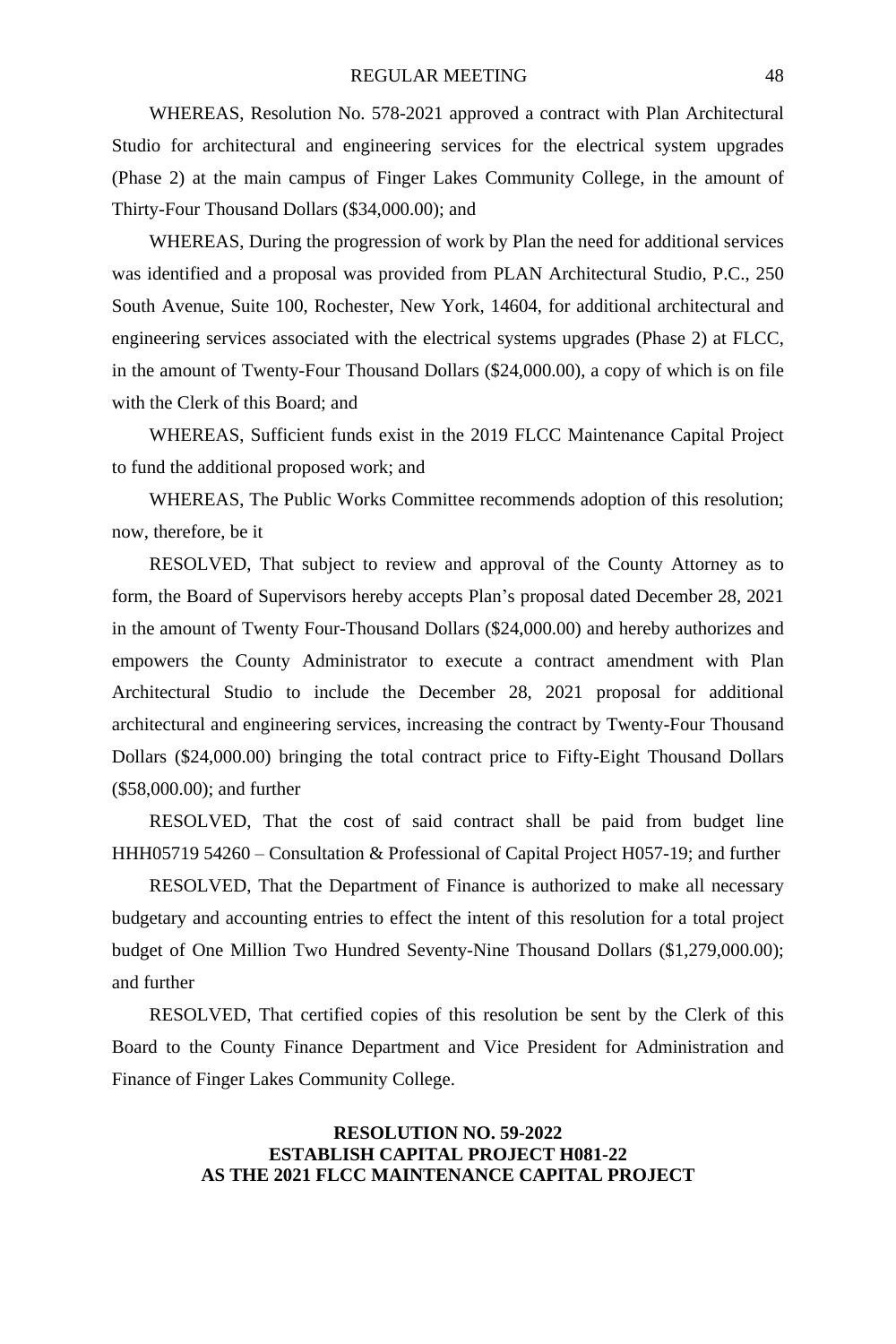WHEREAS, Resolution No. 608-2020 adopted the Ontario County 2021-2026 Capital Improvement Plan; and

WHEREAS, Said CIP included Three Hundred Thousand Dollars (\$300,000.00) for the 2021 FLCC Maintenance Capital Project, funded 50% (\$150,000.00) by the State of New York through the State University of New York (SUNY), and 50% (\$150,000.00) by Ontario County; and

WHEREAS, The State University of New York State (SUNY) has approved the 2021 FLCC Maintenance Capital Project to be used for electrical upgrades at the main campus of Finger Lakes Community College; and

WHEREAS, The Public Works Committee and the Ways and Means Committee recommend adoption of this resolution; now, therefore, be it

RESOLVED, That the Ontario County Board of Supervisors hereby establishes Capital Project H081- 22, entitled 2021 FLCC Maintenance Capital Project and assign it budget number H081-22; and further

RESOLVED, That the following budget transfer be, and hereby is approved:

| Line                         | Description                        | Change           |
|------------------------------|------------------------------------|------------------|
| AA995099 59000               | <b>Transfer to Capital Project</b> | $+$ \$150,000.00 |
| AA 3059                      | <b>Appropriated Fund Balance</b>   | $+$ \$150,000.00 |
| $\mathbf{1} \in \mathcal{A}$ |                                    |                  |

and further

RESOLVED, That the budget for Capital Project H081-22 be, and hereby is, established as follows:

| Line            | Description                      | Amount       |
|-----------------|----------------------------------|--------------|
| Appropriations: |                                  |              |
| HHH08122 54493  | Electric Work                    | \$275,000.00 |
| HHH08122 54260  | Consultation & Professional      | \$25,000.00  |
| Revenue:        |                                  |              |
| HHH08122 43297  | State Aid                        | \$150,000.00 |
| HHH08122 45031  | General Fund – Interfund Revenue | \$150,000.00 |

and further

RESOLVED, That the FLCC Director of Facilities and Grounds shall be administratively responsible for this capital project; and further

RESOLVED, That the Public Works Committee is hereby designated to oversee said capital project; and further

RESOLVED, That the County Planning Department will remain responsible as liaison to FLCC for the implementation of this project, be responsible for retaining all relevant capital project files, and responsible for entering all contracts and payment requests into the County's Financial Management System; and further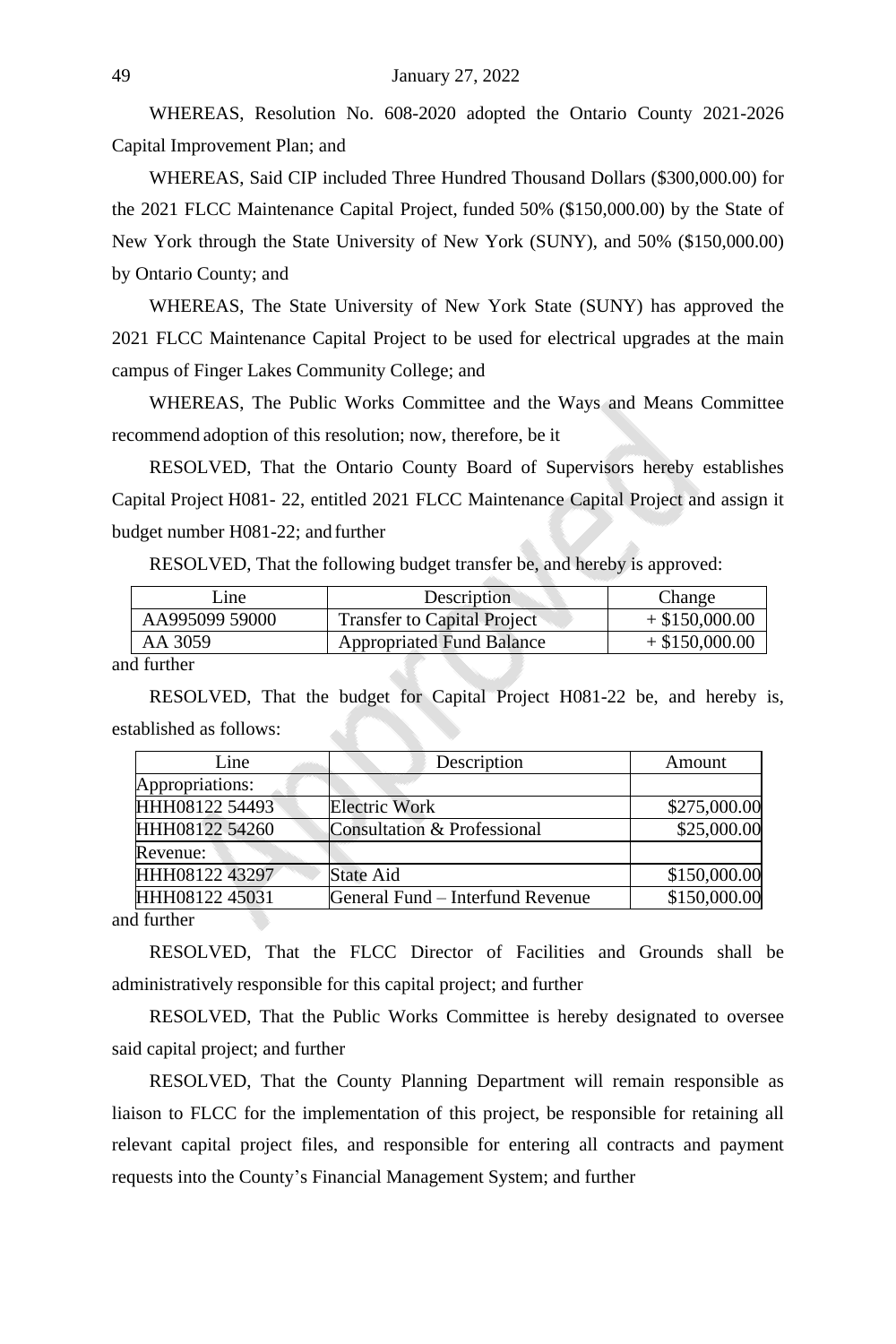RESOLVED, That the Department of Finance is directed to make all necessary budgetary and accounting entries to effect the intent of this resolution for a total project budget of Three Hundred Thousand Dollars (\$300,000.00); and further

RESOLVED, That certified copies of this resolution be sent by the Clerk of this Board to the County Finance Department, the Vice President of Administration and Finance at FLCC, and SUNY.

#### **RESOLUTION NO. 60-2022 CAPITAL PROJECT NO. H064-19 PUMP STATION 1W IMPROVEMENTS AWARD CONTRACTS FOR GENERAL, ELECTRICAL, AND HEATING & VENTILATING CONSTRUCTION (B21088) AND REJECTION OF BID FOR PLUMBING CONSTRUCTION (B21088) AND AWARD CONTRACT AMENDMENT FOR CONSTRUCTION PHASE SERVICES**

WHEREAS, Resolution No. 861-2019 created Capital Project No. H064-19, Pump Station 1W Improvements ("Project"); and

WHEREAS, The 2021 Capital Improvement Plan included a project for Pump Station 1W Improvements (Project S1-21); and

WHEREAS, Bids for construction of the Project have been released, duly advertised and opened by the Purchasing Department as Bid (B21088), copies of which are on file with the Clerk of this Board; and

WHEREAS, After reviewing the bids it was determined that the lowest bids for the Project were submitted by:

| Item           | Contract                                | Vendor Name                                                                          | Base Bid       |
|----------------|-----------------------------------------|--------------------------------------------------------------------------------------|----------------|
| 1 & 1A         | <b>General Construction</b>             | Villager Construction, Inc.<br>425 Old Macedon Center<br>Road Fairport, NY 14450     | \$1,379,000.00 |
| 2 & 2A         | <b>Electrical Construction</b>          | Invictus Electrical, LLC<br>1939 Bennett Road, Suite 7<br>Victor, NY 14564           | \$530,000.00   |
| 3              | Heating and Ventilating<br>Construction | The Betlem Service<br>Corporation 704 Clinton<br>Avenue South<br>Rochester, NY 14620 | \$138,500.00   |
| $\overline{4}$ | <b>Plumbing Construction</b>            | John W. Danforth Company<br>930 Old Dutch Road<br>Victor, NY 14564                   | \$139,300.00   |

and

WHEREAS, Only one (1) bid was received for Contract 4 – Plumbing Construction and the price exceeded the engineer's estimate by \$97,800.00; and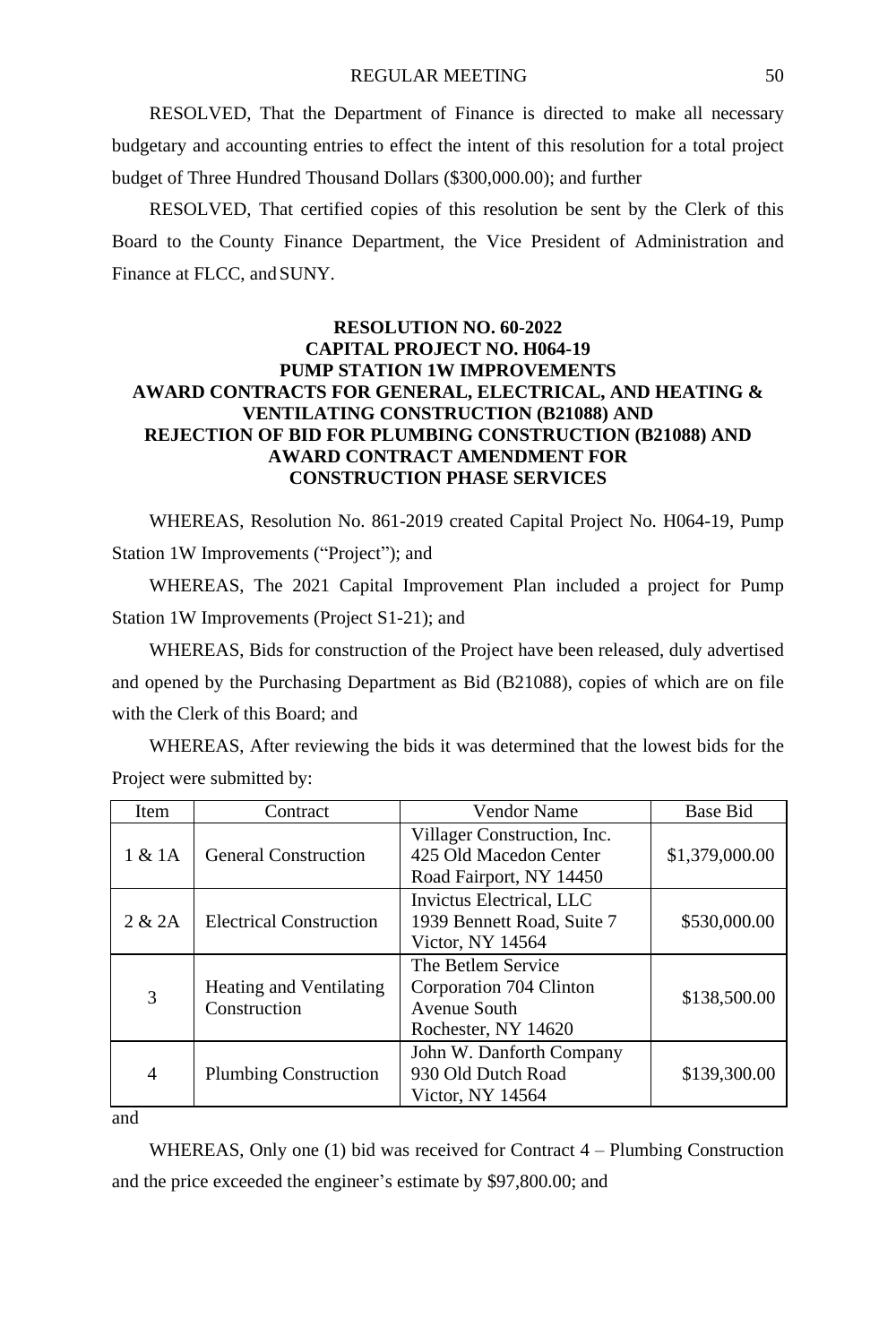WHEREAS, It is in the best interest of the County to reject Contract 4 – Plumbing Construction bid and to seek quotes from the County's awarded on-demand technical contractors and/or utilize Canandaigua Lake County Sewer District maintenance staff to complete said plumbing work; and

WHEREAS, Said plumbing work is estimated to cost \$41,500.00; and

WHEREAS, An additional amount of \$208,900.00, will be placed in a separate line item in the capital project budget titled "Change Order Contingency" to provide funding and flexibility for Change Orders that occur on construction projects; and

WHEREAS, Resolution No. 861-2019 authorized the execution of a contract with Arcadis of New York, Inc., 100 Chestnut Street, Suite 1020, Rochester, New York 14604, for preparation of engineering report for the Project for a cost not to exceed \$58,500.00; and

WHEREAS, Resolution No. 44-2021 authorized the execution of an amended agreement with Arcadis of New York, Inc., for design and bid phase services related to the Project at a cost not to exceed \$185,353.00 for a total amended contract price not to exceed \$243,853.00; and

WHEREAS, Arcadis of New York, Inc., has prepared a scope and fee proposal for construction phase services; and

WHEREAS, After review of said proposal the Public Works Department recommends Arcadis of New York, Inc., for construction phase services related to said Project for a cost not to exceed \$272,500.00; and

WHEREAS, Construction phase of the Project is estimated to cost \$2,570,400.00; and

WHEREAS, There is \$618,054.05 of funding available in Capital Project No. H064- 19 and the Equipment Reserve will fund the remaining funds needed, \$1,952,345.95; and

WHEREAS, The Public Works Committee and Ways and Means Committee have reviewed and recommend approval of this resolution; now, therefore, be it

RESOLVED, That the following budget transfer is hereby approved:

| G1812099 59000        | Interfund Transfers          | $+\$1,952,345.95$ |
|-----------------------|------------------------------|-------------------|
| <sup>+</sup> G1 30511 | <b>Appropriated Reserves</b> | $+\$1,952,345.95$ |

and further

RESOLVED, That the budget for Capital Project No. H064-19 is hereby amended as follows:

| _ine -        | Description | Current<br><b>Budget</b> | Change | Revised<br><b>Budget</b> |
|---------------|-------------|--------------------------|--------|--------------------------|
| Expenditures: |             |                          |        |                          |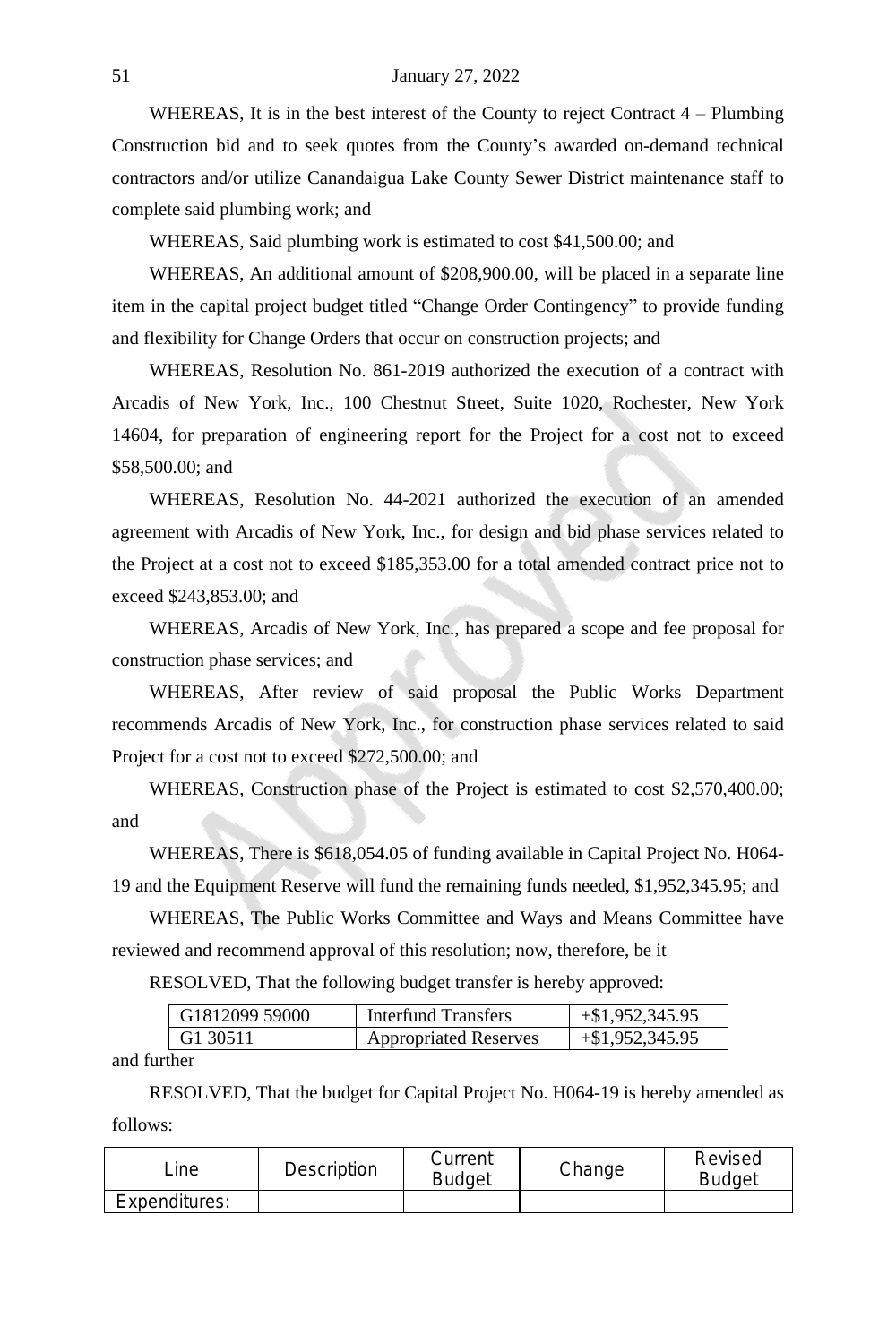#### REGULAR MEETING 52

| HHH06419<br>54491 | General<br>Construction     | \$0.00           | $+ $1,379,000.0$<br>( ) | \$1,379,000.<br>ΟO |
|-------------------|-----------------------------|------------------|-------------------------|--------------------|
| HHH06419<br>54493 | Electrical                  | \$0.00           | +\$530,000.00           | \$530,000.00       |
| HHH06419<br>54494 | Plumbing                    | \$0.00           | \$41,500.00             | \$41,500.00        |
| HHH06419<br>54495 | Engineering                 | \$243,853.0      | $+ $272,500.00$         | \$516,353.00       |
| HHH06419<br>54521 | <b>HVAC</b>                 | \$0.00           | $+ $138,500.00$         | \$138,500.00       |
| HHH06419<br>54731 | Contingency                 | \$618,054.0<br>5 | $-$ \$618,054.05        | \$0.00             |
| HHH06419<br>54743 | Change Order<br>Contingency | \$0.00           | +\$208,900.00           | \$208,900.00       |
| HHH06419<br>54820 | Land<br>Acquisition         | \$2,000.00       |                         | \$2,000.00         |
| HHH06419<br>54865 | Administration              | \$1,000.00       |                         | \$1,000.00         |
| Revenue:          |                             |                  |                         |                    |
| HHH06419<br>45031 | Interfund<br>Transfer       | \$864,907.0<br>5 | $+ $1,952,345.9$<br>5   | \$2,817,253.<br>ΟO |

and further

RESOLVED, That upon review and approval of the County Attorney as to form, the Board of Supervisors hereby approves contracts to the lowest responsive/responsible bidders for the Total Bid/Contract amounts as follows:

| Item   | Contract                | Vendor Name                                                                       | Base Bid       |
|--------|-------------------------|-----------------------------------------------------------------------------------|----------------|
| 1 & 1A | General<br>Construction | Villager Construction, Inc.<br>425 Old Macedon Center Road<br>Fairport, NY 14450  | \$1,379,000.00 |
| 2 & 2A | Electrical              | Invictus Electrical, LLC<br>1939 Bennett Road, Suite 7<br>Victor, NY 14564        | \$530,000.00   |
| 3      | <b>HVAC</b>             | The Betlem Service Corporation 704<br>Clinton Avenue South<br>Rochester, NY 14620 | \$138,500.00   |
|        | TOTAL                   |                                                                                   | \$2,047,500.00 |

and further

RESOLVED, That the term of said contracts will expire May 5, 2023; and further

RESOLVED, That the Contract 4 – Plumbing Construction bid from John W. Danforth Company, 930 Old Dutch Road, Victor, NY 14564 be rejected; and further

RESOLVED, That said plumbing work will be completed using awarded ondemand technical contractors and/or Canandaigua Lake County Sewer District maintenance staff for estimated cost of \$41,500.00; and further

RESOLVED, That upon review and approval of the County Attorney as to form, the Board of Supervisors hereby approves a contract amendment agreement with Arcadis of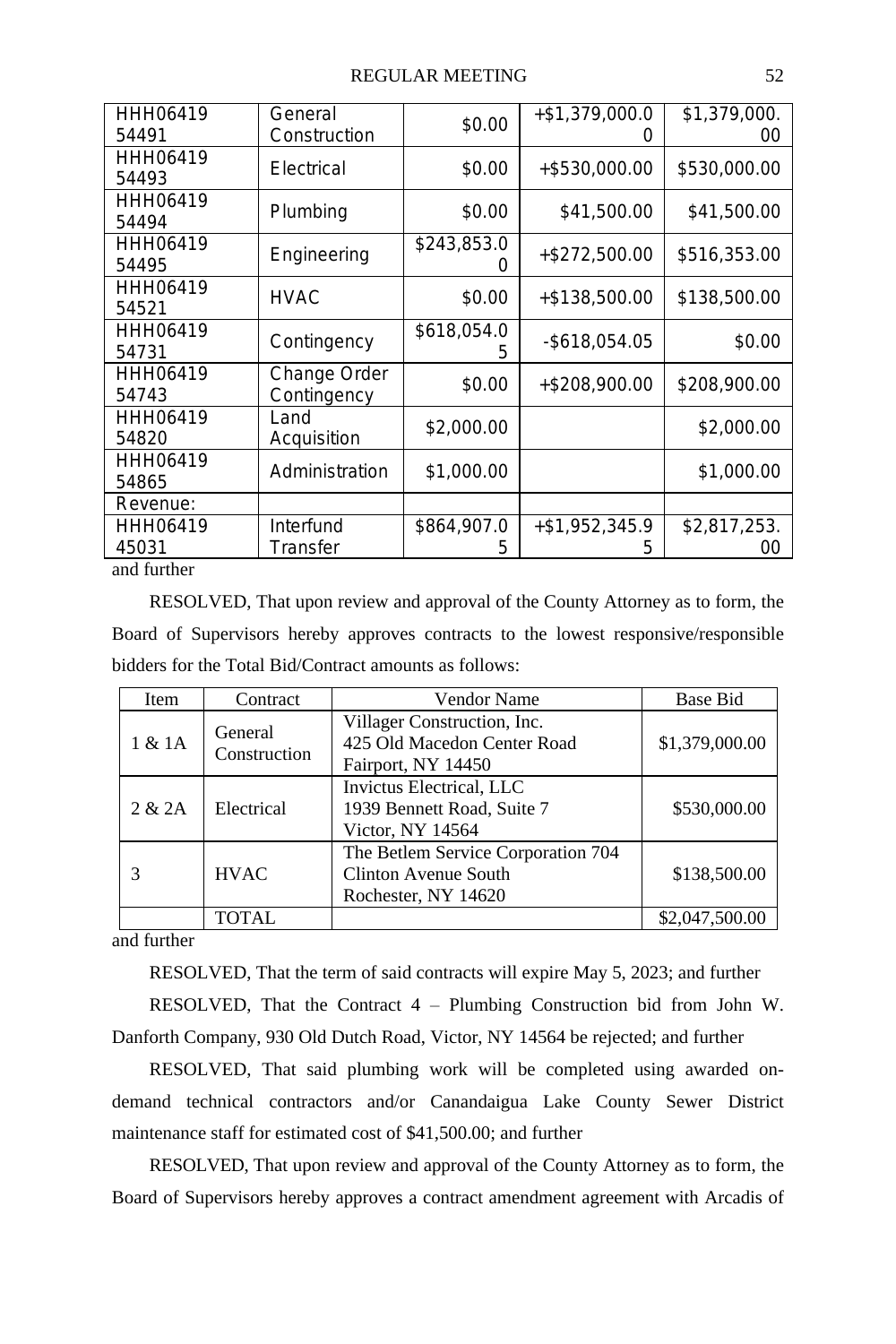New York, Inc., at a cost not to exceed \$272,500.00, for a total amended contract price not to exceed \$516,353.00, said contract will expire May 31, 2023; and further

RESOLVED, That if a no cost time extension of up to six (6) months is necessary, for these contracts, the Board of Supervisors hereby approves such extension subject to review and approval by the Public Works Committee; and further

RESOLVED, The County Administrator be and hereby is authorized and empowered to execute said contracts and all other documents necessary or appropriate to effectuate the purposes of this resolution; and further

RESOLVED, That the Commissioner of Public Works, is hereby designated as the Project Manager for the contracts authorized herein on behalf of this Board of Supervisors; and further

RESOLVED, That the following Change Order approval process is hereby approved for Capital Project No. H064-19:

- 1. The Project Manager is hereby authorized and empowered to approve and sign individual Change Orders up to \$10,000 in value, upon recommendation of the Engineer provided that the total amount of all Change Orders Authorized does not exceed the funds available in the Change Order Contingency, and
- 2. Change Orders of more than \$10,000 in value shall also require approval of the Chairman of the County's Public Works Committee, and
- 3. A complete report of all Change Orders approved for the contracts awarded herein shall be presented by Project Manager at the regularly scheduled meeting of the Public Works Committee, and such report shall include an accounting of the remaining funds available in the Change Order Contingency; and
- 4. Project Manager shall file fully executed originals of each Change Order with the Contractors, the Department of Finance, and the Clerk of the Board of Supervisors who shall place each Change Order in the contract file associated with this resolution; and
- 5. The Department of Finance is hereby authorized to transfer funds to the Change Order Contingency, to the appropriate expense line of Capital Project No. H064- 19 as necessary to fund each Change Order as it is Approved; and further

RESOLVED, That nothing herein shall be construed as having transferred to any officer or employee of the County any power of the Board of Supervisors, which retains absolute authority to discontinue by majority of the weighted vote any action taken without prior authorization of the Board; and further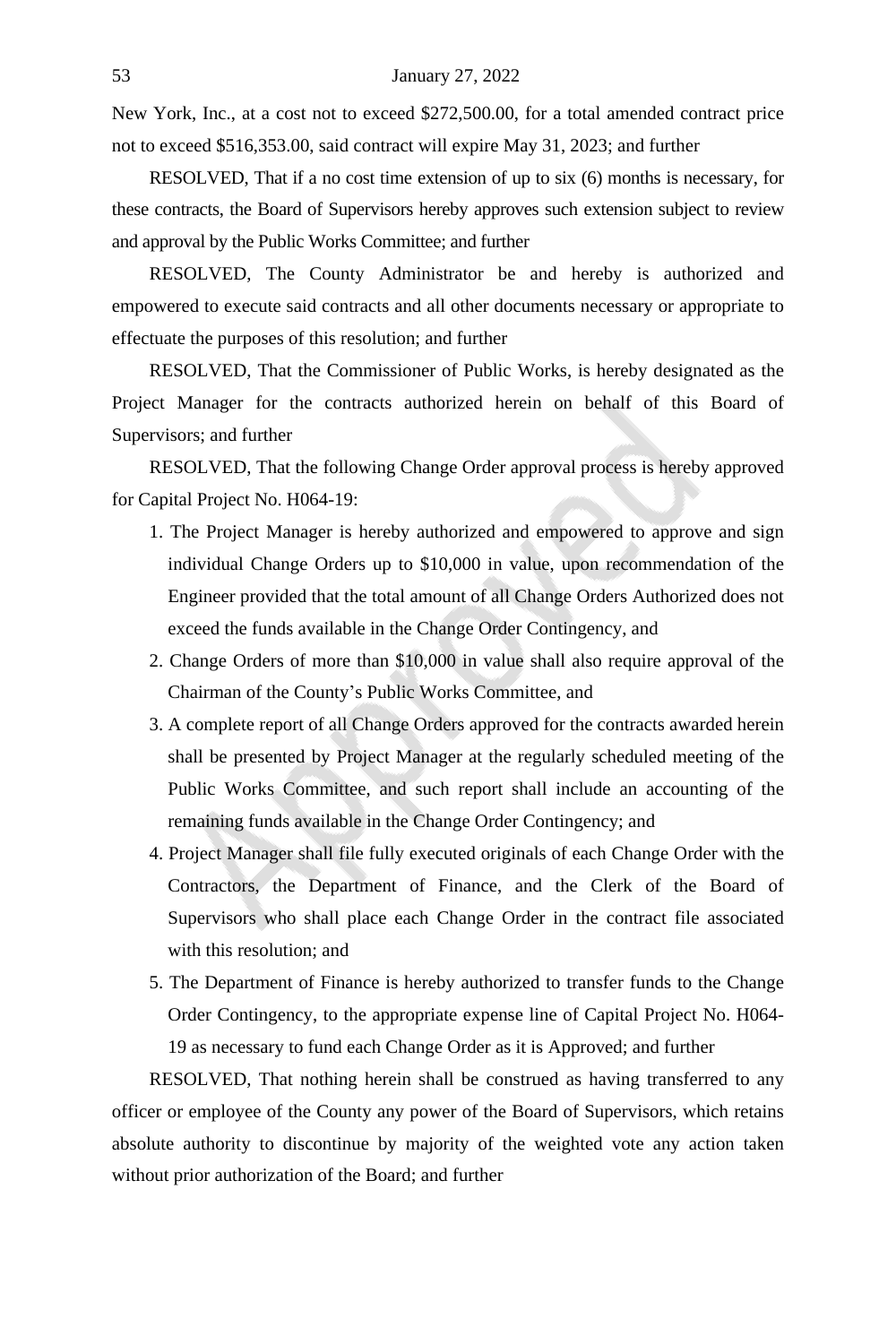RESOLVED, That the Department of Finance is hereby authorized to make any and all budgetary and accounting entries to affect the intent of this resolution for a total project budget of Two million eight hundred seventeen thousand two hundred fifty three dollars and no cents (\$2,817,253.00); and further

RESOLVED, That copies of this resolution be sent by the Clerk of this Board to the Department of Finance.

#### **RESOLUTION NO. 61-2022 CAPITAL PROJECT NO. H022-15 HOPEWELL COMPLEX IMPROVEMENTS BUDGET AMENDMENT**

WHEREAS, Resolution No. 576-2015 created Capital Project No. 2-2015,

Hopewell Complex Improvements, now known as Capital Project No. H022-15; and

WHEREAS, The 2022 Capital Improvement Plan includes \$200,000 of funding for this project (CIP Project # HMP1-04); and

WHEREAS, County Engineering staff are designing Phase 4 of this project which includes road and drainage improvements from Abbey Industries Building westerly to County Road 46; and

WHEREAS, Ontario County Highway Department will be completing much of this work with materials being purchased from the Material Bids; and

WHEREAS, The Public Works and Ways and Means Committees have reviewed this resolution and recommend its adoption; now, therefore, be it

RESOLVED, That the budget of Capital Project No. H022-15 be, and hereby is amended as follows:

| Line            | Description                    | Current<br><b>Budget</b> | Change           | <b>Revised Budget</b> |
|-----------------|--------------------------------|--------------------------|------------------|-----------------------|
| Appropriations: |                                |                          |                  |                       |
| HHH02215 54491  | General<br>Construction        | \$815,838.06             | $+$ \$200,000.00 | \$1,015,838.06        |
| HHH02215 54495  | Architectural &<br>Engineering | \$55,912.94              |                  | \$55,912.94           |
| HHH02215 54865  | Administration                 | \$330.00                 |                  | \$330.00              |
| HHH02215 54731  | Contingency                    | \$32,090.00              |                  | \$0.00                |
| Revenue:        |                                |                          |                  |                       |
| HHH02215 45031  | Interfund<br>Transfer          | \$872,081.00             | $+$ \$200,000.00 | \$1,072,081.00        |

and further

RESOLVED, That the Department of Finance is authorized to make the necessary accounting and budget entries to effect the intent of this resolution for a total project budget of \$1,072,081.00; and further

RESOLVED, That a certified copy of this resolution be sent by the Clerk of this Board to the Department of Finance.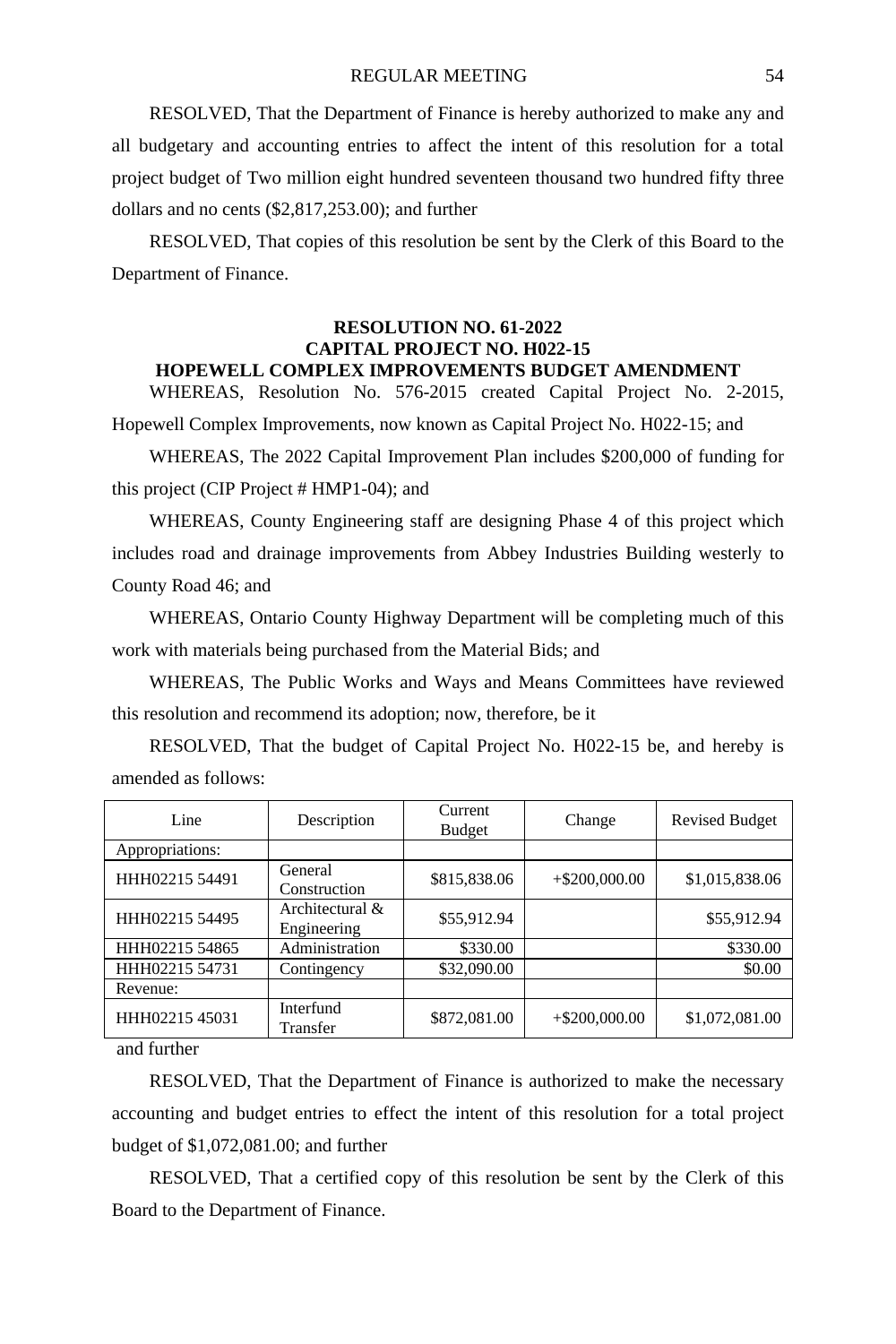# **RESOLUTION NO. 62-2022 CAPITAL PROJECT NO. H069-20 REPLACEMENT OF TILEYARD ROAD BRIDGE ACCEPTANCE OF SUPPLEMENTAL AGREEMENT #2 TO NEW YORK STATE REVENUE CONTRACT**

WHEREAS, A project for the Replacement of Tileyard Road Bridge, Town of Gorham, Ontario County, P.I.N. 4ON0.06 (the "Project") is eligible for funding under Title 23 U.S. Code, as amended, that calls for the apportionment of the costs of such safety projects to be borne at the ratio of 80% Federal funds and 20% non-Federal funds; and

WHEREAS, Resolution No. 375-2020 created Capital Project No. H069-20, Replacement of Tileyard Road Bridge, and authorized the acceptance of the New York State Revenue Contract for the Preliminary Engineering, Detailed Design, and Right-of-Way Incidentals Phase for the Project; and

WHEREAS, Resolution No. 649-2021 authorized the acceptance of Supplemental Agreement #1 which added Marchiselli funding for the design phase of the project; and

WHEREAS, Supplemental Agreement #2 has been received and provides additional funding for the Right-of-Way phase of the project; and

WHEREAS, The Public Works Committee and Ways and Means Committee have reviewed this resolution and recommend its approval; now, therefore, be it

RESOLVED, That the Board of Supervisors hereby accepts Supplemental Agreement #2 to the New York State Revenue Contract for Capital Project No. H069-20; and further

RESOLVED, That the Board of Supervisors hereby authorizes the County Administrator to pay in the first instance 100% of the federal and non-federal share of the cost of the Project or portions thereof; and further

RESOLVED, That the following budget transfer is approved:

| DD512099 54260 | Consultation & Professional | $-\$1.000.00$ |
|----------------|-----------------------------|---------------|
| DD995099 59000 | Interfund Transfer          | $+\$1.000.00$ |

RESOLVED, That the budget of Capital Project No. H069-20 be amended as follows:

| Line            | Description    | Current       | Change         | Revised       |
|-----------------|----------------|---------------|----------------|---------------|
|                 |                | <b>Budget</b> |                | <b>Budget</b> |
| Appropriations: |                |               |                |               |
| HHH06920 54495  | Engineering    | \$255,000.00  | $+\$10,000,00$ | \$265,000.00  |
| HHH06920 54865  | Administration | \$2,0000.00   |                | \$2,000.00    |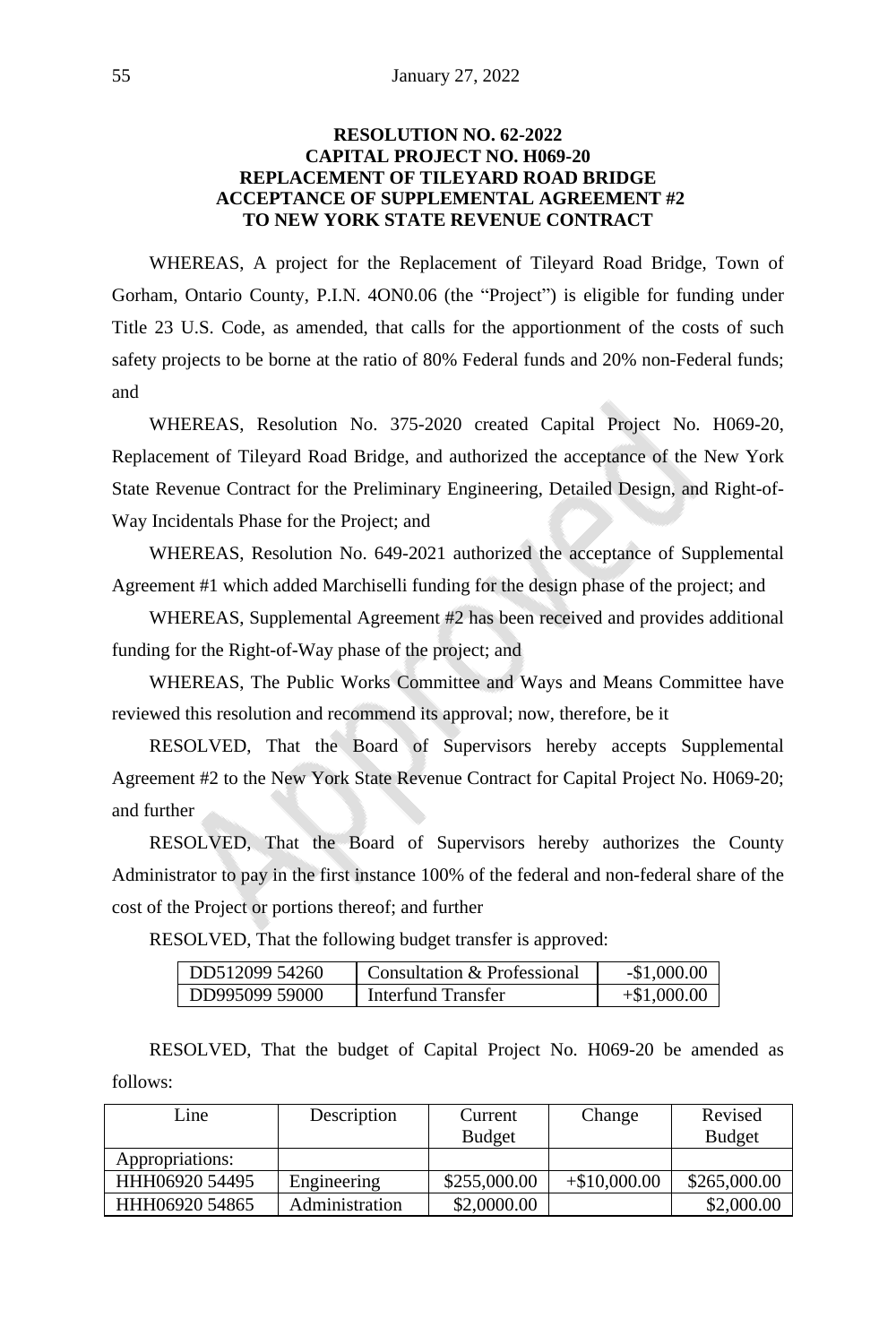| HHH06920 54731 | Contingency           | \$81,0000.00 |                | \$81,100.00  |
|----------------|-----------------------|--------------|----------------|--------------|
| Revenue:       |                       |              |                |              |
| HHH06920 43089 | State Aid             | \$41,100.00  |                | \$41,100.00  |
| HHH06920 44597 | Federal Aid           | \$237,600.00 | $+$ \$8,000.00 | \$245,600.00 |
| HHH06920 45031 | Interfund<br>Transfer | \$59,400.00  | $+$ \$2,000.00 | \$61,400.00  |

and further

RESOLVED, That the Department of Finance is authorized to make the necessary accounting and budget entries to affect the intent of this Resolution for a total project budget of Three Hundred Forty-Eight Thousand One Hundred Dollars and Zero Cents (\$348,100.00); and further

RESOLVED, That in the event the full Federal and non-Federal share costs of the Project exceed the amount appropriated above, the Board of Supervisors shall convene as soon as possible to appropriate said excess amount upon notification by the New York State Department of Transportation; and further

RESOLVED, That the County Administrator be, and hereby is, authorized to execute all necessary Agreements and certifications on behalf of the Board of Supervisors with the New York State Department of Transportation in connection with the advancement or approval of the Project and providing for the administration of the Project and the municipality's first instance funding of project costs and permanent funding of the local share of Federal-aid and State-aid eligible Project costs and all Project costs within appropriations therefore that are not so eligible; and further

RESOLVED, That the Commissioner of Public Works be, and hereby is, authorized to execute any reimbursement requests for Federal Aid and/or Marchiselli Aid on behalf of the Board of Supervisors with the New York State Department of Transportation in connection with this Project; and further

RESOLVED, That certified copies of this resolution be sent by the Clerk of this Board of Supervisors to the Department of Finance.

The foregoing block of seven resolutions was adopted.

Supervisor Peter Ingalsbe offered the following four resolutions as a block and moved for its adoption, seconded by Supervisor Norman Teed:

#### **RESOLUTION NO. 63-2022 DESIGNATION OF AUTHORIZED REPRESENTATIVE HONEOYE LAKE PUMP AND COLLECTION PUMP STATION EVALUATION CONSOLIDATED FUNDING APPLICATION NO. 108739 HONEOYE LAKE COUNTY CONSOLIDATED SEWER DISTRICT**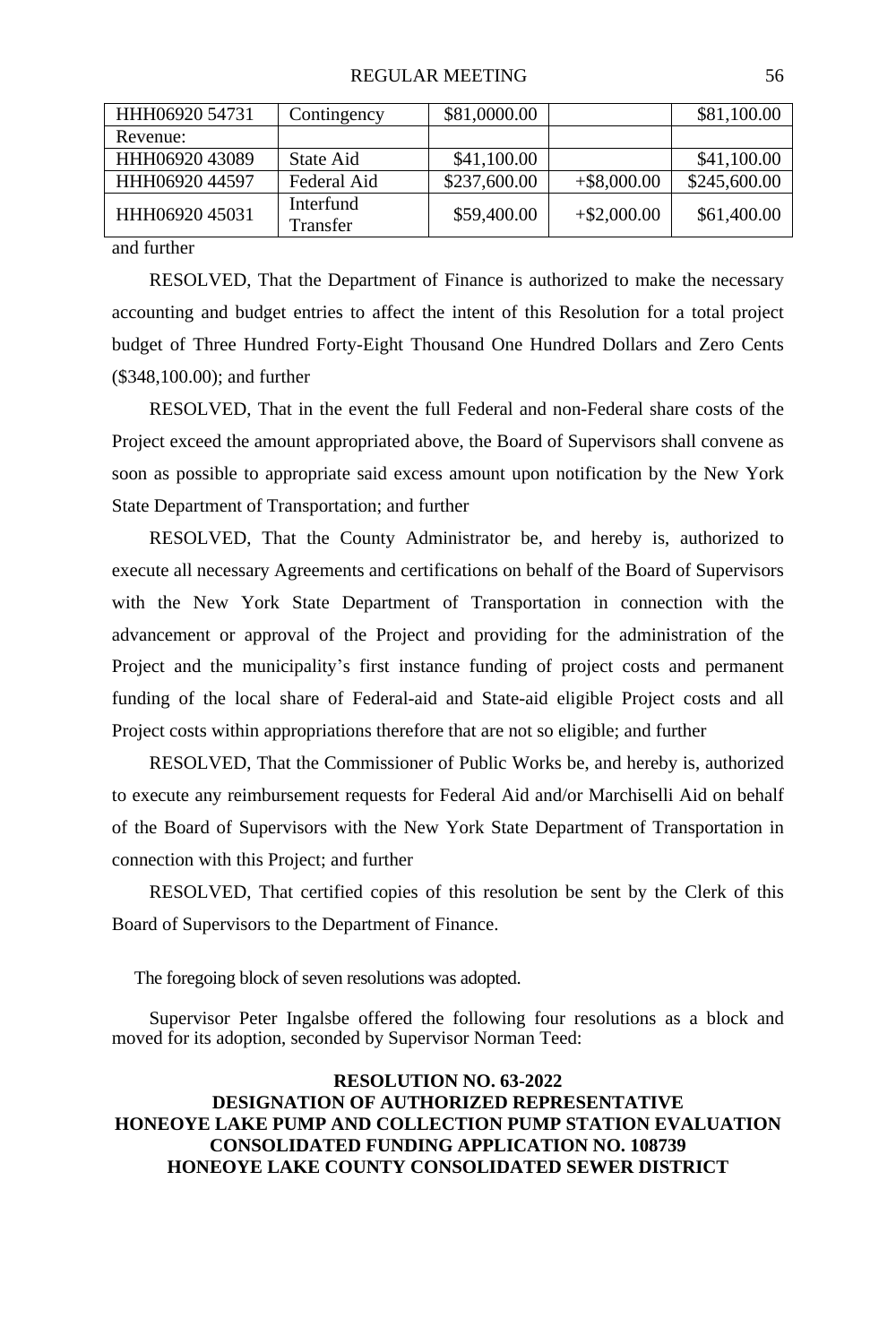WHEREAS, The NYS Environmental Facilities Corporation (EFC) has awarded Ontario County an Engineering Planning Grant (EPG) for an Honeoye Lake Pump and Collection Pump Station Evaluation for the Honeoye Lake Consolidated County Sewer District (the "Project") through the 2021 Regional Economic Development Councils Round 11 Initiative to receive up to \$100,000 in funding; and

WHEREAS, EFC requires that the County designate a representative with the authority to execute the grant agreement and other documents as necessary to bring about the Project; and

WHEREAS, The Public Works Committee has reviewed this resolution and recommends its adoption; now, therefore, be it

RESOLVED, That upon review and approval by the County Attorney, the County Administrator is authorized to execute an Engineering Planning Grant Agreement with the NYS Environmental Facilities Corporation and any and all other contracts, documents, and instruments necessary to bring about the Project and to fulfill Ontario County's obligations under the Grant Agreement; and further

RESOLVED, That certified copies of this resolution be sent by the Clerk of this Board to the President & CEO and General Counsel of the New York State Environmental Facilities Corporation, 625 Broadway, Albany, New York 12207-2997.

# **RESOLUTION NO. 64-2022 AUTHORIZATION AND APPROPRIATION OF LOCAL MATCH FUNDS HONEOYE LAKE PUMP AND COLLECTION PUMP STATION EVALUATION CONSOLIDATED FUNDING APPLICATION NO. 108739 HONEOYE LAKE COUNTY CONSOLIDATED SEWER DISTRICT**

WHEREAS, The New York State Environmental Facilities Corporation selected the Honeoye Lake Pump and Collection Pump Station Evaluation for the Honeoye Lake County Consolidated Sewer District (the "Project") to receive an Engineering Planning Grant; and

WHEREAS, Resolution No. 63-2022 authorized the County Administrator to execute an Engineering Planning Grant agreement with the New York State Environmental Facilities Corporation and any and all other contracts, documents and instruments necessary to bring about the Project and to fulfill Ontario County's obligations under said Grant Agreement; and

WHEREAS, The Project has been selected to receive up to \$100,000 in funding through the Engineering Planning Grant Program; and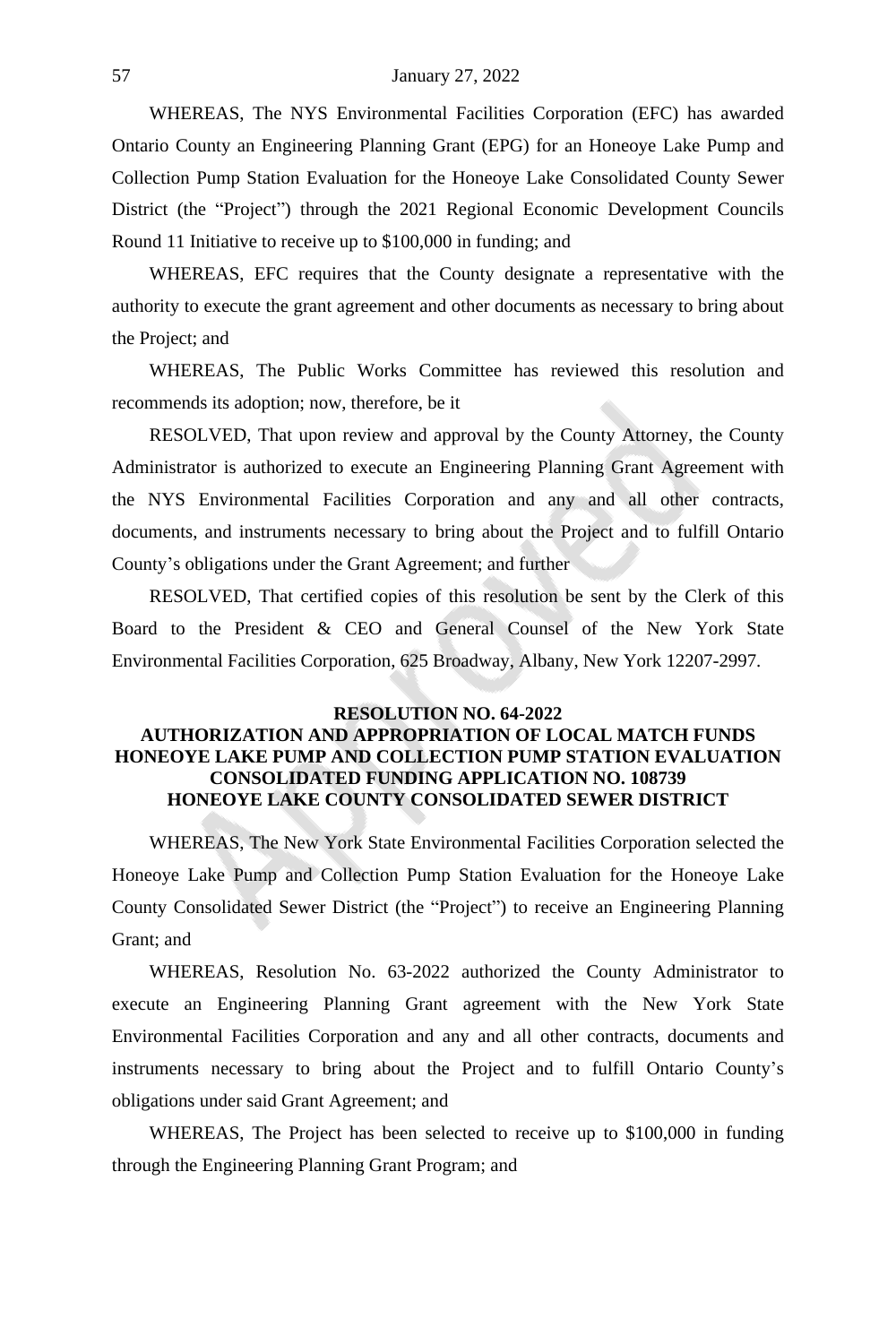WHEREAS, The local match is a minimum of 20 percent of the Engineering Planning Grant award; and further

WHEREAS, The Public Works Committee recommends adoption of this resolution; now, therefore, be it

RESOLVED, That the Ontario County Board of Supervisors authorizes and appropriates a minimum \$20,000 (20 percent) local match as required by the Engineering Planning Grant Program for the Project; and further

RESOLVED, That the source of said local match, and any amount in excess of the required match, shall be the Honeoye Lake County Consolidated Sewer District; and further

RESOLVED, The maximum local match shall not exceed \$100,000 based upon a total estimated maximum project cost of \$200,000; and further

RESOLVED, That the County Administrator may increase this local match through the use of in kind services without further approval from this Board; and further

RESOLVED, That certified copies of this resolution be sent by the Clerk of this Board to the President & CEO and General Counsel of the New York State Environmental Facilities Corporation, 625 Broadway, Albany, New York 12207-2997.

# **RESOLUTION NO. 65-2022 STATE ENVIRONMENTAL QUALITY REVIEW (SEQR) ACT DETERMINATION HONEOYE LAKE PUMP AND COLLECTION PUMP STATION EVALUATION CONSOLIDATED FUNDING APPLICATION NO. 108739 HONEOYE LAKE COUNTY CONSOLIDATED SEWER DISTRICT**

WHEREAS, The New York State Environmental Facilities Corporation selected the Honeoye Lake Pump and Collection Pump Station Evaluation for the Honeoye Lake County Consolidated Sewer District (the "Project") to receive an Engineering Planning Grant; and

WHEREAS, Title 6 of the New York Code of Rules and Regulations (6 NYCRR) Section 617.5 under the State Environmental Quality Review Act (SEQR) provides that certain actions identified in subdivision (c) of that section are not subject to environmental review under the Environmental Conservation Law; and

WHEREAS, The Public Works Committee recommends adoption of this resolution; now, therefore, be it

RESOLVED, That the Ontario County Board of Supervisors hereby determines that the proposed Honeoye Lake Pump and Collection Pump Station Evaluation in the Honeoye Lake Consolidated Sewer District is a Type II action in accordance with 6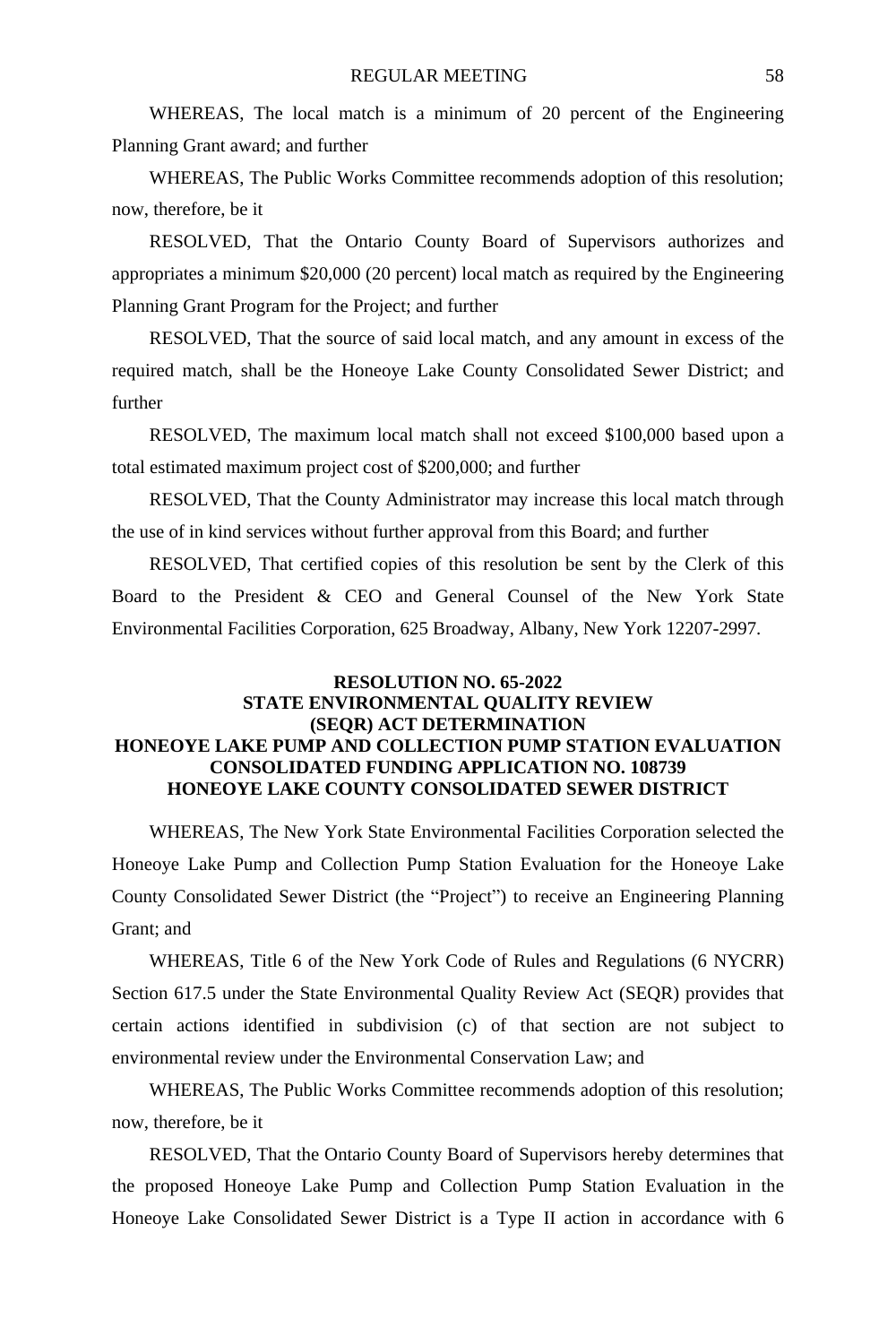NYCRR Section 617.5(c) subparagraph (24) which constitute the "information collection including basic data collection and research, water quality and pollution studies, traffic counts, engineering studies, surveys, subsurface investigations and soils studies that do not commit the agency to undertake, fund or approve any Type I or Unlisted action"; and subparagraph (27) which constitute "conducting concurrent environmental, engineering, economic, feasibility and other studies and preliminary planning and budgetary processes necessary to the formulation of a proposal for action, provided those activities do not commit the agency to commence, engage in or approve such action"; and is therefore not subject to review under 6 NYCRR Part 617; and further

RESOLVED, That certified copies of this resolution be sent by the Clerk of this Board to the President & CEO and General Counsel of the New York State Environmental Facilities Corporation, 625 Broadway, Albany, New York 12207-2997.

# **RESOLUTION NO. 66-2022 AUTHORIZATION TO UTILIZE SOURCEWELL NATIONAL COOPERATIVE PURCHASING CONTRACT # 120617 FOR THE MAINTENANCE AND REPAIR OF EMERGENCY GENERATORS**

WHEREAS, Ontario County has a need for the annual maintenance and repair of emergency generators; and

WHEREAS, Ontario County has an account with Sourcewell, a national cooperative purchasing alliance; and

WHEREAS, Cummins, Inc. an emergency generator service and repair company, offers the services Ontario County requires for maintenance and repair of emergency generators through the same Sourcewell alliance (Contract #120617); and

WHEREAS, The Purchasing Department has reviewed the proposal for maintenance and repair of emergency generators offered by Cummins, Inc. through the above referenced Sourcewell contract and recommends its use by the County; and

WHEREAS, The Public Works Committee accepts this recommendation; now, therefore, be it

RESOLVED, That on recommendation of the Public Works Committee, the Ontario County Board Supervisors hereby authorizes the utilization of Sourcewell (Contract #120617) for the maintenance and repair of emergency generators with Cummins, Inc., 700 Aero Drive, Buffalo, New York 14225 for a period starting January 30, 2022 and ending January 29, 2025.

The foregoing block of four resolutions was adopted.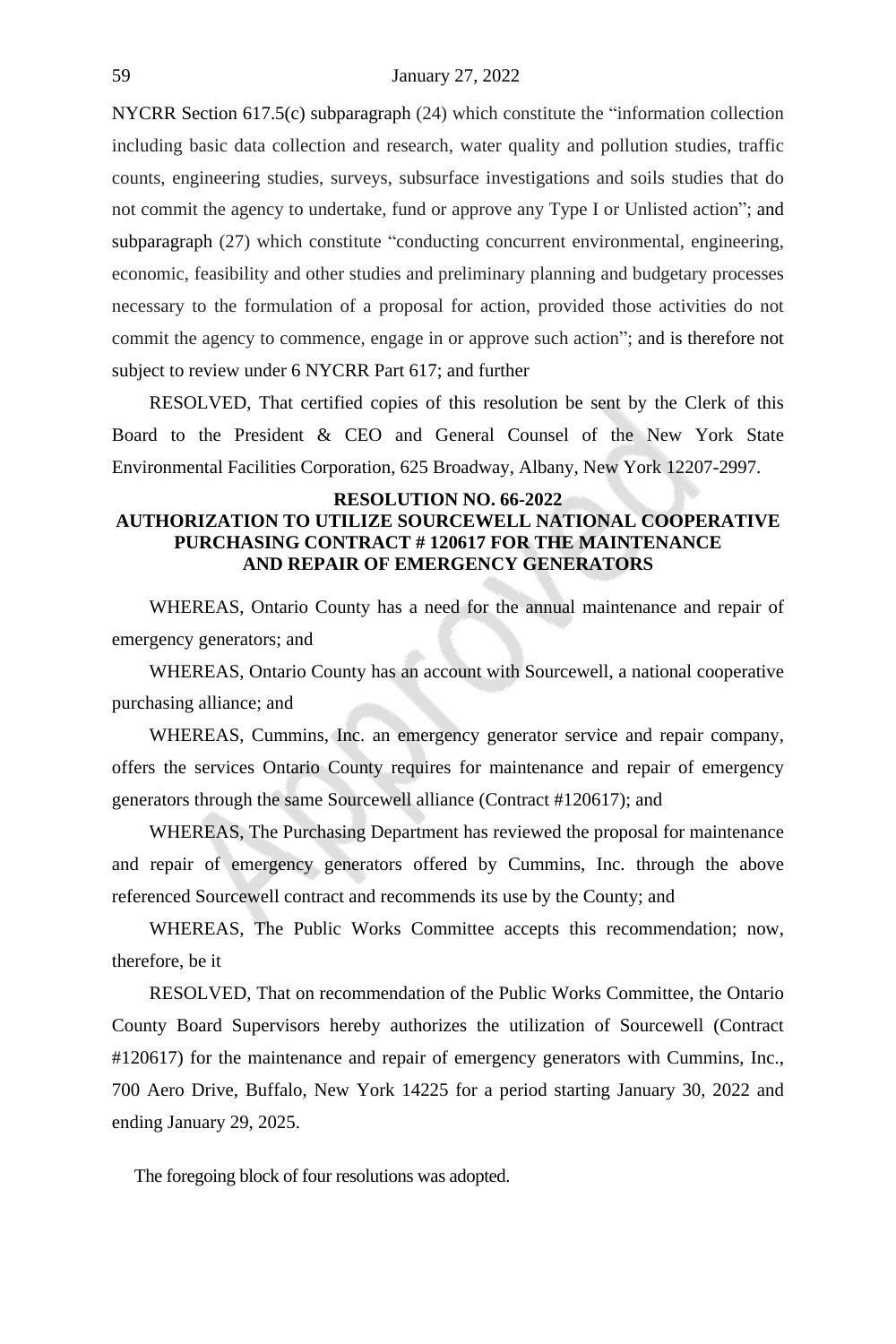#### REGULAR MEETING 60

Supervisor David Baker offered the following five resolutions as a block and moved for its adoption, seconded by Supervisor Daniel Marshall:

#### **RESOLUTION NO. 67-2022 APPOINTMENT TO THE DEPUTY COUNTY ADMINISTRATOR SEARCH COMMITTEE**

WHEREAS, There is a vacancy in the position of Deputy County Administrator; and

WHEREAS, Pursuant to Local Law No. 7 of 1999, the County Administrator has the authority to appoint a Deputy County Administrator with the approval of the Board of Supervisors; and

WHEREAS, It is the prerogative of the Chairman of the Board of Supervisors to make appointments to search committees in accordance with Rule No. 4 of the Rules and Order of Business of this Board; now, therefore, be it

RESOLVED, That the following individuals be appointed to the Search Committee for the Deputy County Administrator for the duration of the search process:

> **Mr. Christopher DeBolt**, County Administrator, Chair of Search Committee

> > **Mr. Todd Campbell**, Supervisor, Town of West Bloomfield

**Mr. Frederick Wille,** Supervisor, Town of East Bloomfield

**Dr. Robert Nye**, President, Finger Lakes Community College

> **Ms. Holly Adams**, County Attorney

**Ms. Michele Smith,** Director of Human Resources

**Ms. Eileen Tiberio**, Commissioner of the Department of Social Services

and further

RESOLVED, The duties of the Search Committee shall include advertising for the position, reviewing resumes, conducting interviews, and recommending a candidate to the Governmental Operations and Insurance Committee; and further

RESOLVED, That copies of this resolution be sent by the Clerk of the Board to the County Clerk and to the appointees.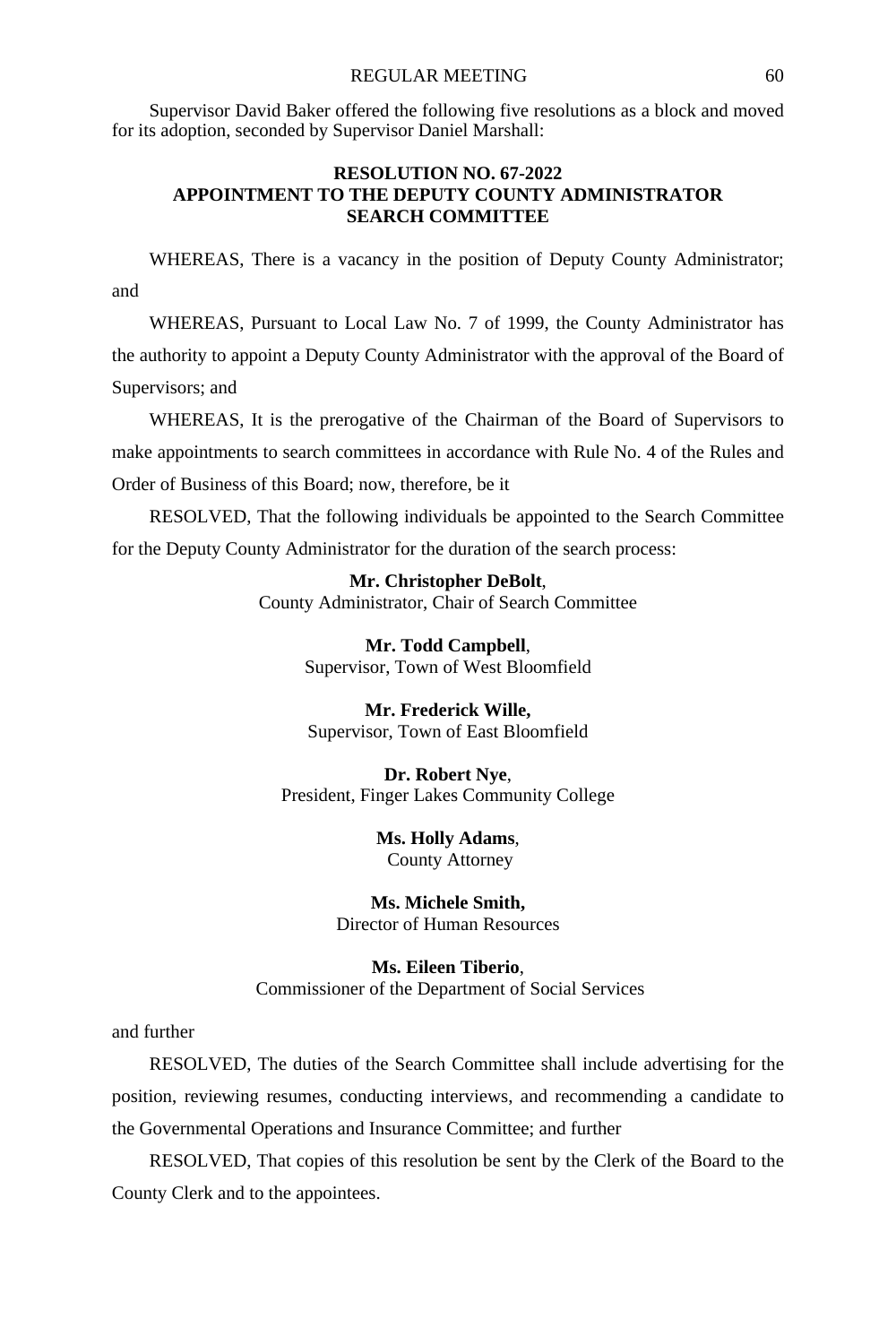# **RESOLUTION NO. 68-2022 CREATION OF COMPLIANCE INVESTIGATOR POSITION**

WHEREAS, Ms. Michele Smith, Director of Human Resources, has filed a New Position Duties Statement to create a position to be responsible for compliance matters; and

WHEREAS, The Department of Human Resources has classified the position as Compliance Investigator by Personnel Officer Classification Certification No. 2-2022; and

WHEREAS, Insufficient funds exist within the Human Resource Department's budget to fund this position; and

WHEREAS, The County Administrator and the Ways and Means Committee have reviewed and recommend creation of this position; now, therefore, be it

RESOLVED, That the Board of Supervisors does hereby create one position of Compliance Investigator effective upon adoption; and further

RESOLVED, That the vacancy of this new position is authorized to be filled effective immediately; and further

RESOLVED, That Fund Balance be appropriated in the amount of \$143,500 to fund this position; and further

RESOLVED, That the Ontario County Department of Finance is authorized to make the necessary budgetary and accounting entries to effect the intent of this resolution.

# **RESOLUTION NO. 69-2022 CREATION OF POSITIONS – SOCIAL WELFARE EXAMINER (DBL)**

WHEREAS, Ms. Eileen Tiberio, has reported that she will have three (3) Social Welfare Examiner and/or Senior Social Welfare Examiner positions out for consecutive disability periods in excess of 9 months; and

WHEREAS, Ms. Tiberio has requested that three (3) Social Welfare Examiner (DBL) positions be created; and

WHEREAS, Each position shall be limited to 90 days, from date of appointment; and

WHEREAS, The County Administrator and the Ways and Means Committee recommend the creation of these position; now, therefore, be it

RESOLVED, That three (3) positions of Social Welfare Examiner (DBL) be created, without benefits, effective upon adoption, for a period not to exceed 90 days from appointment; and further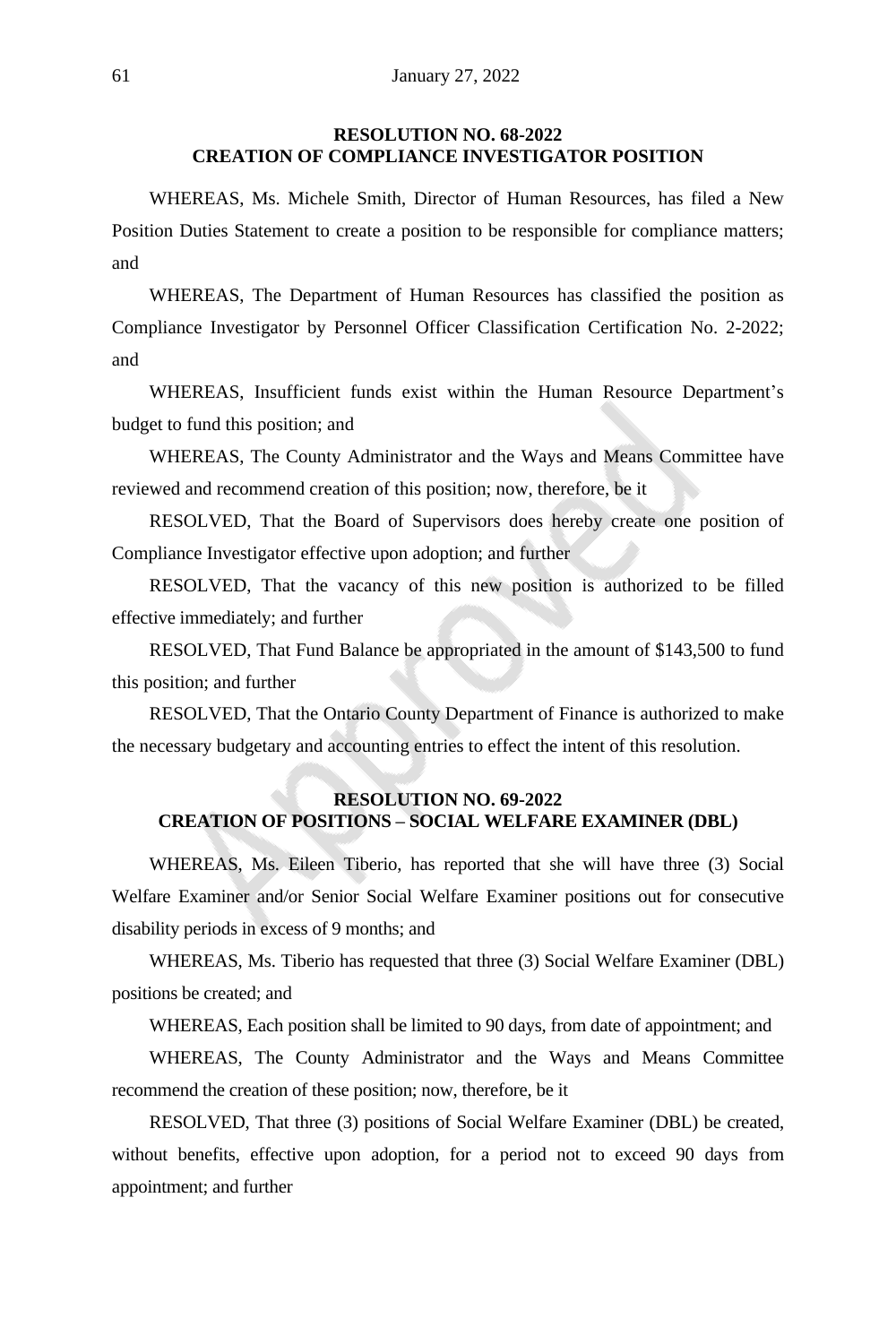RESOLVED, That the vacancy of these new positions are authorized to be filled effective immediately; and further

RESOLVED, That sufficient funding exists within the Department of Social Services' budget for this position.

# **RESOLUTION NO. 70-2022 CREATE SPECIALIST, SERVICES FOR THE AGING POSITION AND ABOLISH HUMAN SERVICES WORKER POSITION**

WHEREAS, Ms. Irene Coveny, Director, Office for the Aging, has filed a New Position Duties Statement for a position she would like to create; and

WHEREAS, Said position has been classified as a Specialist, Services for the Aging by Personnel Officer Classification Certification No. 1-2022; and

WHEREAS, Ms. Coveny would like to create this position, and abolish a vacant position of Human Services Worker; and

WHEREAS, Sufficient funding exists within the Office for the Aging's budget for this position change; and

WHEREAS, The Management Compensation Committee and the Ways and Means Committee recommend the abolishment of a vacant Human Services Worker position and the creation of a Specialist, Services for the Aging position, effective upon adoption; now, therefore, be it

RESOLVED, That the Ontario County Board of Supervisors does hereby authorize the abolishment of a vacant position of Human Services Worker (3036002) and the creation of a position of Specialist, Services for the Aging both effective upon adoption; and further be it

RESOLVED, That the vacancy of this new position is authorized to be filled immediately; and further be it

RESOLVED, That the Ontario County Department of Finance is authorized to make the necessary budgetary and accounting entries to affect the intent of this resolution.

# **RESOLUTION NO. 71-2022 CREATION OF PSYCHIATRIST POSITION**

WHEREAS, Dr. Jessica Mitchell, Director of Community Mental Health, has filed a New Position Duties Statement to create a position to be responsible for psychiatric treatment plans and prescriptions in the Ontario County Mental Health Clinic; and

WHEREAS, The Department of Human Resources has classified the position as Psychiatrist by Personnel Officer Classification Certification No. 100-2021; and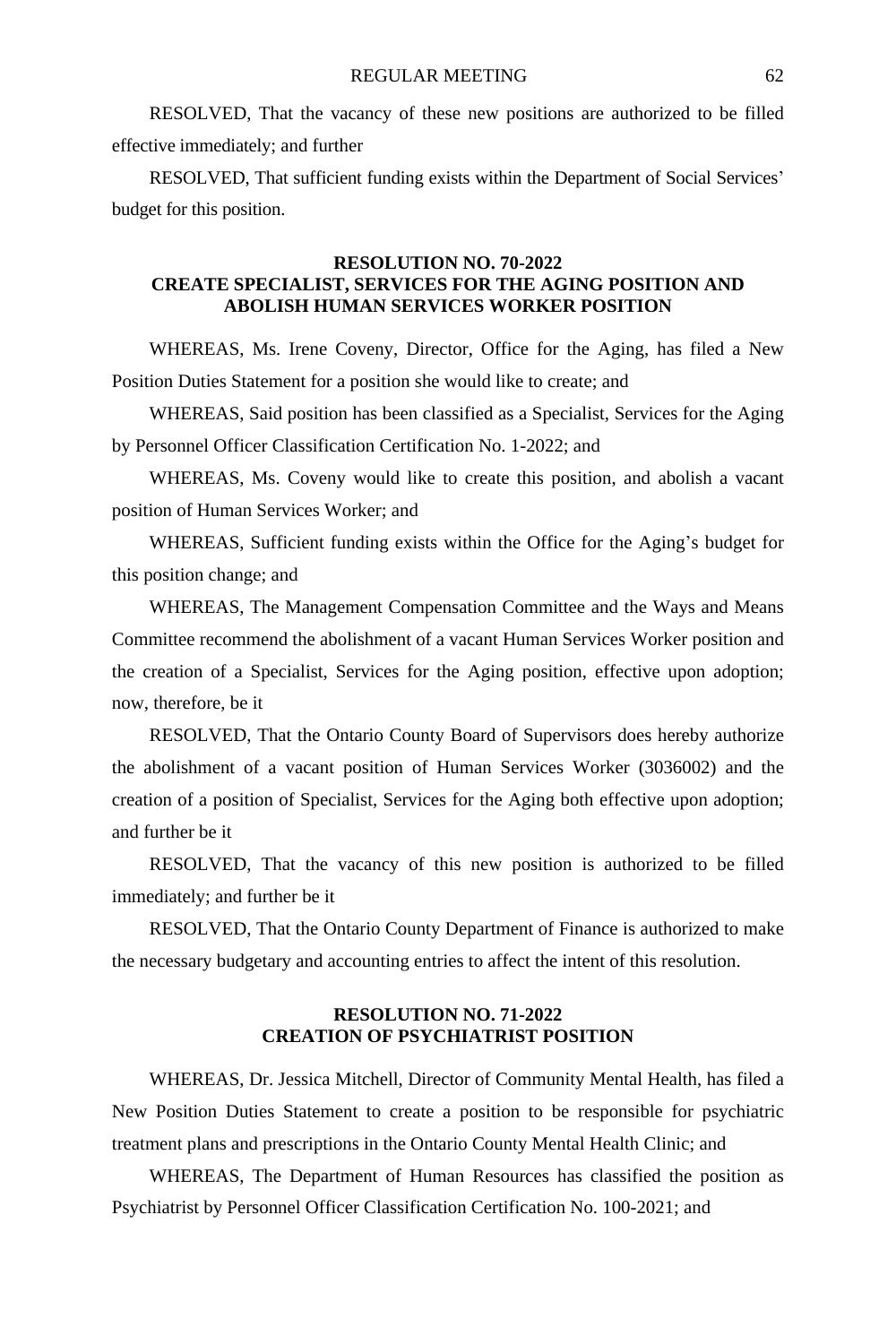WHEREAS, There are sufficient funds within the Community Mental Health Department's budget to fund this position; and

WHEREAS, The Management Compensation Plan Committee, and the Ways and Means Committee have reviewed and recommend this position creation; now, therefore, be it

RESOLVED, That the Board of Supervisors does hereby create one position of Psychiatrist, effective upon adoption; and further

RESOLVED, That pursuant to the Memorandum of Agreement No. 1-2022, the title of "Psychiatrist" shall be excluded from the CSEA bargaining unit; and further

RESOLVED, That, effective immediately, the title of Psychiatrist shall be placed in the Management Compensation Plan in a new Band MA; and further

RESOLVED, That the vacancy of this new position is authorized to be filled effective immediately; and further

RESOLVED, That the Ontario County Department of Finance is authorized to make the necessary budgetary and accounting entries to effect the intent of this resolution.

The foregoing block of five resolutions was adopted.

Supervisor David Baker offered the following four resolutions as a block and moved for its adoption, seconded by Supervisor Andrew Wickham:

#### **RESOLUTION NO. 72-2022 MEMORANDUM OF AGREEMENT NO. 1-2022 ONTARIO COUNTY GENERAL UNIT, C.S.E.A.**

WHEREAS, Ontario County is currently a party to a labor agreement with the Ontario County General Unit, C.S.E.A., with said Agreement expiring December 31, 2021; and

WHEREAS, A Tentative Agreement between the parties has been reached for the period January 1, 2022 through December 31, 2025; and

WHEREAS, An amendment to those Agreements has been reached with respect to the creation of the position of "Psychiatrist" and its exclusion from the bargaining unit; and

WHEREAS, The Management Compensation Committee and the Ways and Means Committee recommend the approval of this resolution; now, therefore, be it

RESOLVED, That Memorandum of Agreement No. 1-2022, excluding the title of Psychiatrist from the bargaining unit, is hereby approved with the above-named Unit, effective upon creation of the position; and further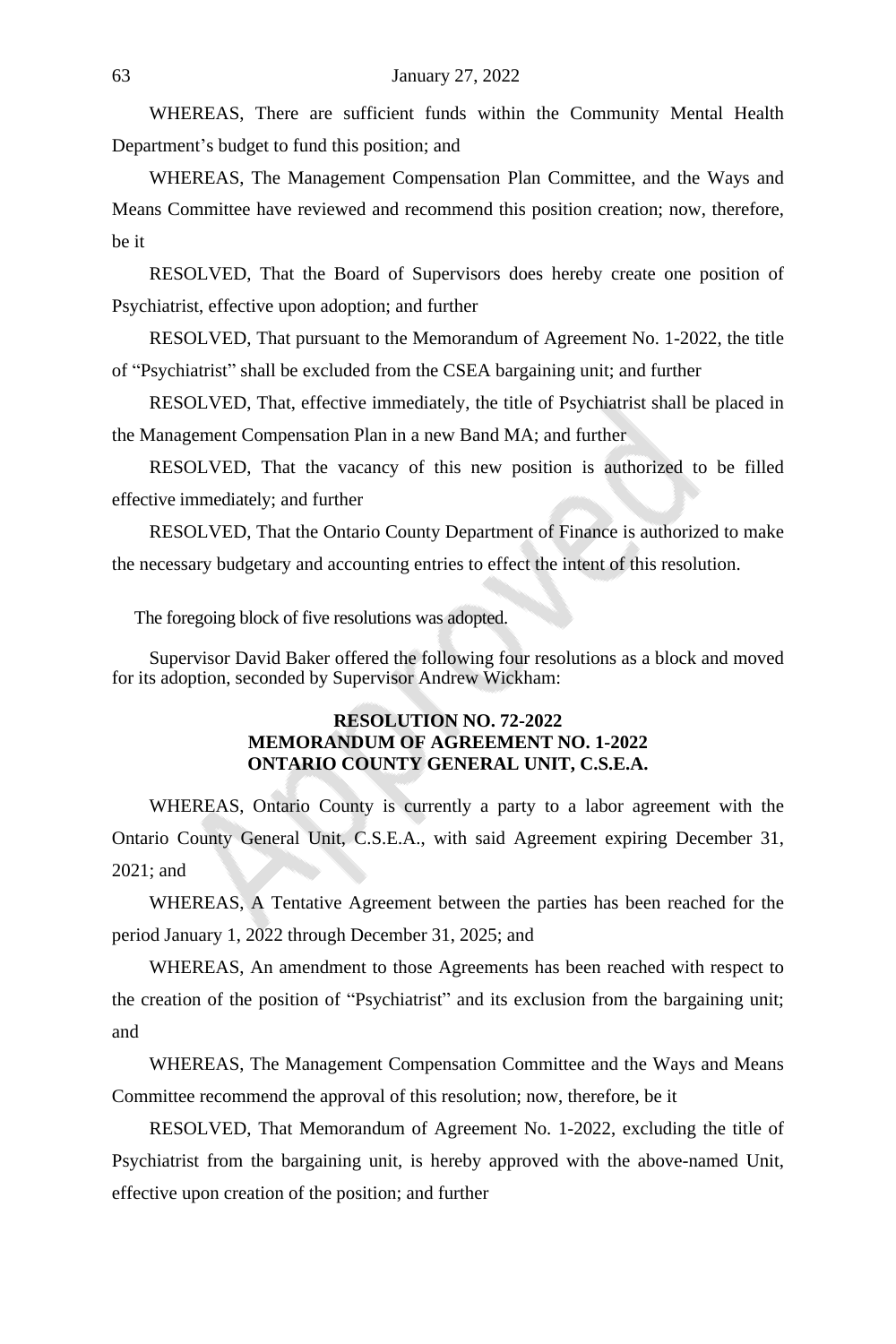RESOLVED, That the County Administrator is authored to execute this Memorandum of Agreement; and further

RESOLVED, That copies of this resolution shall be sent by the Clerk of this Board to Mr. Donald Havens, President of the C.S.E.A. Unit, to the Director of Human Resources, and to the County Attorney.

#### **RESOLUTION NO. 73-2022 MEMORANDUM OF AGREEMENT No. 2-2022 ONTARIO COUNTY GENERAL UNIT, C.S.E.A.**

WHEREAS, Ontario County is currently a party to a labor agreement with the Ontario County General Unit, C.S.E.A., with said Agreement expiring December 31, 2021; and

WHEREAS, A Tentative Agreement between the parties for the period January 1, 2022 through December 31, 2025 has been negotiated; and

WHEREAS, An amendment to those Agreements has been reached with respect to the allocation of the position of "Sustainability Assistant"; and

WHEREAS, By Resolution No. 658-2021, the Board of Supervisors created the position of Sustainability Assistant and allocated it to CSEA Grade A08; and

WHEREAS, The Management Compensation Committee and the Ways and Means Committee have reviewed a recommendation to reallocate the position to Grade A09 with the Agreement of the CSEA; now, therefore, be it

RESOLVED, That Memorandum of Agreement No. 2-2022, reallocating the title of Sustainability Assistant from Grade A08 to Grade A09, is hereby approved with the above-named Unit; and further

RESOLVED, That the County Administrator is authored to execute this Memorandum of Agreement; and further

RESOLVED, That copies of this resolution shall be sent by the Clerk of this Board to Mr. Donald Havens, President of the C.S.E.A. Unit, to the Director of Human Resources, and to the County Attorney.

#### **RESOLUTION NO. 74-2022 SALARY ADJUSTMENT – KAITLYNN MCCUMISKEY**

WHEREAS, Ms. Carla Jordan, Director of Sustainability and Solid Waste Management, has recommended a step adjustment for Kaitlynn McCumiskey to be hired for a vacant Sustainability Assistant position (Grade A09), from Step 1 (\$19.67/hr.) to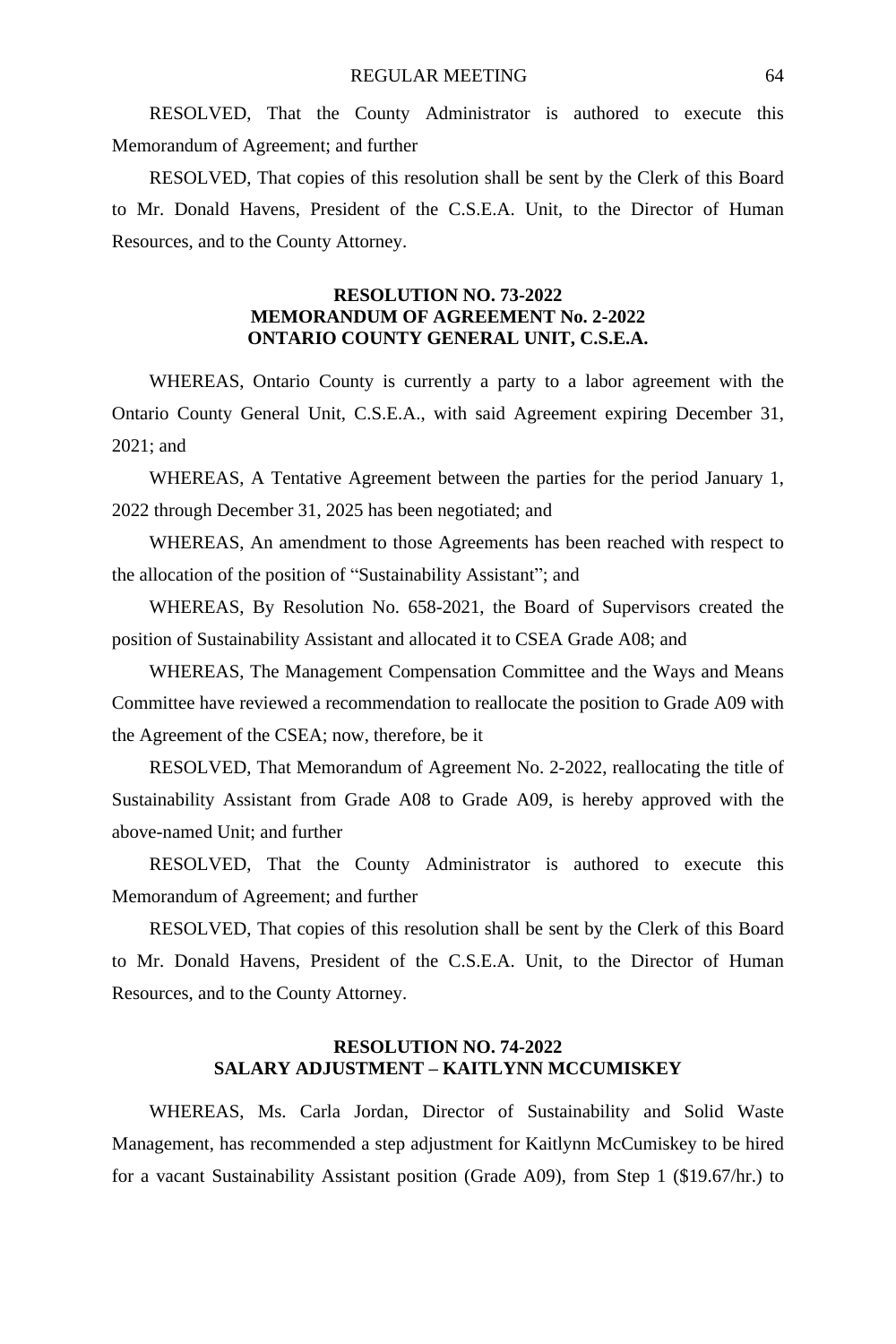Step 3 (\$23.15/hr.) based on her three years of previous experience in the Town of Canandaigua; and

WHEREAS, The Management Compensation Committee and the Ways and Means Committee has reviewed and approved a step adjustment for Ms. McCumiskey, effective upon her date of appointment; and

WHEREAS, Sufficient funding exists within the Department of Sustainability and Solid Waste budget for this step adjustment; now, therefore, be it

RESOLVED, That the rate of pay for Kaitlynn McCumiskey, if she accepts the position of Sustainability Assistant, shall be set at Grade A09, Step 3 (\$23.15/hour), effective upon her date of appointment; and further

RESOLVED, That the Department of Finance shall be authorized to make the necessary budgetary and accounting entries to meet the intent of this resolution.

#### **RESOLUTION NO. 75-2022 TRANSFER OF FUNDS - 2022 COUNTY BUDGE**T **OFFICE OF SHERIFF**

WHEREAS, Budget Transfer Request Forms have been received by the Ways and Means Committee after being reviewed and approved by the appropriate standing committee overseeing each department; and

WHEREAS, The Ways and Means Committee has reviewed and approved the following transfers; now, therefore, be it

| 2021 Budget                     | <b>EXPENSES</b>   | <b>REVENUES</b>   | NET<br><b>DIFFERENC</b><br>F |
|---------------------------------|-------------------|-------------------|------------------------------|
| Road Patrol, Jail, Jail Medical |                   |                   |                              |
| <b>Supplies Operating</b>       | AA3110CV<br>54610 |                   | $+10,000.00$                 |
| <b>Supplies Operating</b>       | AA3150CV<br>54610 |                   | $+10,000.00$                 |
| <b>Supplies Operating</b>       | AAC302CV<br>54610 |                   | $+10,000,00$                 |
| Revenue - COVID<br>Expenses     |                   | AA3110CV<br>44389 | $+10,000,00$                 |
| Revenue - COVID<br>Expenses     |                   | AA3150CV<br>44389 | $+10.000.00$                 |
| Revenue - COVID<br>Expenses     |                   | AAC302CV<br>44389 | $+10,000,00$                 |

RESOLVED, That the following transfers be made:

 $-1$ 

RESOLVED, That the County's Department of Finance is authorized to make the necessary budgetary and accounting entries to effectuate the intent of this resolution.